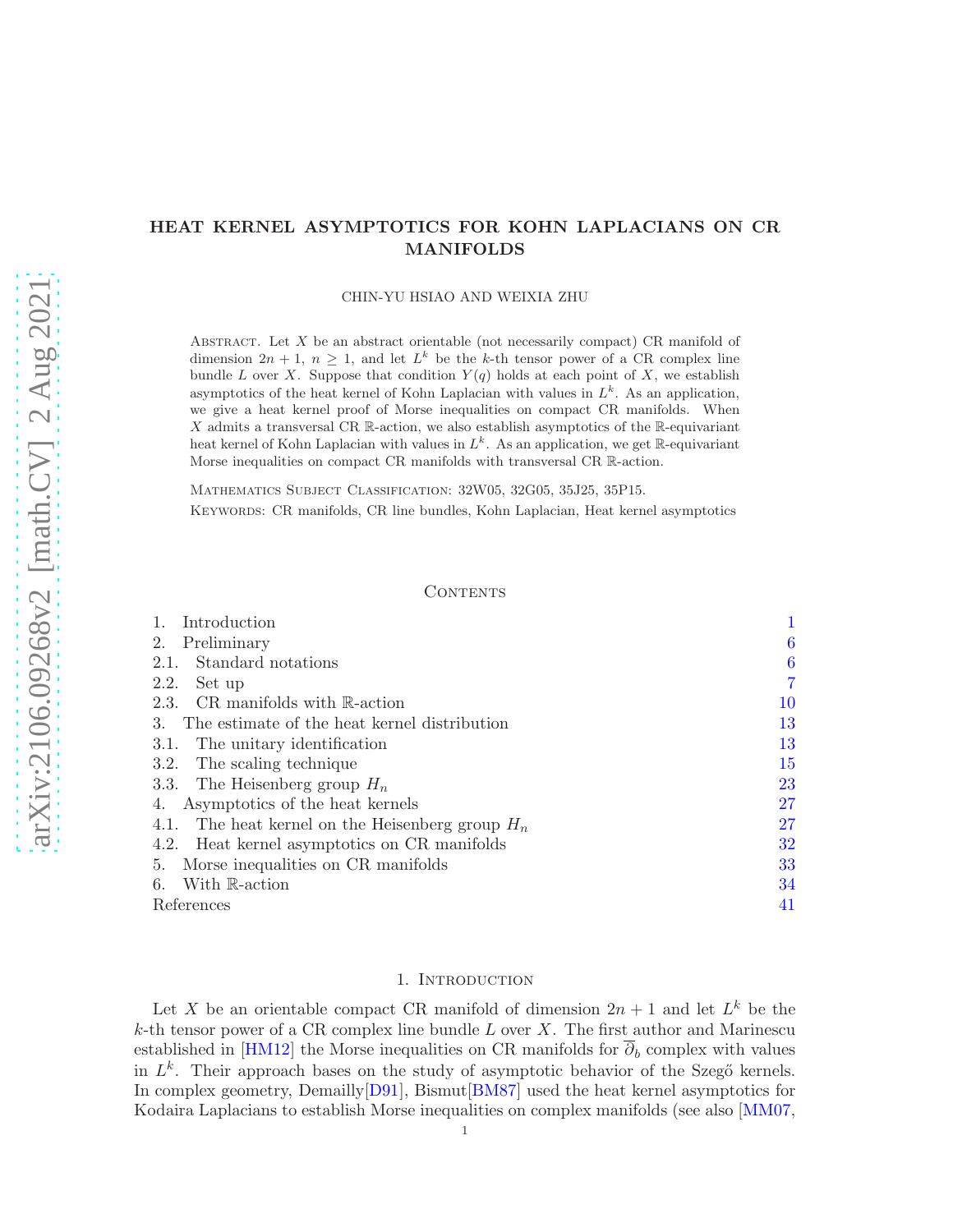Section 1.6. It is a natural question that if we can also establish Morse inequalities on CR manifolds by using heat kernel asymptotics. On the other hand, the study of the heat kernel asymptotics is interesting in itself because it is closely related to some problems in CR geometry like CR torsion problems, CR geometric quantization, G-equivariant CR Morse inequalities, etc. The purpose of this paper is to establish the heat kernel asymptotics of Kohn Laplacian with values in  $L^k$ . When X admits a transversal CR R-action, we also establish asymptotics of the R-equivariant heat kernel of Kohn Laplacian with values in  $L^k$ . As an application, we get R-equivariant Morse inequalities on compact CR manifolds with transversal CR R-action. We will combine the techniques of [\[HM12\]](#page-40-1) and Ma-Marinescu [\[MM07,](#page-41-0) Section 1.6] to get the heat kernel asymptotics of Kohn Laplacian on CR manifolds with values in  $L^k$ .

We now formulate the main results. We refer the reader to Section [2](#page-5-0) for some notations and terminology used here. Let  $(X, T^{1,0}X)$  be an abstract orientable (not necessarily compact) CR manifold of dimension  $2n+1$ ,  $n \geq 1$ , and let  $(L^k, h^{L^k})$  be the k-th tensor power of a CR complex line bundle  $(L, h^L)$  over X, where  $h^L$  denotes a Hermitian metric of L. Fix a Hermitian metric  $\langle \cdot | \cdot \rangle$  on  $\mathbb{C}TX$  so that  $T^{1,0}X \perp T^{0,1}X$ . Let  $(\cdot | \cdot)_{h^{L^k}}$  be the  $L^2$  inner product on  $\Omega_c^{0,q}(X,L^k)$  induced by  $\langle \cdot | \cdot \rangle$  and  $h^{L^k}$ . Let  $L^2_{(0,q)}(X,L^k)$  be the completion of  $\Omega_c^{0,q}(X,L^k)$  with respect to  $(\cdot | \cdot)_{h^{L^k}}$ . Let

$$
\square_{b,k}^q : \operatorname{Dom} \square_{b,k}^q \subset L^2_{(0,q)}(X,L^k) \to L^2_{(0,q)}(X,L^k)
$$

be the Gaffney extension of Kohn Laplacian with values in  $L^k$  (see [\(2.5\)](#page-8-0)). Then,  $\Box_{b,k}^q$  is a non-negative self-adjoint operator. Let

$$
e^{-t\Box_{b,k}^q}: L^2_{(0,q)}(X,L^k) \to L^2_{(0,q)}(X,L^k)
$$

be the heat operator of  $\Box_{b,k}^q$  and let

$$
e^{-t\Box^q_{b,k}}(x,y)\in\mathscr{D}'(\mathbb{R}_+\times X\times X, (T^{*0,q}X\otimes L^k)\boxtimes (T^{*0,q}X\otimes L^k)^*)
$$

be the distribution kernel of  $e^{-t\Box_{b,k}^q}$  with respect to  $dv_X(x)$  (see the discussion after [\(2.9\)](#page-8-1)), where  $dv_X(x)$  is the volume form on X induced by  $\langle \cdot | \cdot \rangle$ . Assume that  $Y(q)$  holds (see Definition [2.2,](#page-7-0) for the meaning of condition  $Y(q)$ ). Then,

$$
e^{-t\Box^q_{b,k}}(x,y)\in \mathscr{C}^\infty({\mathbb{R}}_+\times X\times X, (T^{*0,q}X\otimes L^k)\boxtimes (T^{*0,q}X\otimes L^k)^*).
$$

We will use the canonical identification End  $(L^k) = \mathbb{C}$ , especially

$$
e^{-t\Box^q_{b,k}}(x,x)\in\mathscr{C}^\infty(\mathbb{R}_+\times X\times X,T^{*0,q}X\boxtimes(T^{*0,q}X)^*)
$$

(see [\(2.14\)](#page-9-1)). The main goal of this work is to study the asymptotic behavior  $e^{-\frac{t}{k}\Box_{b,k}^q}(x,x)$ as  $k \to +\infty$ .

To state our main results, we introduce some notations. Let s be a local CR trivializing section of L defined on an open set D of  $X$ ,  $|s|^2_{h^L} = e^{-\phi}$ ,  $\phi \in \mathscr{C}^{\infty}(D,\mathbb{R})$ . For  $x \in D$ , let  $\mathcal{R}_x^{\phi}$  be the Hermitian quadratic form on  $T_x^{1,0}X$  induced by  $\phi$  (see Definition [4.5\)](#page-31-1). Let

(1.1) 
$$
\dot{\mathcal{R}}_x^{\phi} : T_x^{1,0} X \to T_x^{1,0} X, \n\dot{\mathcal{L}}_x : T_x^{1,0} X \to T_x^{1,0} X,
$$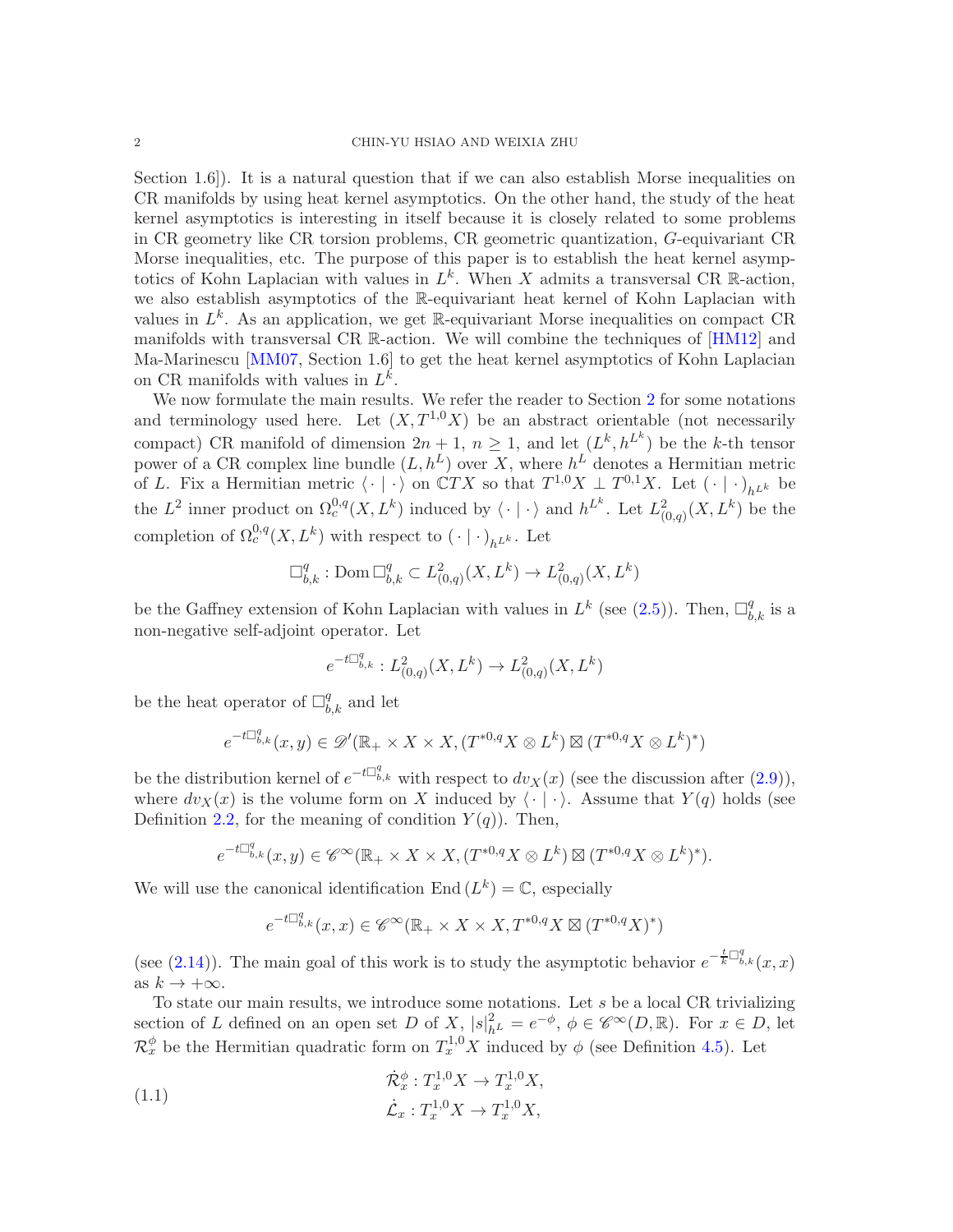be the linear maps given by  $\langle \dot{\mathcal{R}}_x^{\phi} U | V \rangle = \mathcal{R}_x^{\phi} (U, \overline{V}), \langle \dot{\mathcal{L}}_x U | V \rangle = \mathcal{L}_x (U, \overline{V}),$  for all  $U, V \in T^{1,0}_x X$ , where  $\mathcal{L}_x$  is the Levi form of X at x (see Definition [2.1\)](#page-7-1). For every  $\eta \in \mathbb{R}$ , let

$$
\det\left(\dot{\mathcal{R}}_x^{\phi}-2\eta\dot{\mathcal{L}}_x\right)=\mu_1(x)\cdots\mu_n(x),
$$

where  $\mu_j(x)$ ,  $j = 1, \ldots, n$ , are the eigenvalues of  $\dot{\mathcal{R}}_x^{\phi} - 2\eta \dot{\mathcal{L}}_x$  with respect to  $\langle \cdot | \cdot \rangle$ , and put

(1.2) 
$$
\omega_x^{\eta} = \sum_{j,l=1}^n (\mathcal{R}_x^{\phi} - 2\eta \mathcal{L}_x)(U_l, \overline{U}_j) \overline{\omega}^j \wedge (\overline{\omega}^l \wedge)^* : T_x^{*0,q} X \to T_x^{*0,q} X,
$$

where  $\{U_j\}_{j=1}^n$  is an orthonormal frame of  $T_x^{1,0}X$  with dual frame  $\{\omega^j\}_{j=1}^n \subset T_x^{*1,0}X$ . It is straightforward to check that if  $Y(q)$  holds, the map

<span id="page-2-0"></span>(1.3) 
$$
\int_{\mathbb{R}} \frac{\det(\dot{\mathcal{R}}_x^{\phi} - 2\eta \dot{\mathcal{L}}_x)}{\det (1 - e^{-t(\dot{\mathcal{R}}_x^{\phi} - 2\eta \dot{\mathcal{L}}_x)})} e^{-t\omega_x^{\eta}} d\eta : T_x^{*0,q} X \to T_x^{*0,q} X
$$

is well-defined as a continuous linear map. It should be mentioned that the definition of  $\mathcal{R}_x^{\phi}$ depends on the choice of local trivializations (local weight  $\phi$ ). From [\[HM12,](#page-40-1) Proposition 4.2], it is easy to see that for every  $x \in X$ , the map [\(1.3\)](#page-2-0) is independent of the choice of local weight  $\phi$  and hence globally defined. Let  $\mathscr{L}(T^{*0,q}_x X, T^{*0,q}_x X)$  denotes the linear map from  $T^{*0,q}_x X$  to  $T^{*0,q}_x X$ . For  $f(x) \in \mathscr{L}(T^{*0,q}_x X, T^{*0,q}_x X)$ , let

(1.4) 
$$
|f(x)|_{\mathscr{L}(T_x^{*0,q}X,T_x^{*0,q}X)} := \sum_{j,\ell=1}^d |\langle f(x)v_j(x) | v_\ell(x) \rangle|,
$$

where  $\{v_j(x)\}_{j=1}^d$  is an orthonormal basis of  $T^{*0,q}_xX$  with respect to  $\langle \cdot | \cdot \rangle$ .

Our first main result is the following

<span id="page-2-1"></span>**Theorem 1.1.** Let X be an orientable (not necessarily compact) CR manifold of dimension  $2n-1$ ,  $n \geq 1$ , and  $(L^k, h^{L^k})$  be the k-th tensor power of a CR complex line bundle  $(L, h^L)$  over X. Given  $q \in \{0, 1, \ldots, n\}$ . Suppose that condition  $Y(q)$  holds at each point of X. With the notations used above, let  $I \subset \mathbb{R}_+$  be a compact interval and let  $K \subseteq X$  be a compact set. Then, there is a constant  $C > 0$  independent of k such that

$$
(1.5) \qquad \left| e^{-t\Box_{b,k}^q(x,x)} \right|_{\mathscr{L}(T_x^{*0,q}X,T_x^{*0,q}X)} \leq Ck^{n+1}, \text{ for all } x \in K \text{ and } t \in I.
$$

Moreover, for every  $x \in X$ , we have

(1.6) 
$$
\lim_{k \to \infty} k^{-(n+1)} e^{-\frac{t}{k} \Box_{b,k}^q}(x,x) = \frac{1}{(2\pi)^{n+1}} \int_{\mathbb{R}} \frac{\det(\dot{\mathcal{R}}_x^{\phi} - 2\eta \dot{\mathcal{L}}_x)}{\det(1 - e^{-t(\dot{\mathcal{R}}_x^{\phi} - 2\eta \dot{\mathcal{L}}_x)})} e^{-t\omega_x^{\eta}} d\eta.
$$

Consider the following  $\overline{\partial}_b$ -complex:

$$
\cdots \longrightarrow \Omega^{0,q-1}(X,L^k) \xrightarrow{\overline{\partial}_b} \Omega^{0,q}(X,L^k) \xrightarrow{\overline{\partial}_b} \Omega^{0,q+1}(X,L^k) \longrightarrow \cdots
$$

and put

$$
H_b^q(X, L^k) := \frac{\text{Ker }\overline{\partial}_b : \Omega^{0,q}(X, L^k) \to \Omega^{0,q+1}(X, L^k)}{\text{Im }\overline{\partial}_b : \Omega^{0,q-1}(X, L^k) \to \Omega^{0,q}(X, L^k)}, \quad 0 \le q \le n.
$$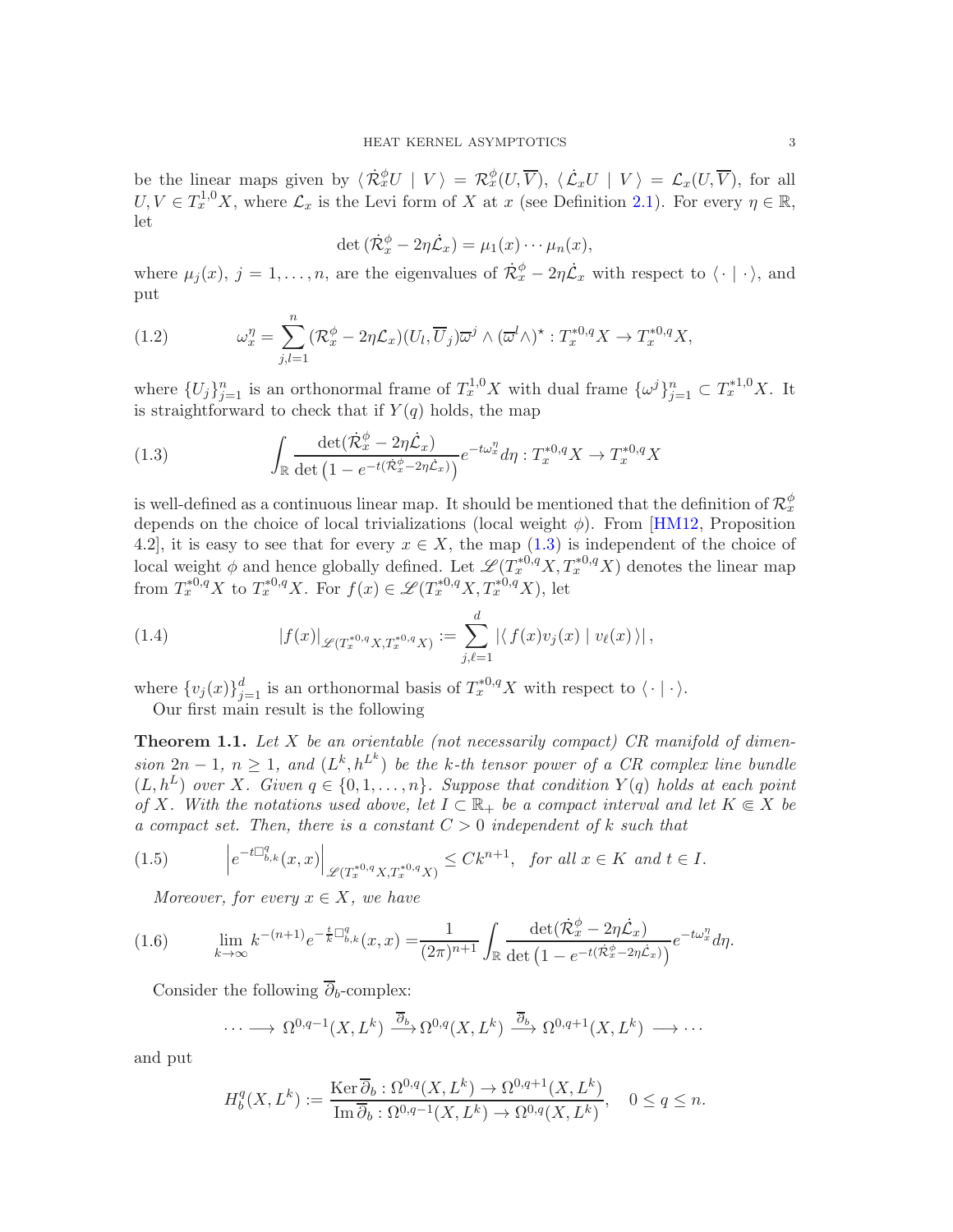Kohn(see [\[K65,](#page-41-1) [FK72\]](#page-40-4)) showed that if  $Y(q)$  holds and X is compact, then

$$
H^q_b(X,L^k)\cong{\rm Ker\,}\Box^q_{b,k},\ \ \dim H^q_b(X,L^k)=\dim{\rm Ker\,}\Box^q_{b,k}<+\infty.
$$

When X is compact and  $Y(q)$  holds on X, From Theorem [1.1](#page-2-1) as well as applying fundamental trace inequalities which depend on  $k > 0$ (see, e.g., [\[BM87,](#page-40-3) Theorem 1.4], [\[MM07,](#page-41-0) Section 1.6]), we get the following Hsiao-Marinescu's Morse inequalities on CR manifolds:

<span id="page-3-0"></span>Theorem 1.2 (Hsiao-Marinescu). Let X be an orientable compact CR manifold with  $\dim_{\mathbb{R}} X = 2n + 1, n \geq 1,$  and  $(L^k, h^{L^k})$  be the k-th tensor power of a CR complex line bundle  $(L, h^L)$  over X. Suppose that condition  $Y(j)$  holds at each point of X, for all  $j = 0, 1, 2, \dots, q$ . With the notations used above, as  $k \to \infty$ , we have

<span id="page-3-1"></span>(1.7) 
$$
\sum_{j=0}^{q} (-1)^{q-j} \dim H_b^j(X, L^k) \le \frac{k^{n+1}}{(2\pi)^{n+1}} \sum_{j=0}^{q} (-1)^{q-j} \int_X \int_{\mathbb{R}_x(j)} \left| \det(\dot{\mathcal{R}}_x^{\phi} - 2\eta \dot{\mathcal{L}}_x) \right| d\eta d\upsilon_X(x) + o(k^{n+1}),
$$

where

$$
\mathbb{R}_x(j) = \{ \eta \in \mathbb{R} \mid \dot{\mathcal{R}}_x^{\phi} - 2\eta \dot{\mathcal{L}}_x \text{ has exactly } j \text{ negative eigenvalues} \}
$$
  
and  $n - j \text{ positive eigenvalues} \}.$ 

<span id="page-3-2"></span>When  $Y(q)$  holds, we have

(1.8) 
$$
\dim H_b^q(X, L^k) \leq \frac{k^{n+1}}{(2\pi)^{n+1}} \int_X \int_{\mathbb{R}_x(q)} \left| \det(\dot{\mathcal{R}}_x^{\phi} - 2\eta \dot{\mathcal{L}}_x) \right| d\eta dv_X(x) + o(k^{n+1}).
$$

It is worth to mention that the function

$$
x \in X \to \int_{\mathbb{R}_x(j)} \left| \det(\dot{\mathcal{R}}_x^{\phi} - 2\eta \dot{\mathcal{L}}_x) \right| d\eta \in \mathbb{R}
$$

is independent of the choice of local weight  $\phi$ .

As we see, to establish above theorems, we need the assumptions that the Levi form satisfies condition  $Y(q)$ . However, in some important problems in CR geometry, we may need to study things without any assumption of the Levi form. Therefore, we consider CR manifolds with group action. Let  $X$  be an orientable (not necessarily compact) CR manifold with dim<sub>R</sub>  $X = 2n + 1$ ,  $n \ge 1$ . Suppose that X admits a transversal and CR R-action  $\eta, \eta \in \mathbb{R}$ :  $\eta: X \to X$ ,  $x \mapsto \eta \circ x$  (see Definition [2.5](#page-9-2) for the meaning of transversal and CR R-action). Let  $T \in \mathscr{C}^{\infty}(X,TX)$  be the infinitesimal generator of the R-action (see [\(2.16\)](#page-9-3)). Suppose that X admits a R-invariant complete Hermitain metric  $\langle \cdot | \cdot \rangle$  on  $\mathbb{C}TX$  so that we have the orthogonal decomposition

$$
\mathbb{C}TX = T^{1,0}X \oplus T^{0,1}X \oplus \{\lambda T : \lambda \in \mathbb{C}\}
$$

and  $|T|^2 = \langle T | T \rangle = 1$ . Let  $(L, h^L)$  be a rigid CR line bundle over X with a R-invariant Hermitian metric  $h^L$  on L (see Definition [2.6](#page-10-0) for the meaning of rigid CR line bundles). We will use the same notations as before. Consider the operator

$$
-iT:\Omega_c^{0,q}(X,L^k)\to\Omega_c^{0,q}(X,L^k)
$$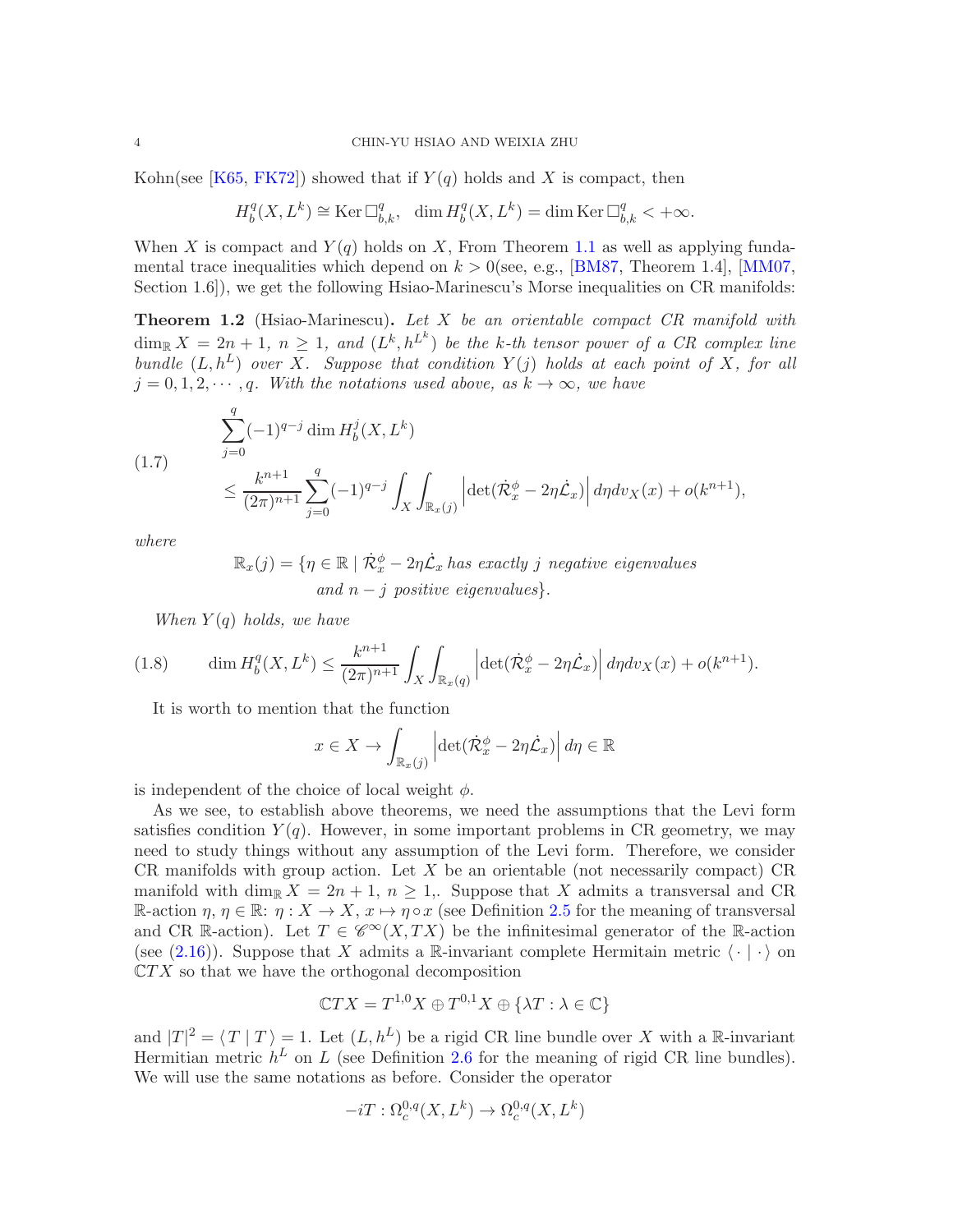and we extend  $-iT$  to  $L^2_{(0,q)}(X,L^k)$  in the standard way (see [\(2.19\)](#page-10-1)). Fix  $\delta > 0$ , let

$$
L^2_{(0,q),\leq k\delta}(X,L^k) := E_{-iT}([-k\delta,k\delta]),
$$
  

$$
\Omega^{0,q}_{\leq k\delta}(X,L^k) := \Omega^{0,q}(X,L^k) \bigcap L^2_{(0,q),\leq k\delta}(X,L^k),
$$

where  $E_{-iT}$  denotes the spectral measure of  $-iT$ . Let

$$
Q_{X,\leq k\delta}: L^2_{(0,q)}(X,L^k) \to L^2_{(0,q),\leq k\delta}(X,L^k)
$$

be the orthogonal projection with respect to  $(\cdot | \cdot)_{h^{L^k}}$ .

We have the following partial  $\overline{\partial}_b$ -complex:

$$
\cdots \longrightarrow \Omega^{0,q-1}_{\leq k\delta}(X,L^k) \xrightarrow{\overline{\partial}_b} \Omega^{0,q}_{\leq k\delta}(X,L^k) \xrightarrow{\overline{\partial}_b} \Omega^{0,q+1}_{\leq k\delta}(X,L^k) \longrightarrow \cdots
$$

and put

$$
H_{b,\leq k\delta}^q(X,L^k) := \frac{\operatorname{Ker} \overline{\partial}_b : \Omega_{\leq k\delta}^{0,q}(X,L^k) \to \Omega_{\leq k\delta}^{0,q+1}(X,L^k)}{\operatorname{Im} \overline{\partial}_b : \Omega_{\leq k\delta}^{0,q-1}(X,L^k) \to \Omega_{\leq k\delta}^{0,q}(X,L^k)}, \quad 0 \leq q \leq n.
$$

Let

$$
\Box_{b,k,\leq k\delta}^q : \text{Dom } \Box_{b,k}^q \bigcap L^2_{(0,q),\leq k\delta}(X,L^k) \to L^2_{(0,q),\leq k\delta}(X,L^k),
$$
  

$$
\Box_{b,k,\leq k\delta}^q u = \Box_{b,k}^q u, \quad u \in \text{Dom } \Box_{b,k}^q \bigcap L^2_{(0,q),\leq k\delta}(X,L^k).
$$

(See also  $(2.23)$ .) It is not difficult to check that without  $Y(q)$  condition,

$$
H^q_{b,\leq k\delta}(X,L^k)\cong{\rm Ker\,}\Box^q_{b,k,\leq k\delta},\ \ \dim H^q_{b,\leq k\delta}(X,L^k)<+\infty.
$$

Let

$$
e^{-t\Box^q_{b,k,\leq k\delta}}:=e^{-t\Box^q_{b,k}}\circ Q_{X,\leq k\delta}:L^2_{(0,q)}(X,L^k)\to{\rm Dom\,}\Box^q_{b,k,\leq k\delta},\quad t>0,
$$

and let

$$
e^{-t\Box^q_{b,k,\leq k\delta}}(x,y)\in \mathscr{C}^\infty({\mathbb{R}}_+\times X\times X, (T^{*0,q}X\otimes L^k)\boxtimes (T^{*0,q}X\otimes L^k)^*)
$$

be the distribution kernel of  $e^{-t\Box_{b,k,\leq k\delta}^q}$  with respect to  $dv_X(x)$ . As before, we will use the canonical identification End  $(L^k) = \mathbb{C}$ . Our second main result is the following

<span id="page-4-0"></span>**Theorem 1.3.** Let X be an orientable (not necessarily compact) CR manifold of dimension 2n − 1, n ≥ 1, with a transversal CR R-action. Suppose that X admits a R-invariant complete Hermitian metric  $\langle \cdot | \cdot \rangle$  on  $\mathbb{C}TX$  so that we have the orthogonal decomposition

$$
\mathbb{C}TX = T^{1,0}X \oplus T^{0,1}X \oplus \{ \lambda T : \lambda \in \mathbb{C} \}
$$

and  $|T|^2 = \langle T | T \rangle = 1$ , where  $T \in \mathscr{C}^{\infty}(X,TX)$  is the infinitesimal generator of the  $\mathbb{R}\text{-action.}$  Let  $(L^k, h^{L^k})$  be the k-th tensor power of a rigid CR complex line bundle  $(L, h^L)$ over X, where  $h^L$  is a R-invariant Hermitian metric on L. Fix any  $q \in \{0, 1, ..., n\}$ . With the notations used above, let  $I \subset \mathbb{R}_+$  be a compact interval and let  $K \in X$  be a compact set. Then, there is a constant  $C > 0$  independent of k such that

$$
(1.9) \qquad \left| e^{-t\Box_{b,k,\leq k\delta}^q}(x,x) \right|_{\mathscr{L}(T_x^{*0,q}X,T_x^{*0,q}X)} \leq Ck^{n+1}, \text{ for all } x \in K \text{ and } t \in I.
$$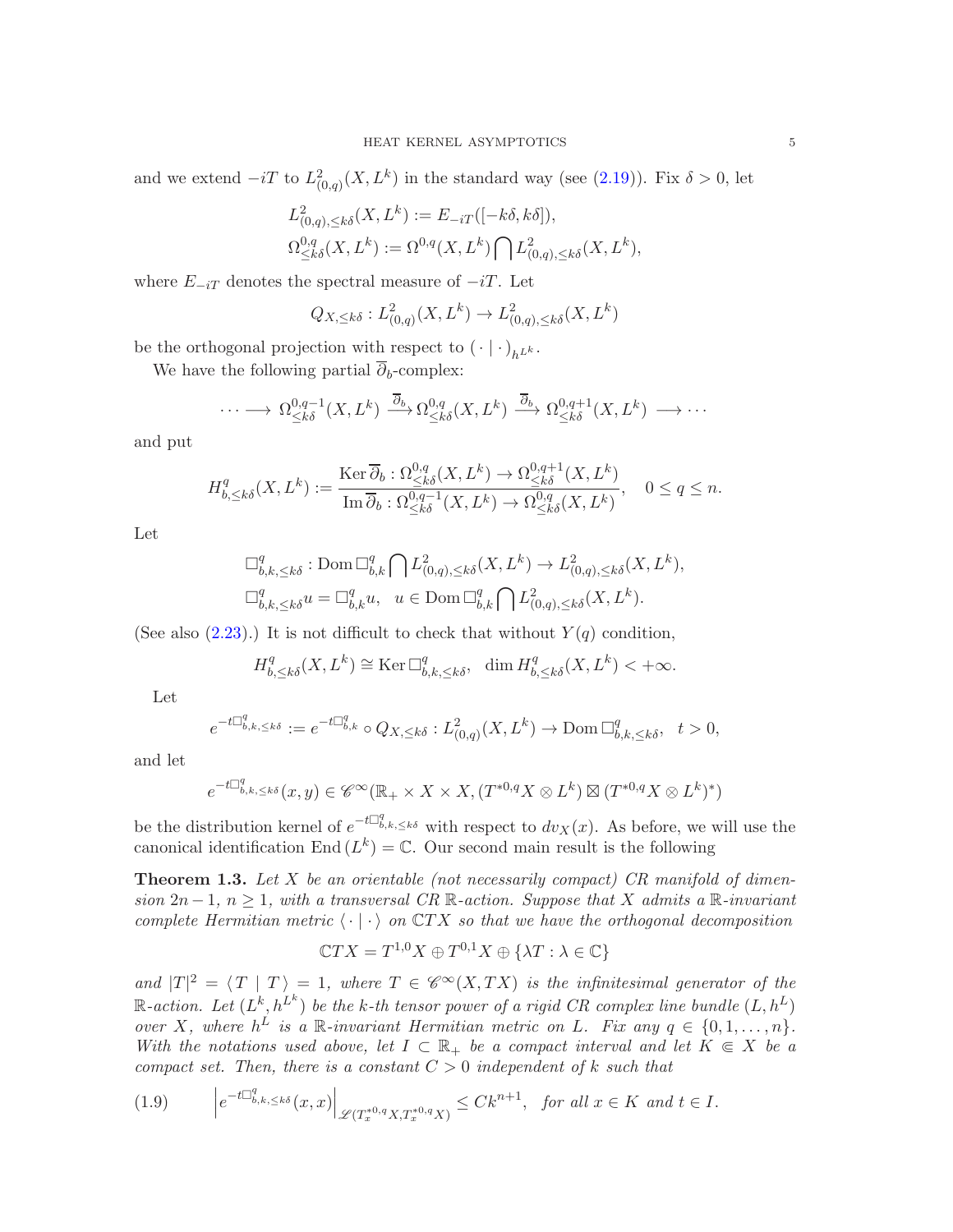Moreover, for every  $x \in X$ , we have

$$
(1.10) \qquad \lim_{k \to \infty} k^{-(n+1)} e^{-\frac{t}{k} \Box_{b,k,\leq k\delta}^q}(x,x) = \frac{1}{(2\pi)^{n+1}} \int_{-\delta}^{\delta} \frac{\det(\dot{\mathcal{R}}_x^{\phi} - 2\eta \dot{\mathcal{L}}_x)}{\det(1 - e^{-t(\dot{\mathcal{R}}_x^{\phi} - 2\eta \dot{\mathcal{L}}_x)})} e^{-t\omega_x^{\eta}} d\eta.
$$

Note that in Theorem [1.3,](#page-4-0) we do not need any Levi curvature assumption. As an application of Theorem [1.3,](#page-4-0) we get the following Morse inequalities which generalize the results in [\[HL18\]](#page-40-5) for CR manifolds with  $S^1$  action:

<span id="page-5-2"></span>Theorem 1.4. With the same assumptions and notations used in Theorem [1.3,](#page-4-0) suppose that X is compact. As  $k \to \infty$ , we have the following Morse inequalities: for every  $q \in \{0, 1, \ldots, n\},\$ 

$$
(1.11) \quad \sum_{j=0}^{q} (-1)^{q-j} \dim H_{b,\leq k\delta}^{j}(X,L^{k})
$$
\n
$$
\leq \frac{k^{n+1}}{(2\pi)^{n+1}} \sum_{j=0}^{q} (-1)^{q-j} \int_{X} \int_{\mathbb{R}_{x}(j) \cap [-\delta,\delta]} \left| \det(\dot{\mathcal{R}}_{x}^{\phi} - 2\eta \dot{\mathcal{L}}_{x}) \right| d\eta d\upsilon_{X}(x) + o(k^{n+1})
$$

with equality for  $q = n$ .

For every  $q \in \{0, 1, \ldots, n\}$ , we have (1.12)

$$
\dim H_{b,\leq k\delta}^q(X,L^k) \leq \frac{k^{n+1}}{(2\pi)^{n+1}} \int_X \int_{\mathbb{R}_x(q)} \left| \det(\dot{\mathcal{R}}_x^{\phi} - 2\eta \dot{\mathcal{L}}_x) \right| d\eta dv_X(x) + o(k^{n+1}).
$$

Our paper is organized in the following way. In Section [2,](#page-5-0) we collect some standard notations, terminology, definitions, and statements we use throughout. In Section [3,](#page-12-0) we introduce the Kohn Laplacian  $\Box^q_I$  $H_{n,\Phi}^{q}$  on the Heisenberg group and find the relationship between the smooth kernel of heat operators  $e^{-\frac{t}{k}\Box_{b,k}^q}$  and  $e^{-t\Box_{H_n,\Phi}^q}$  in local. This process is achieved by comparing the scaled Kohn Laplacian  $\Box^q_a$  $_{\rho,(k)}^q$  and  $\Box_q^q$  $H_{n,\Phi}^q$ . We then compute  $e^{-t\Box_{H_n,\Phi}^q}(0,0)$  explicitly and establish Theorem [1.1](#page-2-1) in Section [4.](#page-26-0) In Section [5,](#page-32-0) we obtain Morse inequalities on CR manifolds by using Theorem [1.1.](#page-2-1) In Section [6,](#page-33-0) we show that the same conclusions can be drawn when  $X$  admits a transversal CR R-action, without any assumption of the Levi form.

Throughout this paper, we will use  $C(C_t)$  to denote constants (the constants depend on t) which might not be the same in different appearances.

### 2. Preliminary

<span id="page-5-1"></span><span id="page-5-0"></span>2.1. Standard notations. We shall use the following notations:  $\mathbb{N} = \{1, 2, \ldots\}$  is the set of natural numbers,  $\mathbb{N}_0 = \mathbb{N} \cup \{0\}$ ,  $\mathbb R$  is the set of real numbers,  $\mathbb{R}_+ := \{x \in \mathbb R \mid x > 0\}$ ,  $\overline{\mathbb{R}_+} := \{x \in \mathbb{R} \mid x \geq 0\}$ . For a multiindex  $\alpha = (\alpha_1, \dots, \alpha_n) \in \mathbb{N}_0^n$  we denote by  $|\alpha| =$  $\alpha_1 + \ldots + \alpha_n$  its norm and by  $l(\alpha) = n$  its length. For  $m \in \mathbb{N}$ , write  $\alpha \in \{0, 1, \ldots, m\}^n$ if  $\alpha_j \in \{0, 1, \ldots, m\}, j = 1, \ldots, n$ .  $\alpha$  is strictly increasing if  $\alpha_1 < \alpha_2 < \ldots < \alpha_n$ . For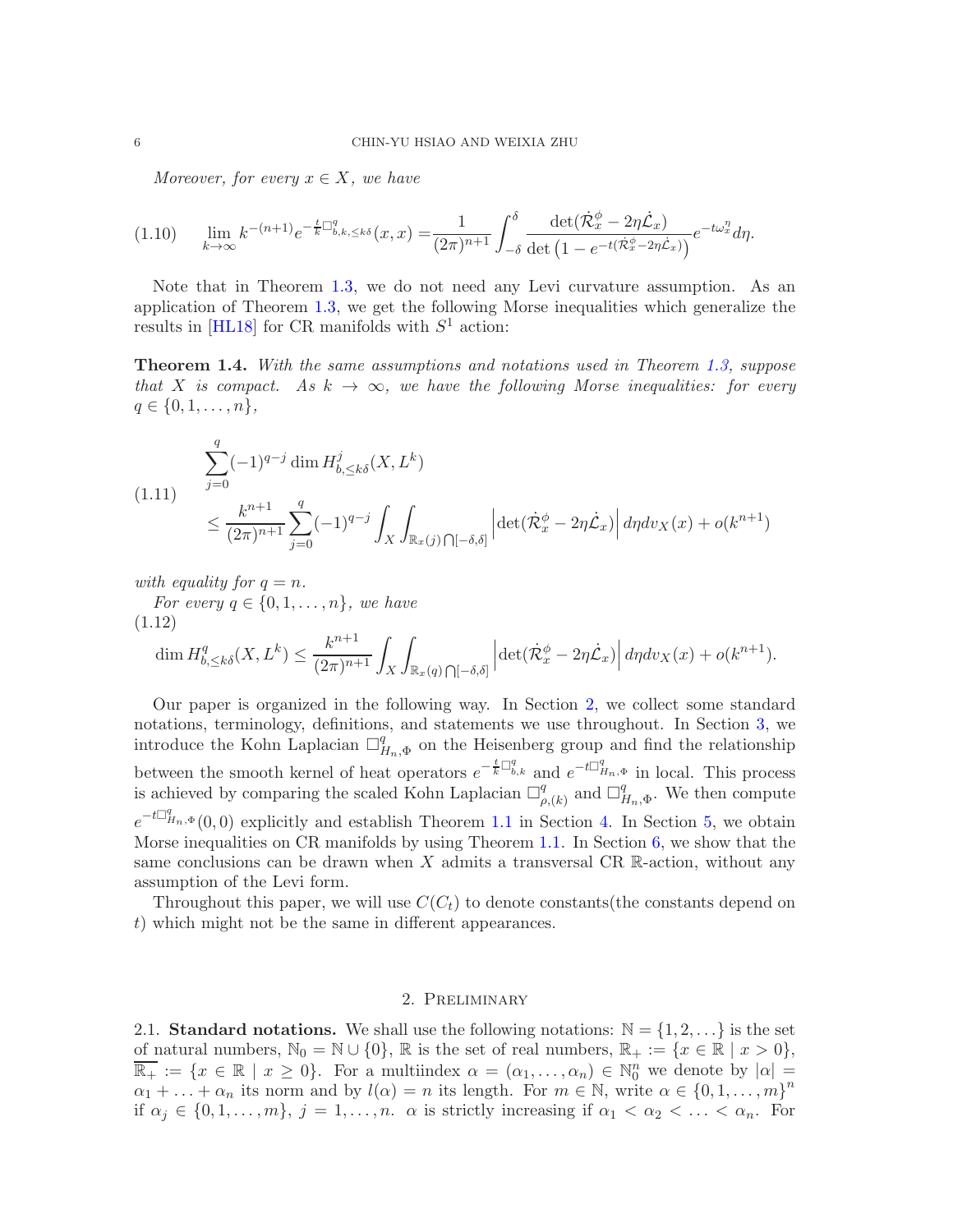$x = (x_1, \ldots, x_n)$  we write

$$
x^{\alpha} = x_1^{\alpha_1} \dots x_n^{\alpha_n},
$$
  
\n
$$
\partial_{x_j} = \frac{\partial}{\partial x_j}, \quad \partial_x^{\alpha} = \partial_{x_1}^{\alpha_1} \dots \partial_{x_n}^{\alpha_n} = \frac{\partial^{|\alpha|}}{\partial x^{\alpha}},
$$
  
\n
$$
D_{x_j} = \frac{1}{i} \partial_{x_j}, \quad D_x^{\alpha} = D_{x_1}^{\alpha_1} \dots D_{x_n}^{\alpha_n}.
$$

Let  $z = (z_1, \ldots, z_n)$ ,  $z_j = x_{2j-1} + ix_{2j}$ ,  $j = 1, \ldots, n$ , be coordinates of  $\mathbb{C}^n$ . We write

$$
z^{\alpha} = z_1^{\alpha_1} \dots z_n^{\alpha_n}, \quad \overline{z}^{\alpha} = \overline{z}_1^{\alpha_1} \dots \overline{z}_n^{\alpha_n},
$$
  
\n
$$
\partial_{z_j} = \frac{\partial}{\partial z_j} = \frac{1}{2} \Big( \frac{\partial}{\partial x_{2j-1}} - i \frac{\partial}{\partial x_{2j}} \Big), \quad \partial_{\overline{z}_j} = \frac{\partial}{\partial \overline{z}_j} = \frac{1}{2} \Big( \frac{\partial}{\partial x_{2j-1}} + i \frac{\partial}{\partial x_{2j}} \Big),
$$
  
\n
$$
\partial_z^{\alpha} = \partial_{z_1}^{\alpha_1} \dots \partial_{z_n}^{\alpha_n} = \frac{\partial^{|\alpha|}}{\partial z^{\alpha}}, \quad \partial_{\overline{z}}^{\alpha} = \partial_{\overline{z}_1}^{\alpha_1} \dots \partial_{\overline{z}_n}^{\alpha_n} = \frac{\partial^{|\alpha|}}{\partial \overline{z}^{\alpha}}.
$$

For  $j, s \in \mathbb{Z}$ , set  $\delta_{j,s} = 1$  if  $j = s$ ,  $\delta_{j,s} = 0$  if  $j \neq s$ .

Let W be a  $\check{\mathscr{C}}^{\infty}$  paracompact manifold. We let TW and  $T^*W$  denote the tangent bundle of W and the cotangent bundle of W respectively. The complexified tangent bundle of W and the complexified cotangent bundle of W are denoted by  $\mathbb{C}TW$  and  $\mathbb{C}T^*W$ , respectively. Write  $\langle \cdot, \cdot \rangle$  to denote the pointwise duality between  $TW$  and  $T^*W$ . We extend  $\langle \cdot, \cdot \rangle$  bilinearly to  $\mathbb{C}TW \times \mathbb{C}T^*W$ . Let G be a  $\mathscr{C}^{\infty}$  vector bundle over W. The fiber of G at  $x \in W$  will be denoted by  $G_x$ . Let E be another vector bundle over W. We write  $E \boxtimes G^*$  to denote the vector bundle over  $W \times W$  with fiber over  $(x, y) \in W \times W$ consisting of the linear maps from  $G_y$  to  $E_x$ . Let  $Y \subset W$  be an open set. From now on, the spaces of distribution sections of  $G$  over  $Y$  and smooth sections of  $G$  over  $Y$  will be denoted by  $\mathscr{D}'(Y,G)$  and  $\mathscr{C}^{\infty}(Y,G)$  respectively. Let  $\mathscr{E}'(Y,G)$  be the subspace of  $\mathscr{D}'(Y,G)$ whose elements have compact support in Y and let  $\mathscr{C}_c^{\infty}(Y,G)$  be the subspace of  $\mathscr{C}^{\infty}(Y,G)$ whose elements have compact support in Y.

<span id="page-6-0"></span>2.2. Set up. In this section, we introduce the basic notations on CR manifolds. It is worthwhile to mention that most of our notations follow the fundamental setting of [\[HM12\]](#page-40-1) and [\[HL18\]](#page-40-5).

Let  $(X, T^{1,0}X)$  be an orientable  $2n + 1$ -dimensional (possibly non-compact) CR manifold, equipped with a Hermitian metric  $\langle \cdot | \cdot \rangle$ , so that  $T^{1,0}X$  is orthogonal to  $T^{0,1}X :=$  $\overline{T^{1,0}X}$ ,  $n \geq 1$ . Then there is a real non-vanishing vector field T on X which is pointwise orthogonal to  $T^{1,0}X \oplus T^{0,1}X$ ,  $||T||^2 = \langle T | T \rangle = 1$ . We then have the following orthogonal decompositions:

$$
\mathbb{C}TX = T^{1,0}X \oplus T^{0,1}X \oplus \{\lambda T \mid \lambda \in \mathbb{C}\}
$$

and

$$
\mathbb{C}T^*X = T^{*1,0}X \oplus T^{*0,1}X \oplus {\lambda\omega_0 \mid \lambda \in \mathbb{C}},
$$

where  $T^{*1,0}X$ ,  $T^{*0,1}X$  and  $\{\lambda\omega_0 \mid \lambda \in \mathbb{C}\}\$  are the dual bundles of  $T^{1,0}X$ ,  $T^{0,1}X$  and  $\{\lambda T \mid \lambda \in \mathbb{C}\},$  respectively,  $\langle \omega_0, T \rangle = -1$ . The Hermitian metric on  $\mathbb{C}T^*X$  is induced by  $\langle \cdot | \cdot \rangle$  by duality. Hereafter, we denote all these induced metrics by  $\langle \cdot | \cdot \rangle$ . Note the vector field T here is first choosed locally, then by restriction to the coordinate transformations which preserve  $T^{1,0}X$  and orientation, a local choice of sign in the direction of T can extend  $T$  to a global one.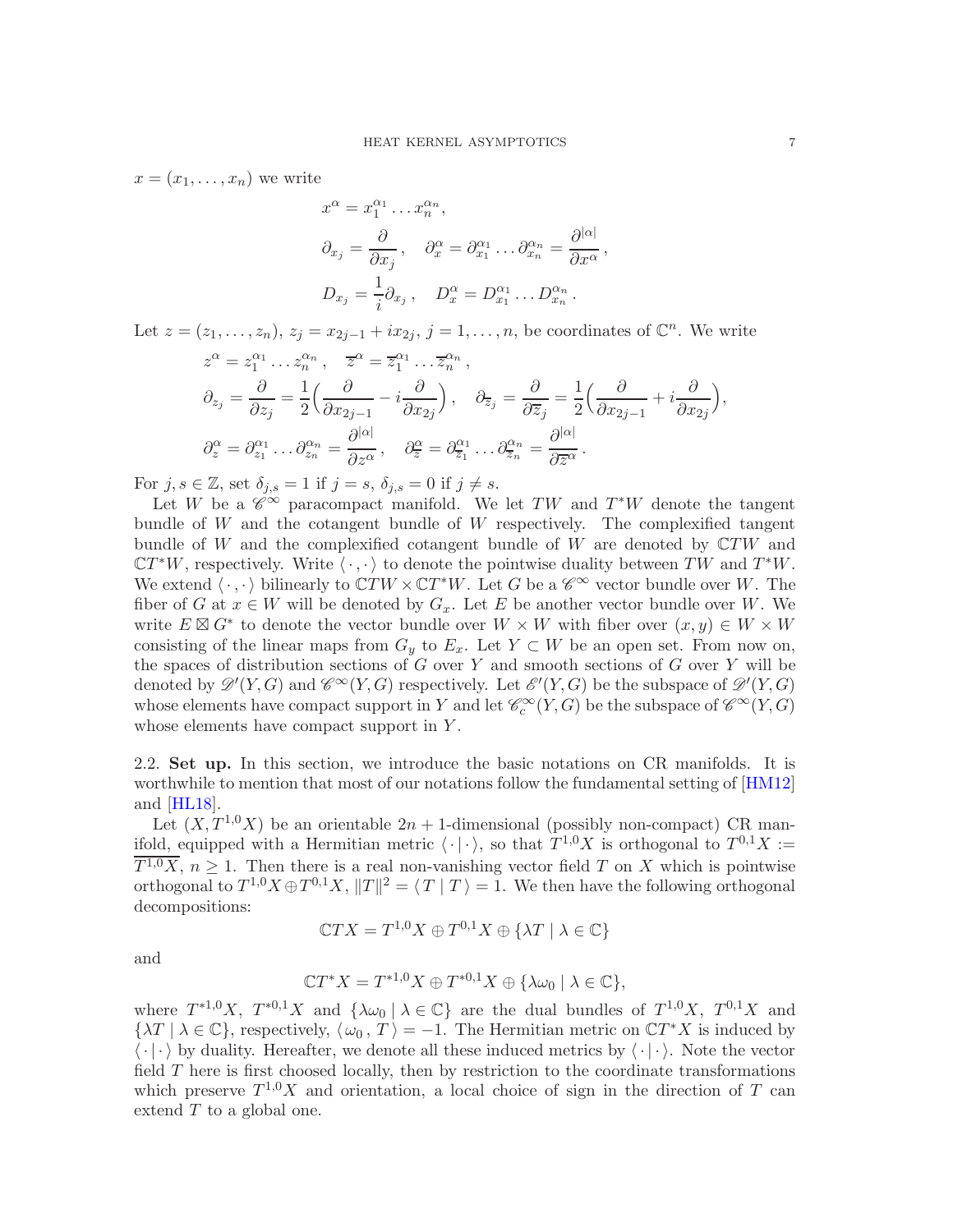<span id="page-7-1"></span>**Definition 2.1.** For  $x \in X$ , the Hermitian quadratic form  $\mathcal{L}_x$  on  $T_x^{1,0}X$  defined by

(2.1) 
$$
\mathcal{L}_x(U, \overline{V}) = \frac{1}{2i} \langle [U, \overline{V}](x), \omega_0(x) \rangle
$$

is called the Levi form associated with  $\omega_0$ , where  $U, V \in T_x^{1,0}X, U$  and  $V$  are smooth sections on  $T^{1,0}X$  such that  $\mathcal{U}(x) = U$ ,  $\mathcal{V}(x) = V$ . Note that the Levi form  $\mathcal{L}_x$  does not depends on the choices of  $U$  and  $V$ .

Let  $x \in X$ . Locally there is an orthonormal basis  $\mathcal{U}_1, \dots, \mathcal{U}_n$  of  $T^{1,0}X$  such that  $\mathcal{L}_x$  is diagonal in this basis,  $\mathcal{L}_x(\mathcal{U}_j, \mathcal{U}_l) = \delta_{j,l} \lambda_j(x), j, l = 1, \ldots, n$ . The entries  $\{\lambda_1(x), \cdots, \lambda_n(x)\}$ are called the eigenvalues of the Levi form at  $x \in X$ .

<span id="page-7-0"></span>**Definition 2.2.** Let X be an oriented CR manifold of real dimension  $2n + 1$  with  $n \ge 1$ . X is said to satisfy condition  $Y(q)$ ,  $0 \leq q \leq n$ , if the Levi form has at least either  $\max(n+1-q, q+1)$  eigenvalues of the same sign or  $\min(n+1-q, q+1)$  pairs of eigenvalues of the opposite signs at every point on X.

Define by  $T^{*0,q}X := \Lambda^qT^{*0,1}X$  the bundle of  $(0,q)$ -forms on  $X, 0 \le q \le n$ . For  $u \in T^{*0,r}X$ , let  $(u \wedge)^*: T^{*0,q+r}X \to T^{*0,q}X$  be the adjoint of  $u \wedge : T^{*0,q}X \to T^{*0,q+r}X$ with respect to  $\langle \cdot | \cdot \rangle$ , that is

$$
\langle u \wedge w | v \rangle = \langle w | (u \wedge)^* v \rangle
$$

for all  $w \in T^{*0,q}X$  and  $v \in T^{*0,q+r}X$ . We write  $|u|^2 = \langle u | u \rangle$ .

Let  $D \subset X$  be an open set. We let  $\Omega^{0,q}(D)$  and  $\Omega_c^{0,q}(D)$  denote the space of smooth sections of  $T^{*0,q}X$  over D and the subspace of  $\Omega^{0,q}(D)$  whose elements have compact support in  $D$ , respectively. Let

$$
\overline{\partial}_b : \Omega^{0,q}(X) \to \Omega^{0,q+1}(X)
$$

be the tangential Cauchy-Riemann operator. We say that  $u \in \mathscr{C}^{\infty}(X)$  is a CR function if  $\overline{\partial}_b u = 0$ . Moreover, if L is a complex line bundle over X, L is called a CR line bundle if its transition functions are CR.

Now, we let  $(L, h^L)$  be a CR complex line bundle over X, where  $h^L$  is the Hermitian fiber metric on L and its local weight is  $\phi$ . Namely, let s be a local CR trivializing section of  $L$  on  $D$ , then locally,

(2.2) 
$$
|s(x)|_{h^L}^2 = e^{-\phi(x)}, \quad x \in D.
$$

For  $k > 0$ , let  $L^k$  be the k-th tensor power of the line bundle L over X, then  $h^L$  induces a Hermitian fiber metric  $h^{L^k}$  on  $L^k$  and  $s^k$  is a local CR trivializing section of  $L^k$ . For  $D \subset X$ , let  $\Omega^{0,q}(D, L^k)$  denote the space of smooth sections of  $T^{*0,q}X \otimes L^k$  over D and  $\Omega_c^{0,q}(D, L^k)$  be the subspace of  $\Omega^{0,q}(D, L^k)$  whose elements have compact support in D. For  $u \in \Omega^{0,q}(D, L^k)$ , we sometimes write  $|u(x)|^2_{h^{L^k}}$  simply as  $|u|^2$ .

Let

$$
\overline{\partial}_{b,k} \colon \Omega^{0,q}(X, L^k) \to \Omega^{0,q+1}(X, L^k)
$$

be the tangential Cauchy-Riemann operator acting on forms with values in  $L^k$  such that (2.3)  $\overline{\partial}_{b,k}(s^k u) = s^k \overline{\partial}_b u,$ 

where s is a local CR trivializing section of L on an open set D and  $u \in \Omega^{0,q}(D)$ . Then the q-th  $\overline{\partial}_{b,k}$ -cohomology is given by

(2.4) 
$$
H_b^q(X, L^k) := \text{Ker}\,\overline{\partial}_{b,k}/\text{Im}\,\overline{\partial}_{b,k}, \quad 0 \le q \le n.
$$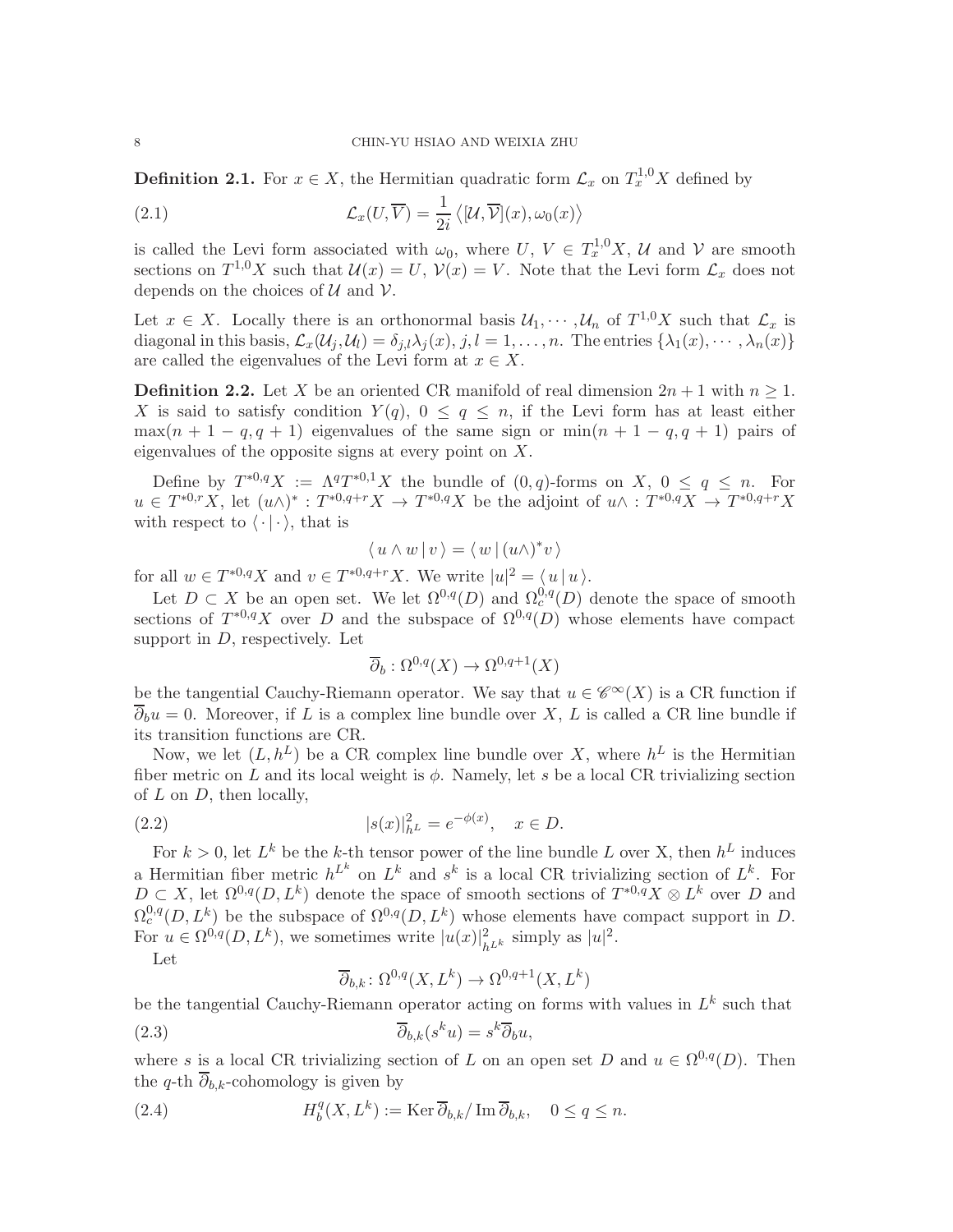We sometimes simply write  $\overline{\partial}_b$  to denote  $\overline{\partial}_{b,k}$ .

Let  $dv_X(x)$  be the volume form on X induced by the fixed Hermitian metric on  $\mathbb{C}TX$ , then we get natural global  $L^2$  inner products  $(\cdot | \cdot)$  and  $(\cdot | \cdot)_{h^{L^k}}$  on  $\Omega^{0,q}(X)$  and  $\Omega^{0,q}(X,L^k)$  respectively. Define by  $L^2_{(0,q)}(X)$  the completion of  $\Omega^{0,q}_c(X)$  with respect to  $(\cdot | \cdot)$  and  $L^2_{(0,q)}(X,L^k)$  the one of  $\Omega_c^{0,q}(X,L^k)$  with respect to  $(\cdot | \cdot)_{h^{L^k}}$ . The associated norms on  $L^2_{(0,q)}(X)$  and  $L^2_{(0,q)}(X,L^k)$  are denoted by  $\|\cdot\|$  and  $\|\cdot\|_{h^{L^k}}$ , respectively.

We extend  $\overline{\partial}_{b,k}$  to  $L^2_{(0,q)}(X,L^k)$ :

$$
\overline{\partial}_{b,k} : \text{Dom } \overline{\partial}_{b,k} \subset L^2_{(0,q)}(X,L^k) \to L^2_{(0,q+1)}(X,L^k),
$$

where Dom  $\overline{\partial}_{b,k} = \left\{ u \in L^2_{(0,q)}(X,L^k) \mid \overline{\partial}_{b,k} u \in L^2_{(0,q+1)}(X,L^k) \right\}$ . Let  $\overline{\partial}_{b,k}^* : \text{Dom } \overline{\partial}_{b,k}^* \subset L^2_{(0,q+1)}(X,L^k) \to L^2_{(0,q)}(X,L^k)$ 

be the Hilbert space adjoint of  $\partial_{b,k}$  with respect to  $(\cdot | \cdot)_{h^{L^k}}$ . The (Gaffney extension) of Kohn Laplacian with values in  $L^k$  is then given by

<span id="page-8-0"></span>
$$
\Box_{b,k}^q : \text{Dom } \Box_{b,k}^q \subset L^2_{(0,q)}(X, L^k) \to L^2_{(0,q)}(X, L^k),
$$
  
(2.5) 
$$
\text{Dom } \Box_{b,k}^q = \left\{ u \in \text{Dom } \overline{\partial}_{b,k} \cap \text{Dom } \overline{\partial}_{b,k}^* \mid \overline{\partial}_{b,k} u \in \text{Dom } \overline{\partial}_{b,k}^*, \overline{\partial}_{b,k}^* u \in \text{Dom } \overline{\partial}_{b,k} \right\},
$$

$$
\Box_{b,k}^q = \overline{\partial}_{b,k}^* \overline{\partial}_{b,k} + \overline{\partial}_{b,k} \overline{\partial}_{b,k}^* \quad \text{on } \text{Dom } \Box_{b,k}^q.
$$

Let  $s \in \mathbb{N}_0$ , denote by  $\|\cdot\|_s$  the standard Sobolev norm for sections of  $L^k$  with respect to  $(\cdot | \cdot)_{h^{L^k}}$  of order s. The following subelliptic estimates follow from Kohn's  $L^2$ estimates  $[K65, Theorem 8.4.2]:$  $[K65, Theorem 8.4.2]:$ 

<span id="page-8-3"></span>**Theorem 2.3.** Let  $s \in \mathbb{N}_0$ . There exists a constant  $C_{s,k} > 0$  such that

$$
(2.6) \t\t ||u||_{s+1} \leq C_{s,k} \left( \|\Box^q_{b,k} u\|_{s} + \|u\| + \|T^{s+1}u\| \right), \text{ for every } u \in \Omega^{0,q}(X, L^k).
$$

**Theorem 2.4.** Assume that  $Y(q)$  holds on X. Let  $s \in \mathbb{N}_0$ . There exists a constant  $C_{s,k} > 0$  such that

<span id="page-8-2"></span>(2.7) 
$$
||u||_{s+1} \leq C_{s,k} \left( ||\Box_{b,k}^q u||_s + ||u|| \right), \text{ for every } u \in \Omega^{0,q}(X, L^k).
$$

From [\(2.7\)](#page-8-2), we see that if  $Y(q)$  holds, then  $\Box_{b,k}^q$  is hypoelliptic, has compact resolvent and the strong Hodge decomposition holds. We refer the reader to [\[K65,](#page-41-1) Theorem 7.6], [\[FK72,](#page-40-4) Theorem 5.4.11-12], [\[CS99,](#page-40-6) Corollary 8.4.7-8 ] for relevant material. Write

(2.8) 
$$
\mathscr{H}_b^q(X, L^k) = \text{Ker} \, \Box_{b,k}^q.
$$

Then we have

<span id="page-8-1"></span>(2.9) 
$$
\dim \mathcal{H}_b^q(X, L^k) < \infty, \quad \mathcal{H}_b^q(X, L^k) \cong H_b^q(X, L^k)
$$

if  $Y(q)$  holds.

Since  $\Box_{b,k}^q$  is non-negative and self-adjoint, the heat operator  $e^{-t\Box_{b,k}^q}: L^2_{(0,q)}(X,L^k) \to$  $\text{Dom }\Box^q_{b,k}, t>0$ , exists. Let

$$
A_k(t, x, y) = e^{-t\Box_{b,k}^q}(x, y) \in \mathscr{D}'(\mathbb{R}_+ \times X \times X, (T^{*0,q}X \otimes L^k) \boxtimes (T^{*0,q}X \otimes L^k)^*)
$$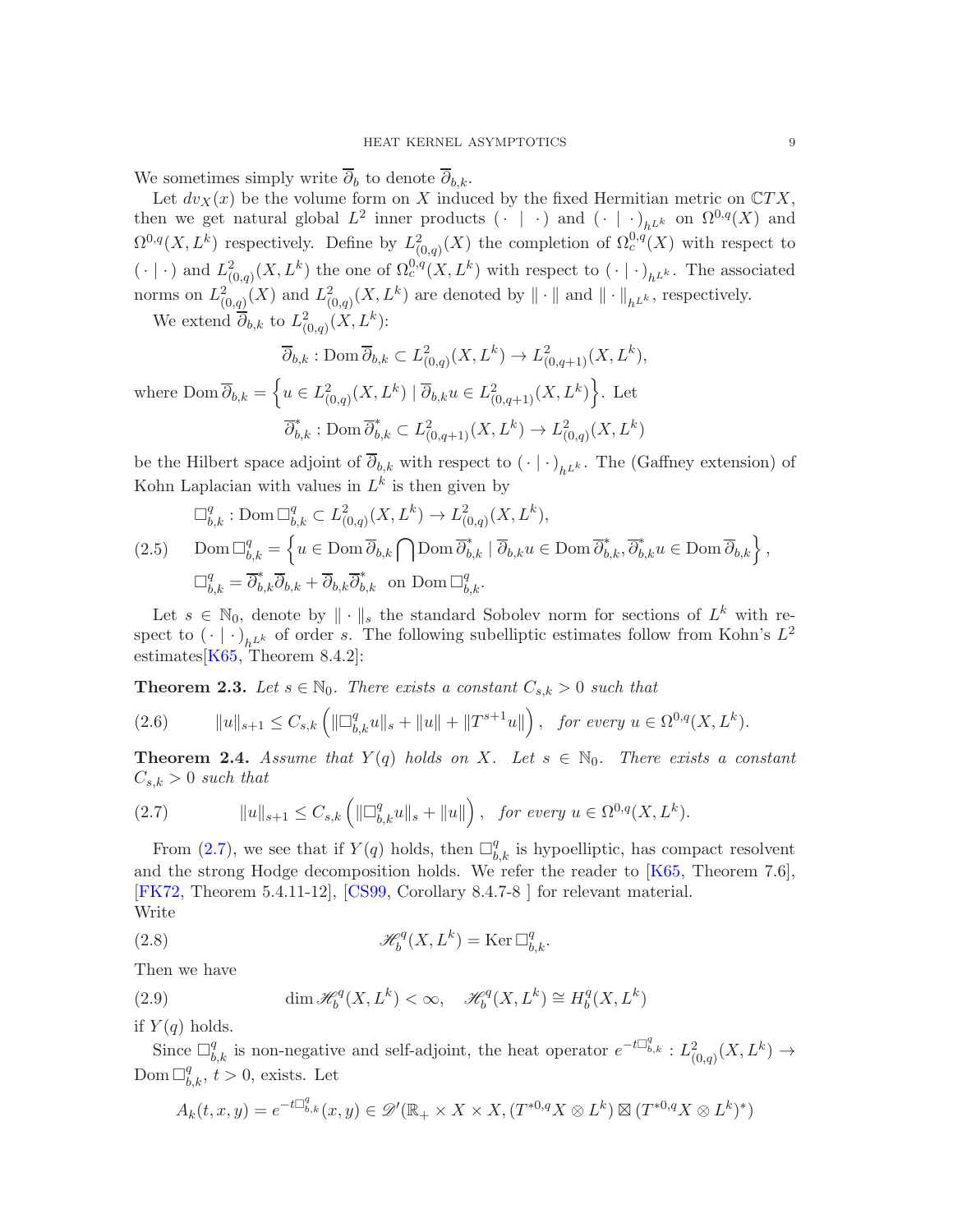be the distribution kernel of  $e^{-t\Box_{b,k}^q}$  with respect to  $dv_X(x)$ . We also write  $A_k(t)$  to denote  $e^{-t\Box_{b,k}^q}$ . If  $Y(q)$  holds, then

$$
A_k(t, x, y) \in \mathscr{C}^{\infty}(\mathbb{R}_+ \times X \times X, (T^{*0,q}X \otimes L^k) \boxtimes (T^{*0,q}X \otimes L^k)^*).
$$

One of the main goal of this work is to study the asymptotic behavior of  $A_k(\frac{t}{k})$  $\frac{t}{k}, x, x$ ) as  $k \to +\infty$  when  $Y(q)$  holds. Note that  $A_k(\frac{t}{k})$  $\frac{t}{k}$ ) satisfies the following

(2.10) 
$$
\begin{cases} \left(\frac{\partial}{\partial t} + \frac{1}{k} \Box_{b,k}^q\right) A_k(\frac{t}{k}) = 0, \\ \lim_{t \to 0} A_k(\frac{t}{k}) = I \text{ on } L^2_{(0,q)}(X, L^k). \end{cases}
$$

Now, assume that  $Y(q)$  holds. We use the canonical identification End  $(L^k) = \mathbb{C}$ , especially

(2.11) 
$$
A_k(\frac{t}{k},x,y) \in \mathscr{C}^{\infty}(\mathbb{R}_+ \times X \times X, T^{*0,q}X \boxtimes (T^{*0,q}X)^*).
$$

Let s be a local CR trivializing section of L defined on an open set D of X,  $|s|^2_{h} = e^{-\phi}$ . We have the unitary identification:

$$
U: L^{2}_{(0,q)}(D, L^{k}) \to L^{2}_{(0,q)}(D),
$$
  

$$
s^{k} \otimes \hat{u} \to e^{-\frac{k\phi}{2}}\hat{u}.
$$

There exists  $A_{k,s}(t,x,y) \in \mathscr{C}^{\infty}(\mathbb{R}_+ \times D \times D, T^{*0,q}X \boxtimes (T^{*0,q}X)^*)$  such that

(2.12) 
$$
(e^{-t\Box_{b,k}^q}u)(x) = s^k(x) \otimes e^{\frac{k\phi(x)}{2}} \int_D A_{k,s}(t,x,y) e^{-\frac{k\phi(y)}{2}} \hat{u}(y) dv_X(y) \text{ on } D,
$$

for every  $u = s^k \otimes \hat{u} \in \Omega_c^{0,q}(D, L^k)$ ,  $\hat{u} \in \Omega_c^{0,q}(D)$ . Note that

<span id="page-9-4"></span>(2.13) 
$$
A_k(t, x, y) = s^k(x) \otimes A_{k,s}(t, x, y) e^{\frac{k\phi(x) - k\phi(y)}{2}} \otimes (s^k(y))^* \text{ on } D.
$$

In particular,

<span id="page-9-1"></span>(2.14) 
$$
e^{-t\Box_{b,k}^q}(x,x) = A_k(t,x,x) = A_{k,s}(t,x,x) \text{ on } D.
$$

We also notice that

(2.15) 
$$
\lim_{t \to 0} \int A_{k,s}(t,x,y)\hat{u}(y)dv_X(y) = \hat{u}(x), \text{ for every } \hat{u} \in \Omega_c^{0,q}(D).
$$

<span id="page-9-0"></span>2.3. CR manifolds with R-action. Now assume that X admits a R-action  $\eta$ ,  $\eta \in \mathbb{R}$ :  $\eta: X \to X, x \mapsto \eta \circ x$ . Let  $T \in \mathscr{C}^{\infty}(X, TX)$  be the infinitesimal generator of the R-action which is given by

(2.16) 
$$
(Tu)(x) = \frac{\partial}{\partial \eta} (u(\eta \circ x))|_{\eta=0}, \quad u \in \mathscr{C}^{\infty}(X).
$$

<span id="page-9-2"></span>**Definition 2.5.** We say that the R-action  $\eta$  is CR if

<span id="page-9-3"></span>
$$
[T, \mathscr{C}^\infty(X, T^{1,0}X)] \subset \mathscr{C}^\infty(X, T^{1,0}X)
$$

and the R-action is transversal if for each  $x \in X$ ,

$$
\mathbb{C}T(x) \oplus T_x^{1,0}(X) \oplus T_x^{0,1}X = \mathbb{C}T_xX.
$$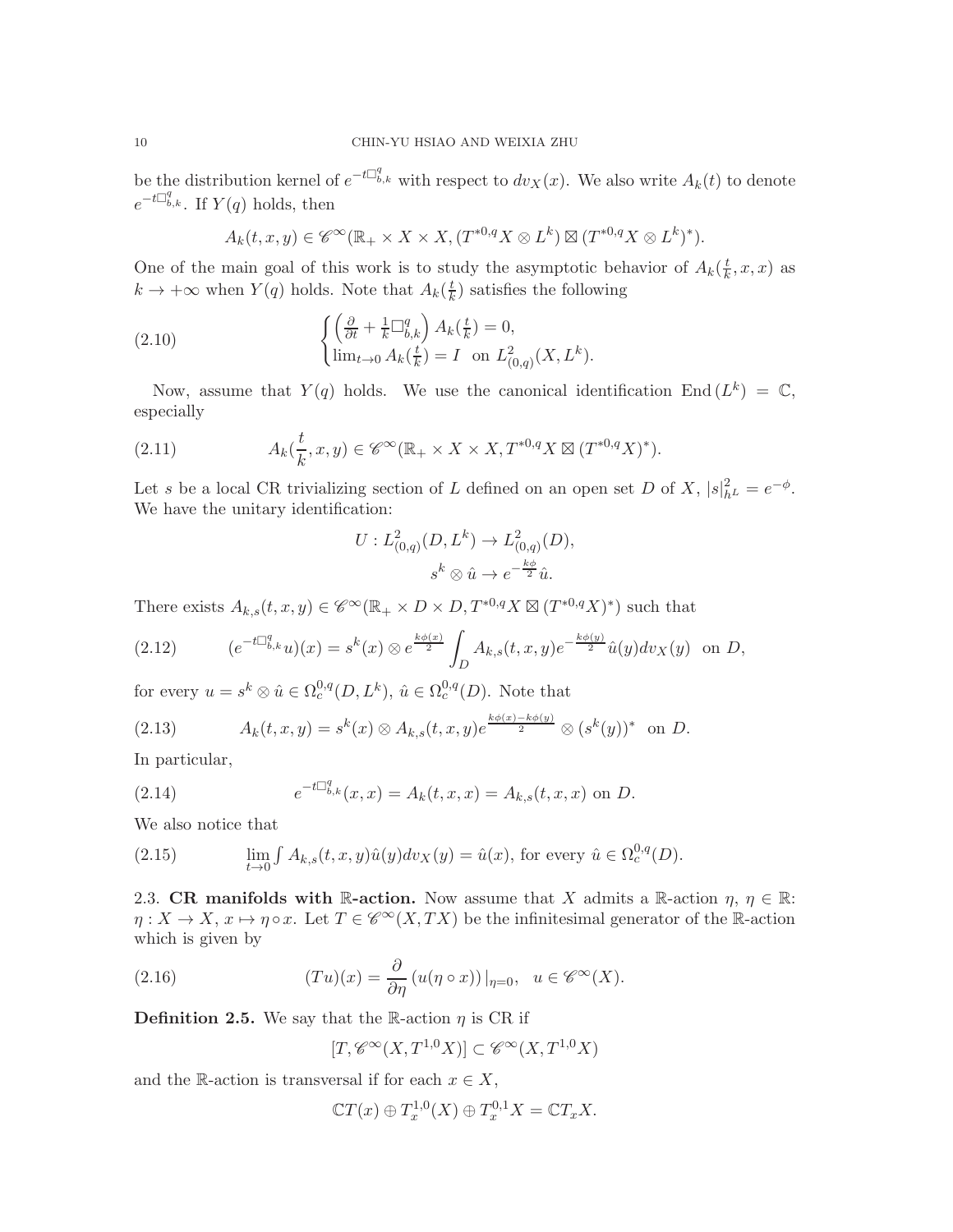Assume that  $(X, T^{1,0}X)$  is a CR manifold of dimension  $2n+1, n \ge 1$ , with a transversal CR R-action  $\eta$  and we let T be the infinitesimal generator of the R-action. Let  $\omega_0 \in$  $\mathscr{C}^{\infty}(X,T^*X)$  be the global real one form determined by

(2.17) 
$$
\langle \omega_0, u \rangle = 0, \quad \forall u \in T^{1,0}X \oplus T^{0,1}X, \langle \omega_0, T \rangle = -1.
$$

Suppose that X admits a R-invariant complete Hermitain metric  $\langle \cdot | \cdot \rangle$  on  $\mathbb{C}TX$  so that we have the orthogonal decomposition

$$
\mathbb{C}TX = T^{1,0}X \oplus T^{0,1}X \oplus \{\lambda T \mid \lambda \in \mathbb{C}\}
$$

and  $|T|^2 = \langle T | T \rangle = 1.$ 

For  $u \in \Omega^{0,q}(X)$ , we define

(2.18) 
$$
Tu := \frac{\partial}{\partial \eta} (\eta^* u)|_{\eta=0} \in \Omega^{0,q}(X),
$$

where  $\eta^*: T^{*0,q}_{\eta\circ x}X \to T^{*0,q}_{x}X$  is the pull-back map of  $\eta$ . Since the R-action is CR, as in the  $S^1$ -action case (see Section 2.4 in [\[HLM16\]](#page-40-7)), we have

$$
T\overline{\partial}_b = \overline{\partial}_b T \text{ on } \Omega^{0,q}(X).
$$

Let  $(L, h^L)$  be a rigid CR line bundle over X with a R-invariant Hermitian metric  $h^L$ on L. We refer the reader to Section 2.3 in [\[HHL20\]](#page-40-8) for the definitions and terminology about rigid CR vector bundles. We recall the following (see Definition 2.9 in [\[HHL20\]](#page-40-8))

<span id="page-10-0"></span>**Definition 2.6.** A CR vector bundle E of rank r over X with a CR bundle lift  $T^E$ of T is called rigid CR (with respect to  $T^E$ ) if for every point  $p \in X$  there exists an open neighborhood U around p and a CR frame  $\{f_1, \ldots, f_r\}$  of  $E|_U$  with  $T^E(f_j) = 0$  for  $1 \leq j \leq r$ .

A section  $s \in \mathscr{C}^{\infty}(X,E)$  is called a rigid CR section if  $T^E s = 0$  and  $\overline{\partial}_b s = 0$ . The frame  ${f_j}_{j=1}^r$  in Definition [2.6](#page-10-0) is called a rigid CR frame of  $E|_U$ . Note that any rigid CR vector bundle is locally CR trivializable.

For every  $k \in \mathbb{N}$ , we use T to denote the CR lifting  $T^{L^k}$ . For  $u \in \Omega^{0,q}(X, L^k)$ , we can define Tu in the standard way (see Section 2.3 in [\[HHL20\]](#page-40-8)) and we have  $Tu \in \Omega^{0,q}(X, L^k)$ .

Consider the operator

$$
-iT:\Omega^{0,q}(X,L^k)\to\Omega^{0,q}(X,L^k)
$$

and we extend  $-iT$  to  $L^2_{(0,q)}(X,L^k)$  space by

<span id="page-10-1"></span>(2.19) 
$$
-iT: \text{Dom}(-iT) \subset L^2_{(0,q)}(X, L^k) \to L^2_{(0,q)}(X, L^k),
$$

$$
\text{Dom}(-iT) = \left\{ u \in L^2_{(0,q)}(X, L^k); -iTu \in L^2_{(0,q)}(X, L^k) \right\}.
$$

It is known that [\[HMW,](#page-41-2) Lemma 4.3]  $-iT$  is self-adjoint.

Fix  $\delta > 0$ , let

$$
L^2_{(0,q),\leq k\delta}(X,L^k) := E_{-iT}([-k\delta,k\delta]),
$$

(2.20) 
$$
\Omega^{0,q}_{\leq k\delta}(X,L^k) := \Omega^{0,q}(X,L^k) \bigcap L^2_{(0,q),\leq k\delta}(X,L^k),
$$

where  $E_{-iT}$  denotes the spectral measure of  $-iT$ . Let

(2.21) 
$$
Q_{X,\leq k\delta}: L^2_{(0,q)}(X,L^k) \to L^2_{(0,q),\leq k\delta}(X,L^k)
$$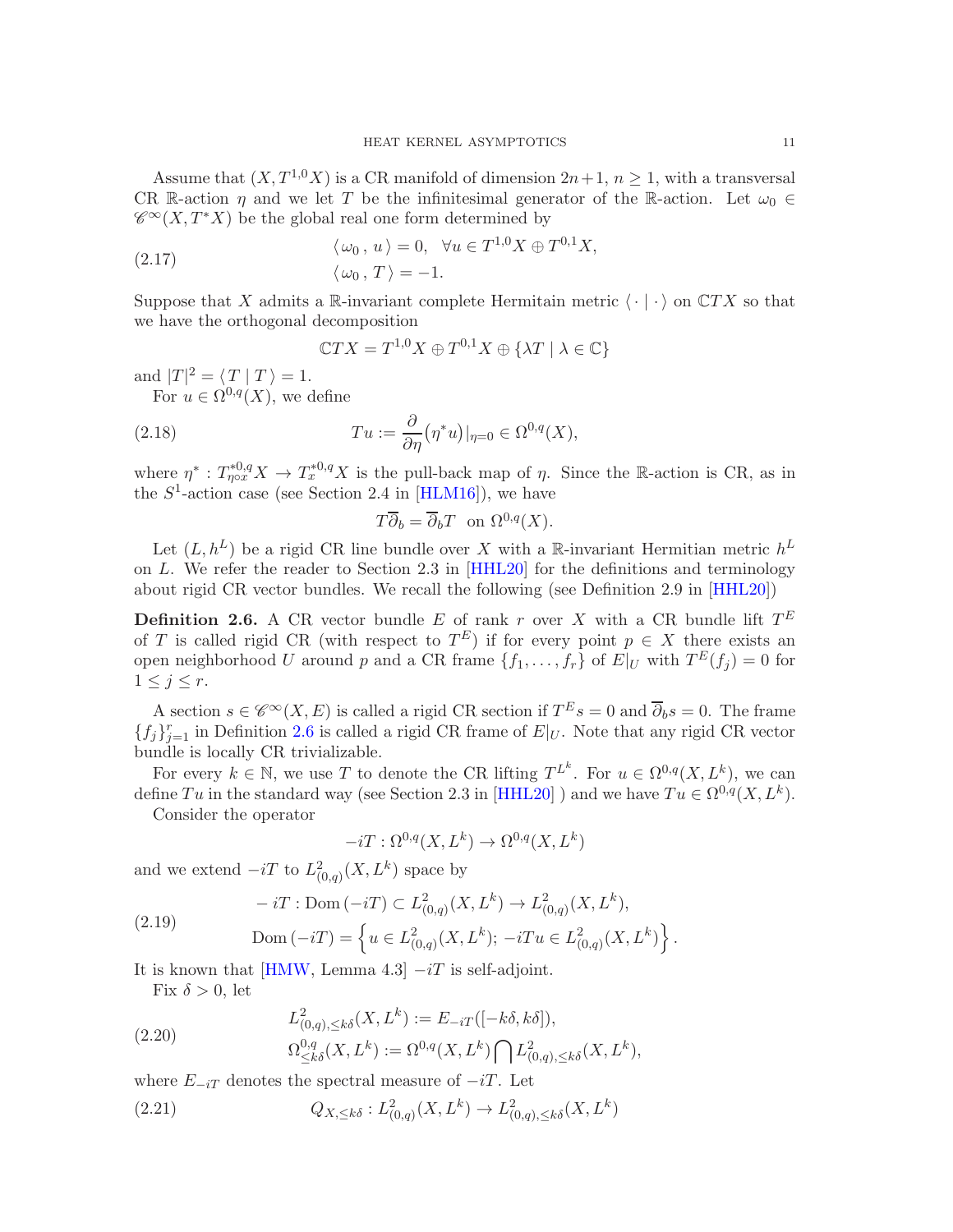be the orthogonal projection with respect to  $(\cdot | \cdot)_{h^{L^k}}$ . We have the following partial  $\partial_{b,k}$ -complex:

$$
\cdots \longrightarrow \Omega^{0,q-1}_{\leq k\delta}(X,L^k) \stackrel{\overline{\partial}_{b,k}}{\longrightarrow} \Omega^{0,q}_{\leq k\delta}(X,L^k) \stackrel{\overline{\partial}_{b,k}}{\longrightarrow} \Omega^{0,q+1}_{\leq k\delta}(X,L^k) \longrightarrow \cdots
$$

and put

$$
(2.22) \tH_{b,\leq k\delta}^q(X,L^k) := \frac{\operatorname{Ker} \overline{\partial}_{b,k} : \Omega_{\leq k\delta}^{0,q}(X,L^k) \to \Omega_{\leq k\delta}^{0,q+1}(X,L^k)}{\operatorname{Im} \overline{\partial}_{b,k} : \Omega_{\leq k\delta}^{0,q-1}(X,L^k) \to \Omega_{\leq k\delta}^{0,q}(X,L^k)}, \t0 \leq q \leq n.
$$

Let

<span id="page-11-0"></span>
$$
\Box_{b,k,\leq k\delta}^q : \text{Dom } \Box_{b,k,\leq k\delta}^q \subset L^2_{(0,q),\leq k\delta}(X,L^k) \to L^2_{(0,q),\leq k\delta}(X,L^k),
$$
\n
$$
\text{Dom } \Box_{b,k,\leq k\delta}^q = \text{Dom } \Box_{b,k}^q \bigcap L^2_{(0,q),\leq k\delta}(X,L^k),
$$
\n
$$
\Box_{b,k,\leq k\delta}^q = \overline{\partial}_{b,k}^* \overline{\partial}_{b,k} + \overline{\partial}_{b,k} \overline{\partial}_{b,k}^* \quad \text{on } \text{Dom } \Box_{b,k,\leq k\delta}^q.
$$

It is not difficult to check that without  $Y(q)$  condition,

(2.24) 
$$
H_{b,\leq k\delta}^q(X,L^k) \cong \text{Ker } \Box_{b,k,\leq k\delta}^q, \quad \dim H_{b,\leq k\delta}^q(X,L^k) < +\infty.
$$

Let

$$
(2.25) \qquad e^{-t\Box^q_{b,k,\leq k\delta}} := e^{-t\Box^q_{b,k}} \circ Q_{X,\leq k\delta} : L^2_{(0,q)}(X,L^k) \to \text{Dom }\Box^q_{b,k,\leq k\delta}, \quad t > 0,
$$

and let

$$
A_{k,\delta}(t,x,y) = e^{-t\Box_{b,k,\leq k\delta}^q}(x,y) \in \mathscr{C}^\infty(\mathbb{R}_+ \times X \times X, (T^{*0,q}X \otimes L^k) \boxtimes (T^{*0,q}X \otimes L^k)^*)
$$

be the distribution kernel of  $e^{-t\Box_{b,k,\leq k\delta}^q}$  with respect to  $dv_X(x)$ . We also write  $A_{k,\delta}(t)$  to denote  $e^{-t\Box_{b,k,\leq k\delta}^q}$ . One of the main goal of this work is to study the asymptotic behavior of  $A_{k,\delta}(\frac{t}{k})$  $(\frac{t}{k}, x, x)$  as  $k \to +\infty$ . Note that  $A_{k,\delta}(\frac{t}{k})$  $\frac{t}{k}$ ) satisfies the following

(2.26) 
$$
\begin{cases} \left(\frac{\partial}{\partial t} + \frac{1}{k} \Box_{b,k}^q\right) A_{k,\delta}(\frac{t}{k}) = 0, \\ \lim_{t \to 0} A_{k,\delta}(t) = Q_{X,\leq k\delta} \text{ on } L^2_{(0,q)}(X, L^k). \end{cases}
$$

As before, we use the canonical identification End  $(L^k) = \mathbb{C}$ , especially

(2.27) 
$$
A_{k,\delta}(\frac{t}{k},x,y) \in \mathscr{C}^{\infty}(\mathbb{R}_+ \times X \times X, T^{*0,q}X \boxtimes (T^{*0,q}X)^*).
$$

Let s be a local CR rigid trivializing section of  $L$  defined on an open set  $D$  of  $X$ . We have the unitary identification:

$$
U: L^{2}_{(0,q)}(D, L^{k}) \to L^{2}_{(0,q)}(D),
$$
  

$$
s^{k} \otimes \hat{u} \to e^{-\frac{k\phi}{2}}\hat{u}.
$$

There exists  $A_{k,s,\delta}(t,x,y) \in \mathscr{C}^{\infty}(\mathbb{R}_+ \times D \times D, T^{*0,q}X \boxtimes (T^{*0,q}X)^*)$  such that

<span id="page-11-1"></span>
$$
(2.28) \qquad (e^{-t\Box^q_{b,k,\leq k\delta}}u)(x)=s^k(x)\otimes e^{\frac{k\phi(x)}{2}}\int_D A_{k,s,\delta}(t,x,y)e^{-\frac{k\phi(y)}{2}}\hat{u}(y)dv_X(y) \text{ on } D,
$$

for every  $u = s^k \otimes \hat{u} \in \Omega_c^{0,q}(D, L^k)$ ,  $\hat{u} \in \Omega_c^{0,q}(D)$ . Note that

$$
(2.29) \t A_{k,\delta}(t,x,y) = s^k(x) \otimes A_{k,s,\delta}(t,x,y)e^{\frac{k\phi(x)-k\phi(y)}{2}} \otimes (s^k(y))^* \text{ on } D.
$$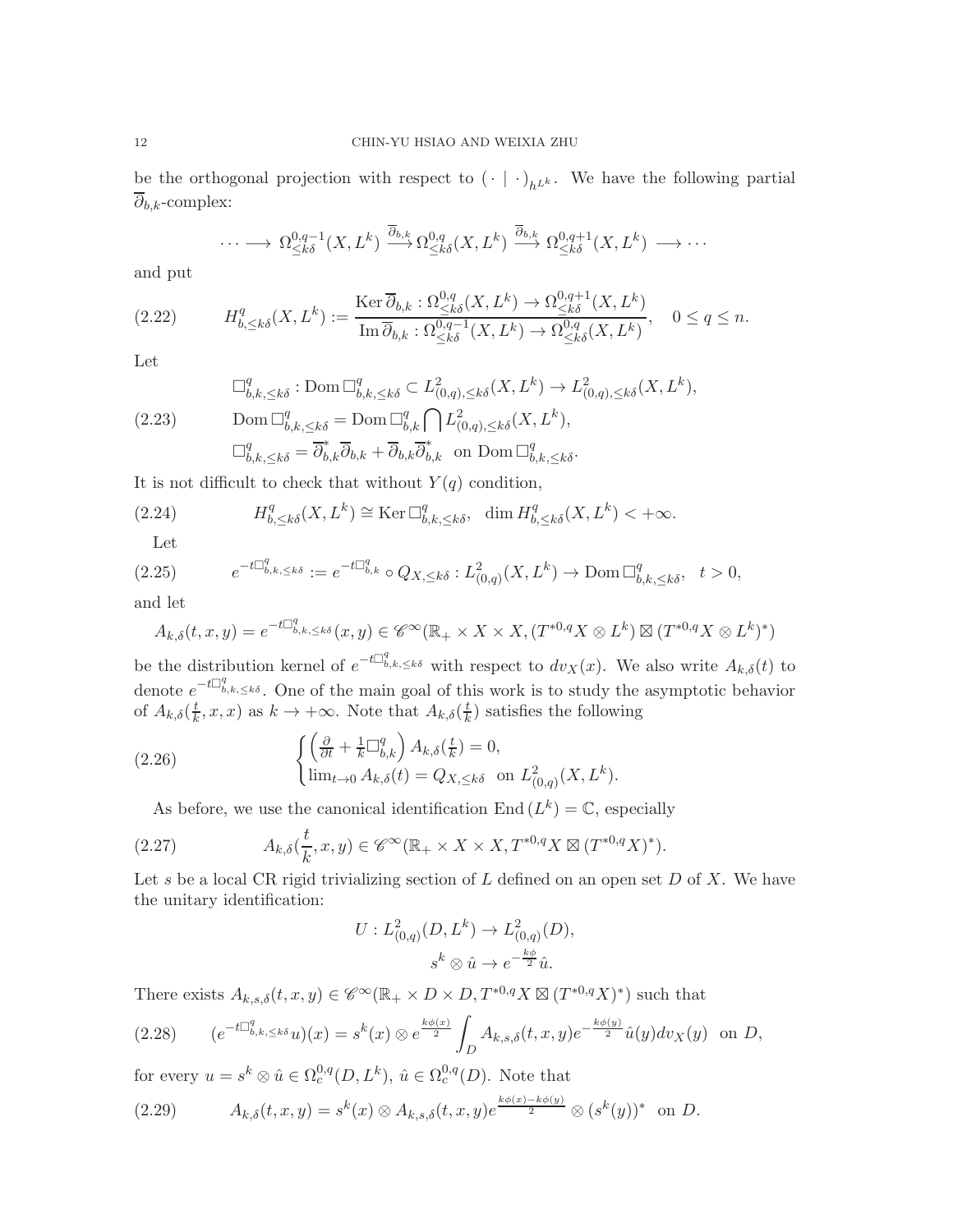In particular,

<span id="page-12-0"></span>(2.30) 
$$
e^{-t\Box_{b,k,\leq k\delta}^q}(x,x) = A_{k,\delta}(t,x,x) = A_{k,s,\delta}(t,x,x) \text{ on } D.
$$

### 3. The estimate of the heat kernel distribution

We shall first set up the local coordinates. For a given point  $p \in X$ , let  $U_1, \cdots, U_n$ be a smooth orthonormal frame for  $(1, 0)$  vector fields in a neighborhood of p, for which  $\mathcal{L}_p(U_j, \overline{U}_l) = \delta_{j,l} \lambda_j(p)$ ,  $1 \leq j, l \leq n$ . Let  $\omega^1, \dots, \omega^n$  be an orthonormal basis for  $(1,0)$ forms which is dual to the basis  $U_1, \dots, U_n$ . Let s be a local CR trivializing section of L on an open neighborhood D of p with local weight  $\phi$ , i.e.  $|s(x)|_{h^L}^2 = e^{-\phi(x)}$  on D.

We take local coordinates  $x = (x_1, \ldots, x_{2n+1}) = (z, \theta) = (z_1, \ldots, z_n, \theta)$  on an open set  $D$  of  $p$ , such that

<span id="page-12-3"></span>
$$
(3.1) (z(p), \theta(p)) = 0, \quad \omega_0(p) = d\theta, \quad z_j = x_{2j-1} + ix_{2j}, \quad \frac{\partial}{\partial z_j} = \frac{1}{2} \left( \frac{\partial}{\partial x_{2j-1}} - i \frac{\partial}{\partial x_{2j}} \right),
$$

<span id="page-12-4"></span>(3.2)  
\n
$$
\langle \frac{\partial}{\partial x_j} | \frac{\partial}{\partial x_l} \rangle = 2\delta_{j,l} + O(|x|), \quad \langle \frac{\partial}{\partial x_j} | \frac{\partial}{\partial \theta} \rangle = O(|x|),
$$
\n
$$
\left| \frac{\partial}{\partial \theta} \right|^2 = 1 + O(|x|), \quad \left| \frac{\partial}{\partial z_j} \right|^2 = 1 + O(|x|),
$$

for  $i, l = 1, \cdots, 2n$ . Moreover,

<span id="page-12-2"></span>(3.3) 
$$
U_j = \frac{\partial}{\partial z_j} - i\lambda_j \overline{z}_j \frac{\partial}{\partial \theta} - c_j \theta \frac{\partial}{\partial \theta} + \sum_{s=1}^{2n+1} r_{j,s}(z,\theta) \frac{\partial}{\partial x_s},
$$

where  $r_{j,s}(z, \theta) \in \mathscr{C}^{\infty}(D)$ ,  $r_{j,s}(z, \theta) = O(|(z, \theta)|^2)$ ,  $j = 1, ..., n$ ,  $s = 1, ..., 2n + 1$ , and

<span id="page-12-5"></span>(3.4) 
$$
\phi(z,\theta) = \beta\theta + \sum_{j=1}^{n} (a_j z_j + \overline{a}_j \overline{z}_j) + \sum_{j,l=1}^{n} (a_{j,l} z_j z_l + \overline{a}_{j,l} \overline{z}_j \overline{z}_l) + \sum_{j,l=1}^{n} \mu_{j,l} z_j \overline{z}_l
$$

$$
+ O(|\theta|^2 + |z||\theta| + |(z,\theta)|^3)
$$

where  $\beta \in \mathbb{R}$ ,  $c_j$ ,  $a_j$ ,  $a_{j,l}$ ,  $\mu_{j,l} \in \mathbb{C}$ , and  $\lambda_j$  are the eigenvalues of  $\mathcal{L}_p$ ,  $j, l = 1, \ldots, n$ . We then work with this local coordinates and we identify D with some open set in  $\mathbb{R}^{2n+1}$ .

### <span id="page-12-1"></span>3.1. The unitary identification.

For  $u, v \in \Omega_c^{0,q}(D)$ , let

$$
(u \mid v)_{k\phi,D} = (u \mid v)_{k\phi} := \int_D \langle u \mid v \rangle e^{-k\phi} dv_X(x).
$$

 $(\cdot | \cdot)_{k\phi}$  is called the inner product on  $\Omega_c^{0,q}(D)$  with weight  $k\phi$ . Denote by  $L^2_{(0,q)}(D, k\phi)$ the completion of  $\Omega_c^{0,q}(D)$  with respect to  $(\cdot | \cdot)_{k\phi}$ . Let  $\overline{\partial}_b^{*,k\phi}$  be the formal adjoint of  $\overline{\partial}_b$ with respect to  $(\cdot | \cdot)_{k\phi}$ . From  $\overline{\partial}_b = \sum_{j=1}^n (\overline{\omega}^j \wedge \overline{U}_j + (\overline{\partial}_b \overline{\omega}^j) \wedge (\overline{\omega}^j \wedge)^*)$ , we can check that

(3.5) 
$$
\overline{\partial}_b^{*,k\phi} = \sum_{j=1}^n ((\overline{\omega}^j \wedge)^* (-U_j + kU_j \phi + \beta_j(z,\theta)) + \overline{\omega}^j \wedge (\overline{\partial}_b \overline{\omega}^j \wedge)^*),
$$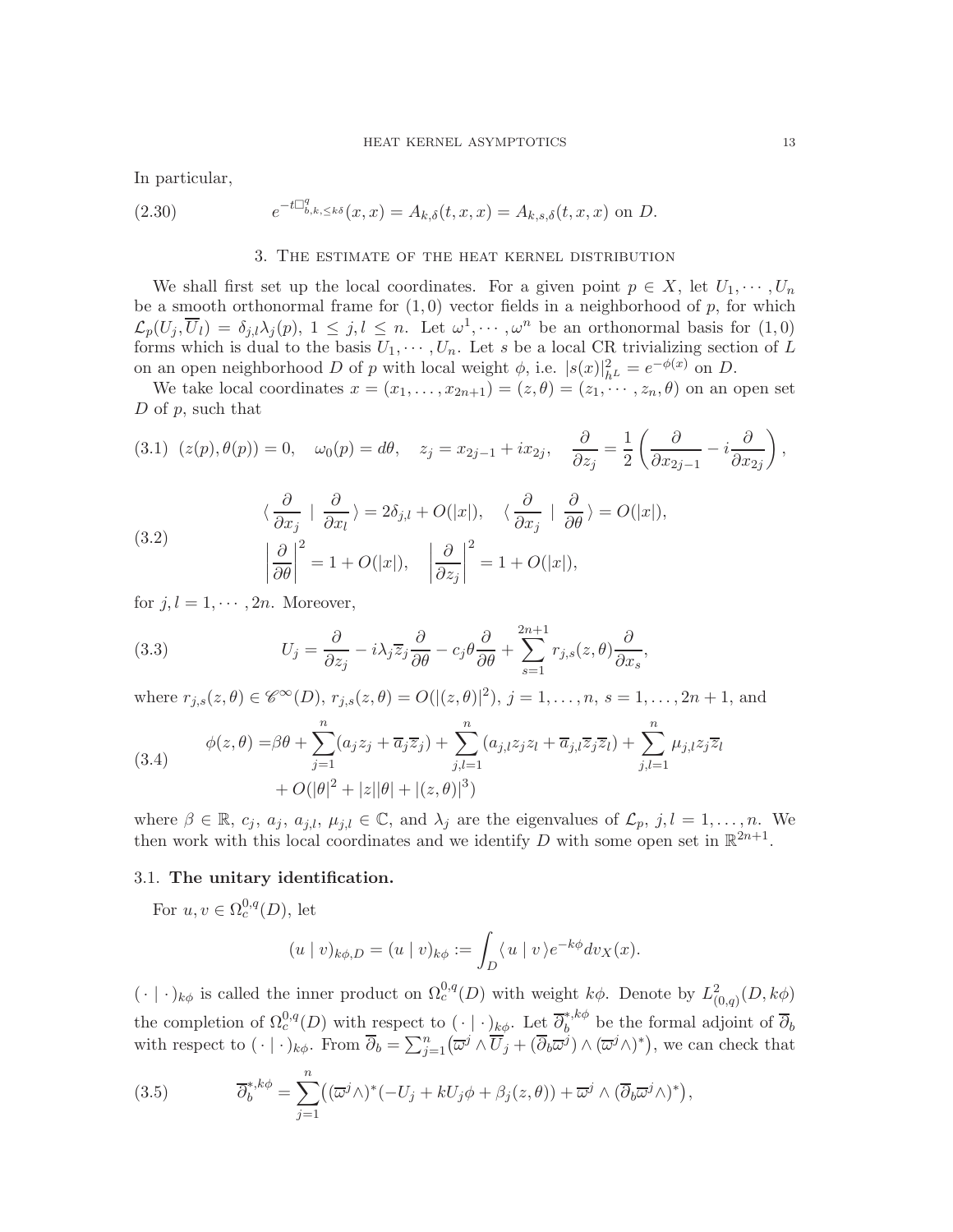where  $\beta_j(z,\theta)$  is a smooth function on D, independent of k, for every  $j=1,\ldots,n$ . Set

(3.6) 
$$
\Box_{b,k\phi}^q = \overline{\partial}_b^{*,k\phi} \overline{\partial}_b + \overline{\partial}_b \overline{\partial}_b^{*,k\phi} : \Omega^{0,q}(D) \to \Omega^{0,q}(D).
$$

For  $u \in \Omega^{0,q}(D, L^k)$ , there exists a  $\check{u} \in \Omega^{0,q}(D)$  such that  $u = s^k \check{u}$  on D. Recall that  $\overline{\partial}_{b,k}(s^k\check{u}) = s^k \overline{\partial}_b \check{u}$  and we have

(3.7) 
$$
\Box_{b,k}^q u = s^k \Box_{b,k\phi}^q \check{u}.
$$

From now on, on D, we identify u with  $\tilde{u}$  and  $\Box_{b,k}^q$  with  $\Box_{b,k\phi}^q$ . Set

(3.8) 
$$
\rho(z) = \sum_{j=1}^{n} a_j z_j + \sum_{j,l=1}^{n} a_{j,l} z_j z_l
$$

and

<span id="page-13-2"></span>(3.9)  
\n
$$
\phi_0(z,\theta) = \phi(z,\theta) - \rho(z) - \overline{\rho(z)}
$$
\n
$$
= \beta\theta + \sum_{j,l=1}^n \mu_{j,l} z_j \overline{z}_l + O(|\theta|^2 + |z||\theta| + |(z,\theta)|^3).
$$

We consider the following unitary identification:

<span id="page-13-0"></span>
$$
\begin{cases} L^2_{(0,q)}(D,k\phi) & \leftrightarrow L^2_{(0,q)}(D,k\phi_0) \\ u & \to \tilde{u} = e^{-k\rho}u \\ u = e^{k\rho}\tilde{u} & \leftarrow \tilde{u} \end{cases}
$$

For  $u \in \Omega^{0,q}(D) \cap L^2_{(0,q)}(D, k\phi_0)$ , let  $\overline{\partial}_{\rho} = \overline{\partial}_b + k(\overline{\partial}_b \rho) \wedge$ , then we have

(3.10) 
$$
\overline{\partial}_{\rho}\tilde{u} = e^{-k\rho}\overline{\partial}_{b}u = \widetilde{\overline{\partial}_{b}u}.
$$

Let  $\overline{\partial}_{\rho}^{*,k\phi_0}$  be the formal adjoint of  $\overline{\partial}_{\rho}$  with respect to  $(\cdot | \cdot)_{k\phi_0}$ . We can check that

(3.11) 
$$
\overline{\partial}_{\rho} = \sum_{j=1}^{n} (\overline{\omega}^{j} \wedge (\overline{U}_{j} + k\overline{U}_{j}\rho) + (\overline{\partial}_{b}\overline{\omega}^{j}) \wedge (\overline{\omega}^{j}\wedge)^{*})
$$

and

<span id="page-13-1"></span>(3.12) 
$$
\overline{\partial}_{\rho}^{*,k\phi_0} = \sum_{j=1}^n ((\overline{\omega}^j \wedge)^* (-U_j + kU_j \phi_0 + kU_j \overline{\rho} + \alpha_j(z,\theta)) + \overline{\omega}^j \wedge (\overline{\partial}_b \overline{\omega}^j \wedge)^*),
$$

where  $\alpha_j(z,\theta)$  is a smooth function on D, independent of k, for every  $j=1,\ldots,n$ . For abbreviation, we write  $\overline{U}_{\rho,j} = \overline{U}_j + k \overline{U}_j \rho$  and  $\overline{U}_{\rho,j}^{*,k\phi_0} = -U_j + kU_j \phi_0 + kU_j \overline{\rho} + \alpha_j(z,\theta)$ ,  $j = 1, \ldots, n$ . Put

$$
\Box^q_{\rho.k\phi_0} = \overline{\partial}^{*,k\phi_0}_{\rho} \overline{\partial}_{\rho} + \overline{\partial}_{\rho} \overline{\partial}^{*,k\phi_0}_{\rho} : \Omega^{0,q}(D) \to \Omega^{0,q}(D).
$$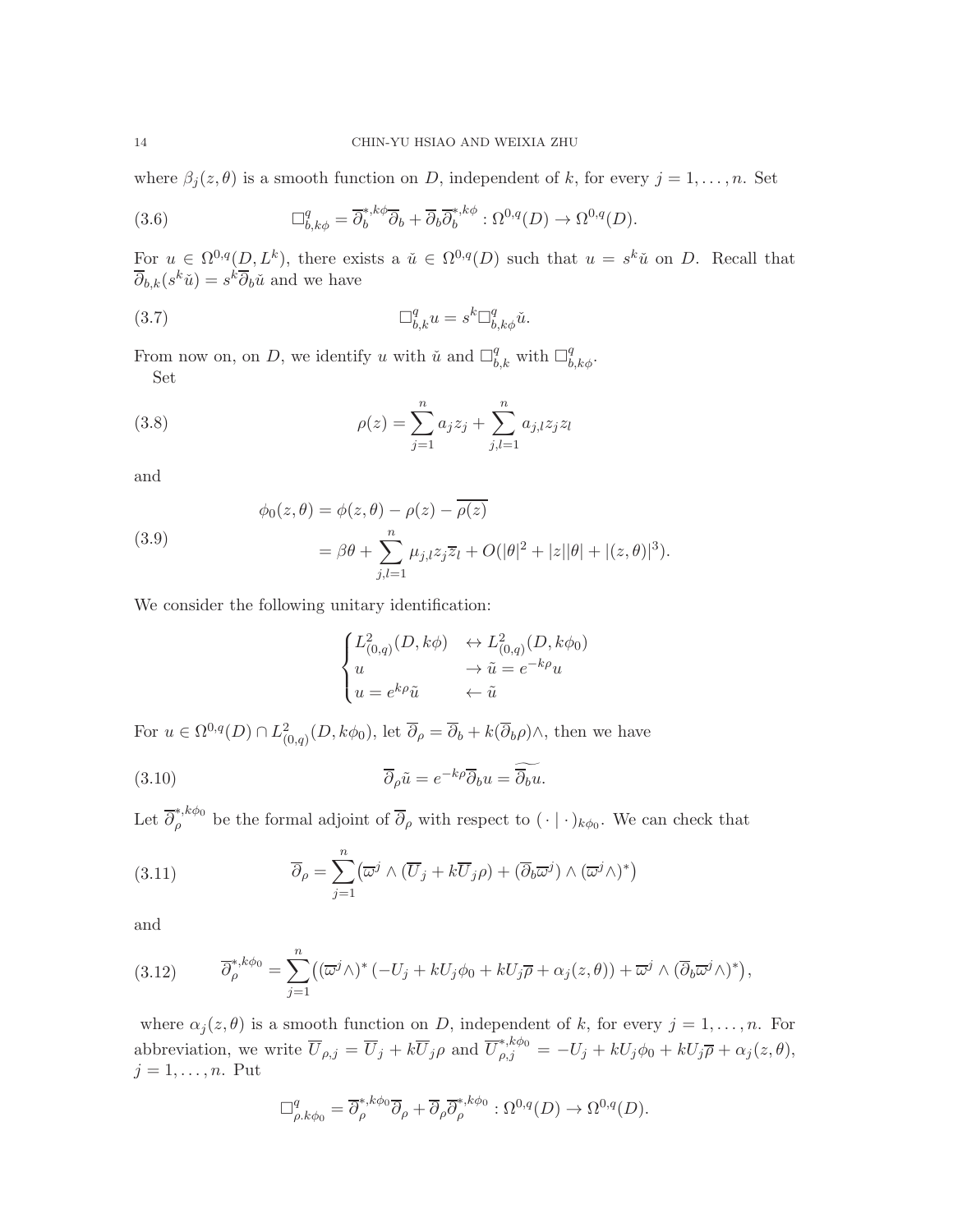Thorough a straightforward computation, we have

(3.13)  
\n
$$
\Box_{\rho.k\phi_0}^q = \sum_{j=1}^n \overline{U}_{\rho,j}^{*,k\phi_0} \overline{U}_{\rho,j} + \sum_{j,l=1}^n \overline{\omega}^j \wedge (\overline{\omega}^l \wedge)^* [\overline{U}_{\rho,j}, \overline{U}_{\rho,l}^{*,k\phi_0}] + \sum_{j=1}^n \left( \epsilon_j(z,\theta) \overline{U}_{\rho,j} + s_j(z,\theta) \overline{U}_{\rho,j}^{*,k\phi_0} \right) + \gamma(z,\theta),
$$

where  $\epsilon_j$ ,  $s_j$  and  $\gamma$  are smooth functions on D and independent of  $k, j = 1, ..., n$ . We can check that

(3.14) 
$$
\Box_{b,k\phi}^q u = e^{k\rho} \Box_{\rho,k\phi_0}^q (e^{-k\rho} u), \ \ u \in \Omega^{0,q}(D).
$$

<span id="page-14-2"></span>Until further notice, we assume that  $Y(q)$  holds on X. Let

<span id="page-14-1"></span>
$$
(3.15) \quad\n\begin{aligned}\nA_{k\phi}(\frac{t}{k},x,y) &:= e^{\frac{k\phi(x)}{2}} A_{k,s}(\frac{t}{k},x,y) e^{-\frac{k\phi(y)}{2}}, \\
A_{k\phi_0}(\frac{t}{k},x,y) &:= e^{-k\rho(x)} A_{k\phi}(\frac{t}{k},x,y) e^{k\rho(y)} = e^{-k\rho(x) + \frac{k\phi(x)}{2}} A_{k,s}(\frac{t}{k},x,y) e^{k\rho(y) - \frac{k\phi(y)}{2}},\n\end{aligned}
$$

where  $A_{k,s}(\frac{t}{k})$  $\frac{t}{k}$ , x, y) is as in [\(2.13\)](#page-9-4). For  $t > 0$ , let

$$
A_{k\phi_0}(t): \mathscr{E}'(D, T^{*0,q}X) \to \Omega^{0,q}(D)
$$

be the continuous operator with distribution kernel  $A_{k\phi_0}(t, x, y)$  with respect to  $dv_X$ . Note that

(3.16) 
$$
A_{k\phi_0}(t)u = \int A_{k\phi_0}(t,x,y)u(y)dv_X(y), \quad u \in \Omega_c^{0,q}(D).
$$

It is easy to check that

(3.17) 
$$
\begin{cases} A'_{k\phi_0}(t) + \Box^q_{\rho,k\phi_0} A_{k\phi_0}(t) = 0, \\ \lim_{t \to 0^+} A_{k\phi_0}(t) = I. \end{cases}
$$

Notice that the reason we take the term  $\rho(z)$  out of  $\phi(z, \theta)$  is that the term  $kU_j\overline{\rho}$  in it will approach to zero as  $k \to +\infty$  after  $\Box_{\rho}^{q}$  $_{\rho,k\phi_0}^q$  been scaled. Now let us introduce the scaling technique.

#### <span id="page-14-0"></span>3.2. The scaling technique.

Let 
$$
B_r := \{(z, \theta) = (x_1, \dots, x_{2n}, \theta) \in \mathbb{R}^{2n+1} \mid |x_j| < r, |\theta| < r, j = 1, \dots, 2n\}
$$
. Let\n
$$
F_k : \mathbb{R}^{2n+1} \to \mathbb{R}^{2n+1},
$$
\n
$$
(z, \theta) \to \left(\frac{z}{\sqrt{k}}, \frac{\theta}{k}\right),
$$

be the scaling map, then we can choose sufficient large k such that  $F_k(B_{\log k}) \subset D$ . For  $(z, \theta) \in B_{\log k}$ , let

(3.18) 
$$
F_k^* T_{z,\theta}^{*0,q} X := \left\{ \sum_{|J|=q} a_J \overline{\omega}^J \left( \frac{z}{\sqrt{k}}, \frac{\theta}{k} \right) \middle| a_J \in \mathbb{C} \right\},
$$

where the sum takes over all  $q$ -tuple of integers between 1 and  $n$ , the prime means that we sum over only strictly increasing multiindices,  $\overline{\omega}^J = \overline{\omega}^{j_1} \wedge \cdots \wedge \overline{\omega}^{j_q}, 1 \leq j_1 < \cdots < j_q \leq n$ .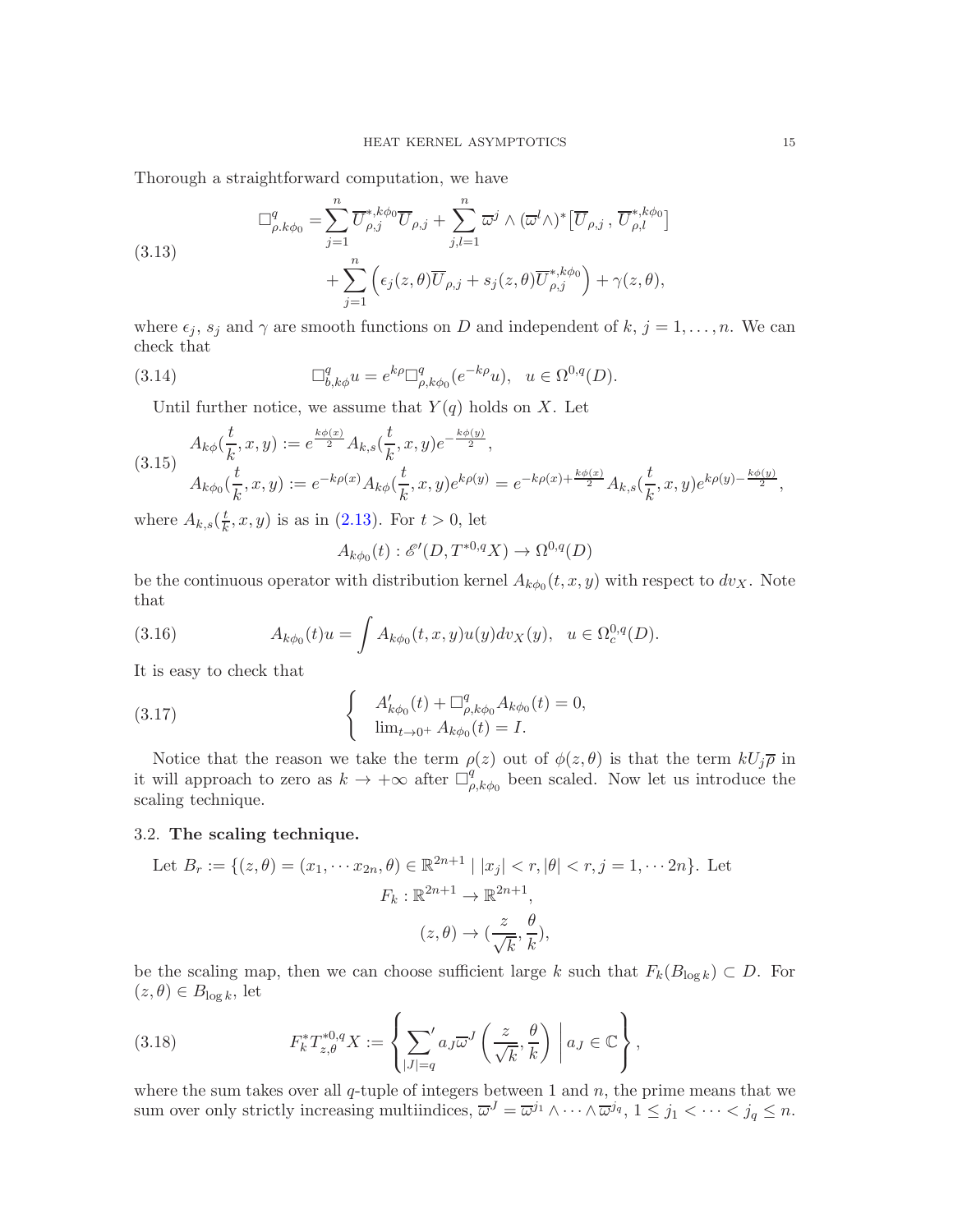Let  $F_k^*T^{*0,q}X$  be the vector bundle over  $B_{\log k}$  with fiber  $F_k^*T_x^{*0,q}X$ ,  $x = (z,\theta) \in B_{\log k}$ . Define by  $F_k^* \Omega^{0,q}(B_r)$  the space of smooth sections of  $F_k^* T^{*0,q} X$  over  $B_r$ . Let

$$
F_k^* \Omega_c^{0,q}(B_r) = \{ u \in F_k^* \Omega^{0,q}(B_r) \mid \text{supp } u \in B_r \}.
$$

For  $u = \sum_{|J|=q}^{\prime} u_J \overline{\omega}^J \in \Omega^{0,q}(F_k(B_{\log k}))$ , we define the scaled form  $F_k^*u$  by

(3.19) 
$$
F_k^* u := \sum_{|J|=q} u_J \left( \frac{z}{\sqrt{k}}, \frac{\theta}{k} \right) \overline{\omega}^J \left( \frac{z}{\sqrt{k}}, \frac{\theta}{k} \right) \in F_k^* \Omega^{0,q}(B_{\log k}).
$$

Let  $\overline{\partial}_{\rho,(k)} : F_k^* \Omega^{0,q}(B_{\log k}) \to F_k^* \Omega^{0,q+1}(B_{\log k})$  be the scaled differential operator, which is given by

<span id="page-15-0"></span>(3.20)  

$$
\overline{\partial}_{\rho,(k)} = \sum_{j=1}^{n} \overline{\omega}^{j} \left( \frac{z}{\sqrt{k}}, \frac{\theta}{k} \right) \wedge \left( \overline{U}_{j,(k)} + \sqrt{k} F_{k}^{*} (\overline{U}_{j}\rho) \right) + \frac{1}{\sqrt{k}} (\overline{\partial}_{b}\overline{\omega}^{j}) \left( \frac{z}{\sqrt{k}}, \frac{\theta}{k} \right) \wedge \left( \overline{\omega}^{j} \left( \frac{z}{\sqrt{k}}, \frac{\theta}{k} \right) \wedge \right)^{*},
$$

where

<span id="page-15-2"></span>(3.21) 
$$
\overline{U}_{j,(k)} = \frac{\partial}{\partial \overline{z}_j} + i\lambda_j z_j \frac{\partial}{\partial \theta} - \frac{1}{\sqrt{k}} \overline{c}_j \theta \frac{\partial}{\partial \theta} + \sum_{s=1}^{2n} r_{j,s} \left( \frac{z}{\sqrt{k}}, \frac{\theta}{k} \right) \frac{\partial}{\partial x_s} + \sqrt{k} r_{j,2n+1} \left( \frac{z}{\sqrt{k}}, \frac{\theta}{k} \right) \frac{\partial}{\partial \theta},
$$

where  $r_{j,s}(z,\theta) \in \mathscr{C}^{\infty}(D)$ ,  $j = 1,\ldots,n$ ,  $s = 1,\ldots,2n+1$ , are as in [\(3.3\)](#page-12-2). For every  $j = 1, \ldots, n$ , put

(3.22)  

$$
\varepsilon_{j,(k)} := \sum_{s=1}^{2n} r_{j,s} \left(\frac{z}{\sqrt{k}}, \frac{\theta}{k}\right) \frac{\partial}{\partial x_s} + \sqrt{k} r_{j,2n+1} \left(\frac{z}{\sqrt{k}}, \frac{\theta}{k}\right) \frac{\partial}{\partial \theta},
$$

$$
\overline{\varepsilon}_{j,(k)} := \sum_{s=1}^{2n} \overline{r_{j,s}} \left(\frac{z}{\sqrt{k}}, \frac{\theta}{k}\right) \frac{\partial}{\partial x_s} + \sqrt{k} \overline{r_{j,2n+1}} \left(\frac{z}{\sqrt{k}}, \frac{\theta}{k}\right) \frac{\partial}{\partial \theta}.
$$

Note that

<span id="page-15-3"></span>(3.23) 
$$
\sqrt{k}F_k^*(\overline{U}_j \rho) = \overline{\varepsilon}_{j,(k)} \left( \sum_{j=1}^n a_j z_j + \frac{1}{\sqrt{k}} \sum_{j,l=1}^n a_{j,l} z_j z_l \right).
$$

Compare  $(3.10)$  and  $(3.20)$ , one can check that

(3.24) 
$$
\overline{\partial}_{\rho,(k)}(F_k^*u) = \frac{1}{\sqrt{k}} F_k^*(\overline{\partial}_{\rho}u), \quad u \in \Omega^{0,q}(F_k(B_{\log k})).
$$

Fix  $q \in \{0, 1, \ldots, n\}$ . With the notations used in the beginning of Section [3,](#page-12-0)

<span id="page-15-1"></span>
$$
\left\{ \overline{\omega}^J(x) \mid J = (j_1, \dots, j_q), 1 \le j_1 < \dots < j_q \le n \right\}
$$

is an orthonormal frame for  $T^{*0,q}_xX$ , for every  $x \in D$ . Let  $\langle \cdot | \cdot \rangle_{F^*_k}$  be the Hermitian metric of  $F_k^*T^{*0,q}X$  on  $B_{\log k}$  such that  $\{\overline{\omega}^J(F_kx) \mid J=(j_1,\ldots,j_q, 1\leq j_1 < \cdots < j_q \leq n\}$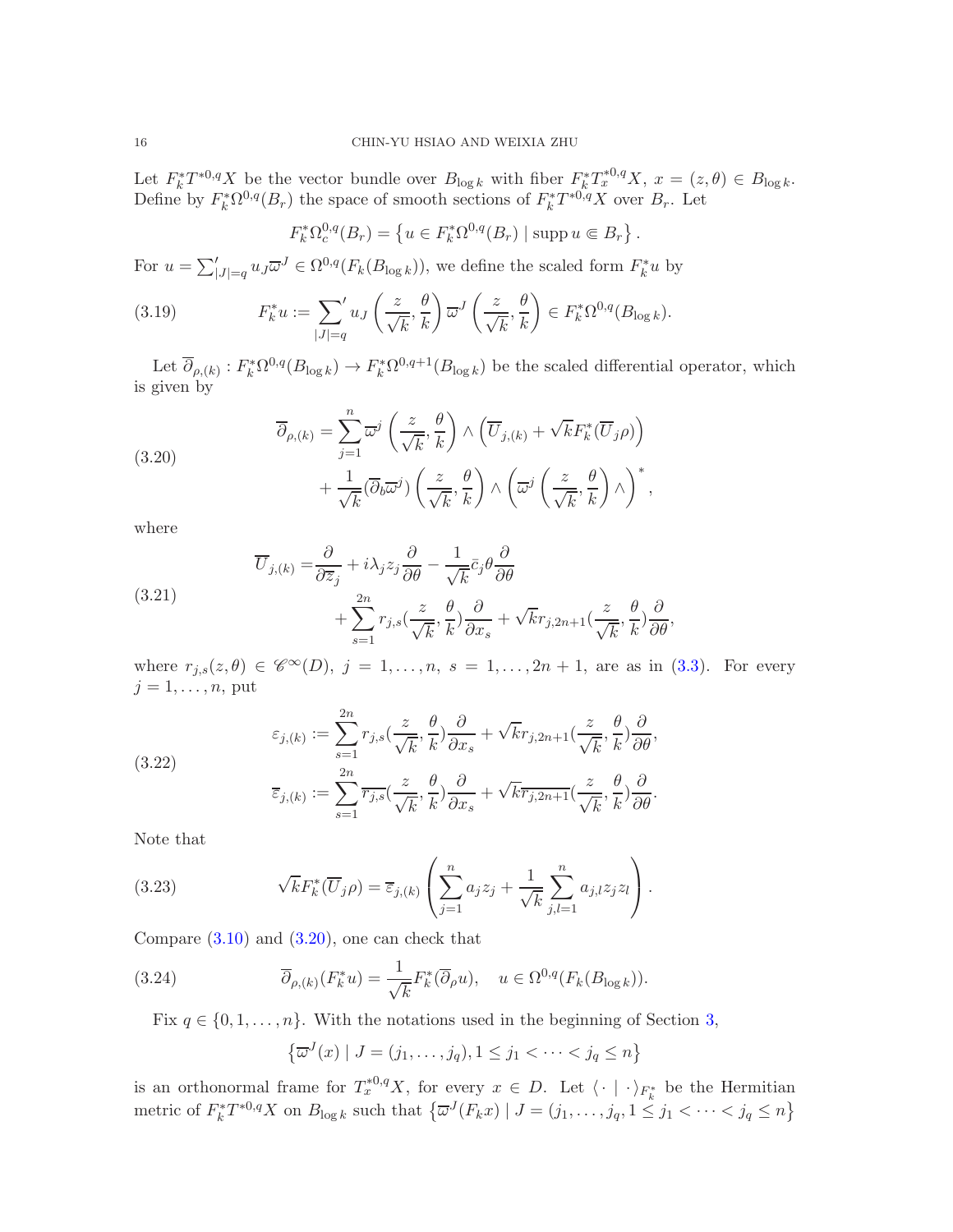is an orthonormal frame at every  $x \in B_{\log k}$ . On D, write  $dv_X(x) = m(x)dx_1 \cdots dx_{2n+1}$ ,  $m(x) \in \mathscr{C}^{\infty}(D)$ . Let  $(\cdot | \cdot)_{kF_k^*\phi_0}$  be the  $L^2$  inner product on  $F_k^*\Omega_c^{0,q}(B_{\log k})$  given by

$$
(u \mid v)_{kF_k^*\phi_0} = \int \langle u \mid v \rangle_{F_k^*} e^{-kF_k^*\phi_0} m(F_k x) dx_1 \cdots dx_{2n+1}, \ \ u, v \in F_k^* \Omega_c^{0,q}(B_{\log k}).
$$

Let  $\overline{\partial}_{a(k)}^{*,kF_k^*\phi_0}$ <sup>\*,n</sup><sup>k</sup><sup>w0</sup> be the formal adjoint of  $\partial_{\rho,(k)}$  with respect to  $(\cdot | \cdot)_{kF_k^*\phi_0}$ , then (3.25)

<span id="page-16-1"></span>
$$
\overline{\partial}_{\rho,(k)}^{*,kF_k^*\phi_0} = \sum_{j=1}^n \left( \overline{\omega}^j \left( \frac{z}{\sqrt{k}}, \frac{\theta}{k} \right) \wedge \right)^* \left( -U_{j,(k)} + \sqrt{k} F_k^*(U_j \phi_0) + \sqrt{k} F_k^*(U_j \overline{\rho}) + \frac{1}{\sqrt{k}} F_k^* \alpha_j \right) + \frac{1}{\sqrt{k}} \overline{\omega}^j \left( \frac{z}{\sqrt{k}}, \frac{\theta}{k} \right) \wedge \left( (\overline{\partial}_b \overline{\omega}^j) \left( \frac{z}{\sqrt{k}}, \frac{\theta}{k} \right) \wedge \right)^*,
$$

where  $\alpha_j$  is a smooth function as in [\(3.12\)](#page-13-1). Compare with (3.12), we also have

<span id="page-16-0"></span>(3.26) 
$$
\overline{\partial}_{\rho,(k)}^{*,kF_k^*\phi_0}(F_k^*u) = \frac{1}{\sqrt{k}} F_k^*(\overline{\partial}_{\rho}^{*,k\phi_0}u), \quad u \in \Omega^{0,q+1}(F_k(B_{\log k})).
$$

Now we define the scaled Kohn-Laplacian:

<span id="page-16-6"></span>(3.27) 
$$
\Box^q_{\rho,(k)} = \overline{\partial}^{*,kF^*_k \phi_0}_{\rho,(k)} \overline{\partial}_{\rho,(k)} + \overline{\partial}_{\rho,(k)} \overline{\partial}^{*,kF^*_k \phi_0}_{\rho,(k)}
$$

on  $F_k^* \Omega^{0,q}(B_{\log k})$ . It follows from [\(3.24\)](#page-15-1) and [\(3.26\)](#page-16-0) immediately that

<span id="page-16-4"></span>(3.28) 
$$
\Box^q_{\rho,(k)}(F_k^*u) = \frac{1}{k} F_k^* (\Box^q_{\rho,k\phi_0} u), \quad u \in \Omega^{0,q}(F_k(B_{\log k})).
$$

Let

(3.29)

<span id="page-16-5"></span>
$$
A_{(k)}(t, x, y)
$$
  
 :=  $k^{-(n+1)}A_{k\phi_0}(\frac{t}{k}, F_k x, F_k y) \in \mathscr{C}^{\infty}(\mathbb{R}_+ \times B_{\log k} \times B_{\log k}, F_k^* T^{*0,q} X \boxtimes (F_k^* T^{*0,q} X)^*),$   
 are  $F_{(k,n)}(z, \theta) \cdot F_{(k,n)}(w, \xi) \cdot g(x, \theta) \in \mathbb{C}^n \times \mathbb{R}^n$ ,  $(t, x, y)$  is a single (2.15).

where  $F_k x = (\frac{z}{\sqrt{k}}, \frac{\theta}{k})$  $(\frac{\theta}{k}), F_k y = (\frac{w}{\sqrt{k}}, \frac{\xi}{k})$  $(\frac{\xi}{k}), y = (w, \xi) \in \mathbb{C}^n \times \mathbb{R}, A_{k\phi_0}(t, x, y)$  is as in [\(3.15\)](#page-14-1). Let  $A_{(k)}(t) : F_k^* \Omega_c^{0,q}(B_{\log k}) \to F_k^* \Omega^{0,q}(B_{\log k})$ 

be the continuous operator given by

(3.30) 
$$
(A_{(k)}(t)u)(x) = \int A_{(k)}(t,x,y)u(y)m(F_ky)dy, \quad u \in F_k^*\Omega_c^{0,q}(B_{\log k}).
$$

<span id="page-16-2"></span>Observe that  $(3.21)$  and  $(3.23)$  show us

(3.31) 
$$
\overline{U}_{j,(k)} + \sqrt{k} F_k^*(\overline{U}_j \rho) = \frac{\partial}{\partial \overline{z}_j} + i\lambda_j z_j \frac{\partial}{\partial \theta} + \epsilon_k Z_{j,k}, \ \ j = 1, \ldots, n,
$$

on  $B_{\log k}$ , where  $\epsilon_k$  is a sequence tending to zero as  $k \to \infty$  and  $Z_{j,k}$  is a first order differential operator and all the derivatives of the coefficients of  $Z_{j,k}$  are uniformly bounded in k on  $B_{\log k}$ ,  $j = 1, ..., n$ . In the same manner, from [\(3.9\)](#page-13-2), we see that

<span id="page-16-3"></span>(3.32)  
\n
$$
-U_{j,(k)} + \sqrt{k} F_k^*(U_j \phi_0) + \sqrt{k}(U_j \overline{\rho}) + \frac{1}{\sqrt{k}} F_k^* \alpha_j
$$
\n
$$
= -\frac{\partial}{\partial z_j} + i\lambda_j \overline{z}_j \frac{\partial}{\partial \theta} - i\lambda_j \overline{z}_j \beta + \sum_{l=1}^n \mu_{l,j} \overline{z}_l + \delta_k V_{j,k}, \quad j = 1, \dots, n,
$$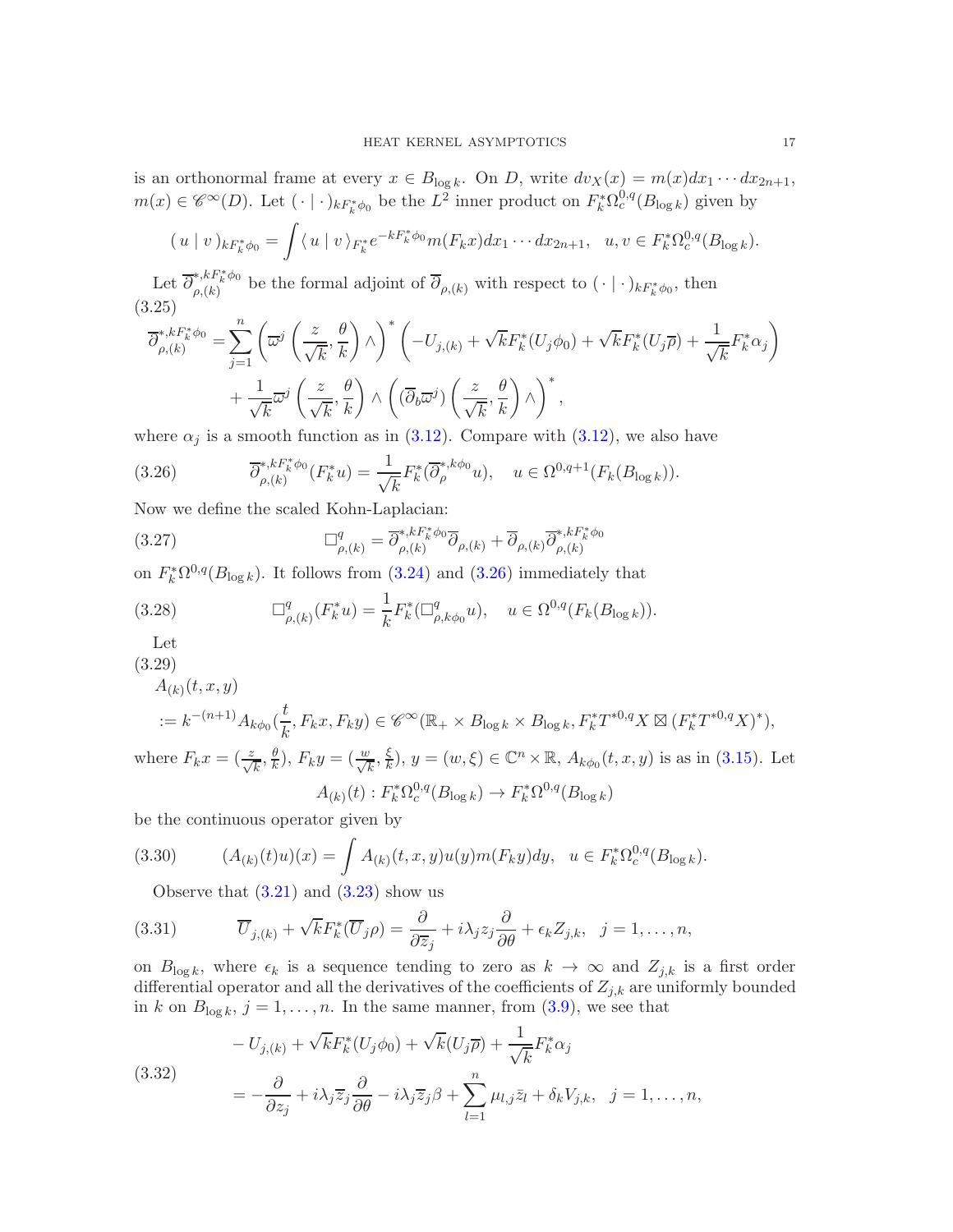on  $B_{\log k}$ , where  $\delta_k$  is a sequence tending to zero as  $k \to \infty$  and  $V_{j,k}$  is a first order differential operator and all the derivatives of the coefficients of  $V_{j,k}$  are uniformly bounded in k on  $B_{\log k}$ ,  $j = 1, \ldots, n$ . The following proposition is fairly straightforward follows from  $(3.20), (3.25), (3.31)$  $(3.20), (3.25), (3.31)$  $(3.20), (3.25), (3.31)$  $(3.20), (3.25), (3.31)$  $(3.20), (3.25), (3.31)$  and  $(3.32)$ :

Proposition 3.1. We have that

<span id="page-17-0"></span>
$$
\Box_{\rho,(k)}^q = \sum_{j=1}^n \left( -\frac{\partial}{\partial z_j} + i\lambda_j \overline{z}_j \frac{\partial}{\partial \theta} - i\lambda_j \overline{z}_j \beta + \sum_{l=1}^n \mu_{l,j} \overline{z}_l \right) \left( \frac{\partial}{\partial \overline{z}_j} + i\lambda_j z_j \frac{\partial}{\partial \theta} \right) + \sum_{j,l=1}^n \overline{\omega}^j \left( \frac{z}{\sqrt{k}}, \frac{\theta}{k} \right) \wedge \left( \overline{\omega}^l \left( \frac{z}{\sqrt{k}}, \frac{\theta}{k} \right) \wedge \right)^* \left( 2i\lambda_j \delta_{j,l} \frac{\partial}{\partial \theta} + \mu_{j,l} - i\lambda_j \delta_{j,l} \beta \right) + \varepsilon_k P_k
$$

on  $B_{\log k}$ , where  $\varepsilon_k$  is a sequence tending to zero as  $k \to \infty$  and  $P_k$  is a second order differential operator and all the derivatives of the coefficients of  $P_k$  are uniformly bounded in k on  $B_{\log k}$ .

We pause and introduce some notations. For  $s \in \mathbb{N}_0$  and  $B \subset B_{\log k}$ , let

$$
W_{kF_k^*\phi_0}^s(B, F_k^*T^{*0,q}X)
$$

be the Sobolev space of order s define on the sections of  $F_k^*T^{*0,q}X$  over B with respect to  $(\cdot \mid \cdot)_{kF_k^*\phi_0}$ . Let  $x = (z, \theta) \in B$ , the Sobolev norm of  $u = \sum_{|J|=q}^{\prime} u_J \overline{\omega}^J \left( \frac{z}{\sqrt{k}}, \frac{\theta}{k} \right)$ k  $\overline{ }$ ∈  $W^s_{kF^*_k\phi_0}(B, F^*_kT^{*0,q}X)$  is given by

(3.34) 
$$
||u||_{kF_k^*\phi_0,s,B}^2 = \sum_{|\alpha| \le s} \sum_{|J|=q} \int_B |\partial_x^{\alpha} u_J|^2 e^{-kF_k^*\phi_0} m(F_k x) dx_1 \cdots dx_{2n+1}.
$$

Let us write  $\|\cdot\|_{kF_k^*\phi_0,0,B}$  as  $\|\cdot\|_{kF_k^*\phi_0,B}$  to simplify the notation. Let

$$
W_{c,kF_k^*\phi_0}^s = \left\{ u \in W_{kF_k^*\phi_0}^s(B, F_k^*T^{*0,q}X) \mid \operatorname{supp} u \in B \right\},
$$
  
\n
$$
W_{\text{loc},kF_k^*\phi_0}^s = \left\{ u \in \mathscr{D}'(B, F_k^*T^{*0,q}X) \mid \chi u \in W_{kF_k^*\phi_0}^s(B, F_k^*T^{*0,q}X), \text{ for every } \chi \in \mathscr{C}_c^\infty(B) \right\}.
$$
  
\nWrite

$$
L^2_{c,kF_k^*\phi_0}(B, F_k^*T^{*0,q}X) := W^0_{c,kF_k^*\phi_0}(B, F_k^*T^{*0,q}X),
$$
  

$$
L^2_{\text{loc}, kF_k^*\phi_0}(B, F_k^*T^{*0,q}X) := W^0_{\text{loc}, kF_k^*\phi_0}(B, F_k^*T^{*0,q}X).
$$

For  $s \in \mathbb{Z}$ ,  $s < 0$ , define  $W_{c, kF_k^*\phi_0}^s(B, F_k^*T^{*0,q}X)$  and  $W_{\text{loc}, kF_k^*\phi_0}^s(B, F_k^*T^{*0,q}X)$  as the dual spaces of  $W^{-s}_{\text{loc},kF^*_k\phi_0}(B, F^*_kT^{*0,q}X)$  and  $W^{-s}_{c,kF^*_k\phi_0}(B, F^*_kT^{*0,q}X)$  with respect to  $(·|$  $(k)_{k}F_{k}^{*}\phi_{0}$  respectively. For  $s \in \mathbb{Z}$ ,  $s < 0$ , we define  $\|\cdot\|_{k}F_{k}^{*}\phi_{0}, s, B$  the Sobolev norm for the space  $W_{c,kF_k^*\phi_0}^s(B, F_k^*T^{*0,q}X)$  in the standard way. Similarly, for  $s \in \mathbb{Z}$ , we define  $W_{c,kF_k^*\phi_0}^s(B_{\log k}, F_k^*T^{*0,q}X), W_{\text{loc},kF_k^*\phi_0}^s(B_{\log k}, F_k^*T^{*0,q}X)$  in the same way. We also define  $L^2_{\rm c}(F_k B_{\log k}, T^{*0,q}X)$  in the similar way (with  $\phi_0 = 0$ ).

Kohn $\overline{[K65]}$  $\overline{[K65]}$  $\overline{[K65]}$  proved that if  $Y(q)$  holds, then  $\Box_q^q$  $_{\rho,(k)}^q$  is hypoelliptic with loss of one derivative. The following proposition is a direct consequence of Theorem [2.3](#page-8-3) and Kohn's poof.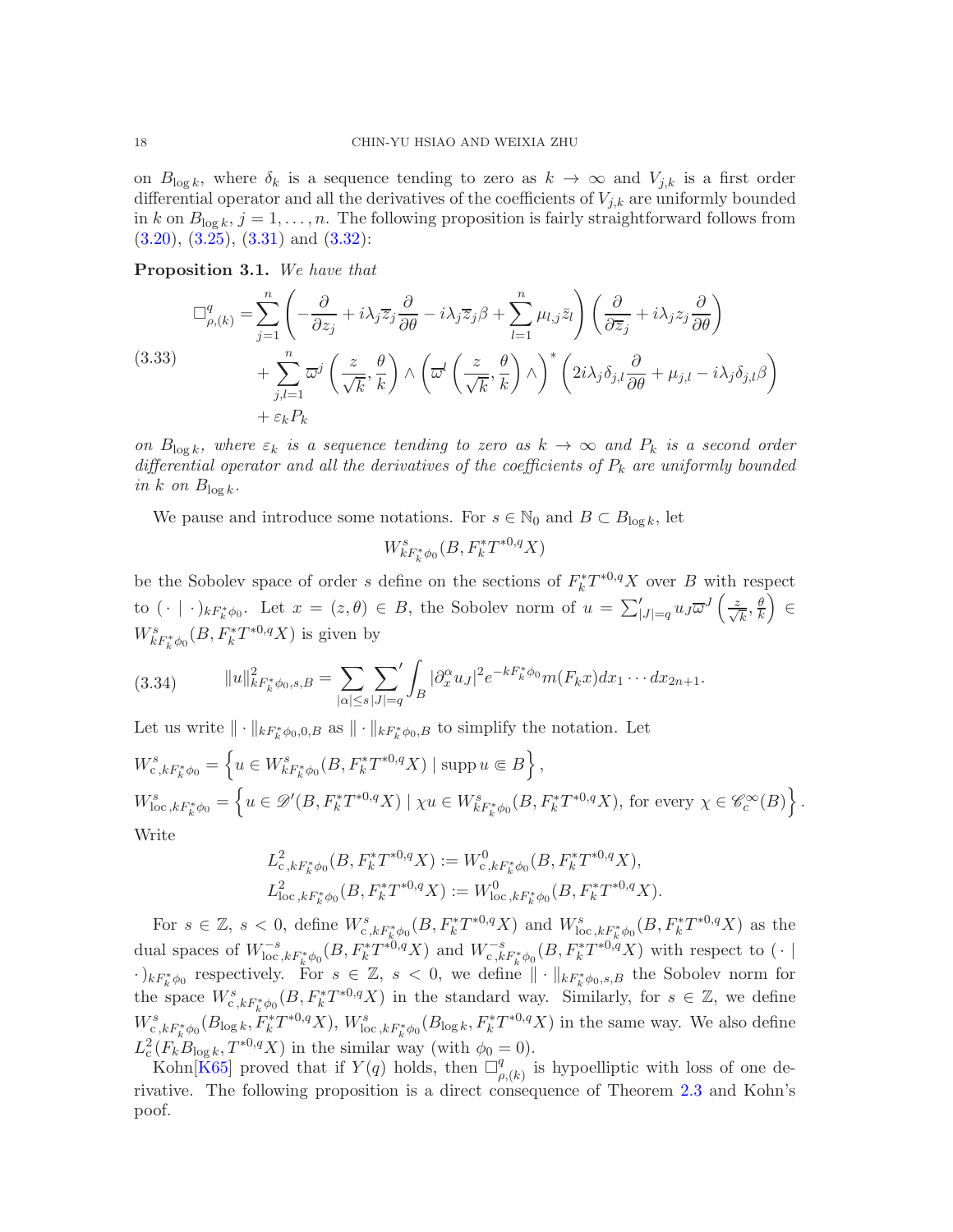<span id="page-18-1"></span>**Proposition 3.2.** Recall that we work with the assumption that  $Y(q)$  holds on X. Let  $s \in \mathbb{N}_0$ . For  $r > 0$  with  $B_{2r} \subset B_{\log k}$ , there exists a constant  $C_{r,s} > 0$  which is independent of k such that for all  $u \in F_k^* \Omega^{0,q}(\overline{B}_{\log k})$ , we have

(3.35) kuk 2 kF<sup>∗</sup> k <sup>φ</sup>0,s+1,B<sup>r</sup> <sup>≤</sup> <sup>C</sup>r,s kuk 2 kF<sup>∗</sup> k <sup>φ</sup>0,B2<sup>r</sup> <sup>+</sup> <sup>k</sup> q ρ,(k) uk 2 kF<sup>∗</sup> k φ0,s,B2<sup>r</sup> .

<span id="page-18-3"></span>**Remark 1.** Go over Kohn's proof, we see that the constant  $C_{r,s}$  only depends on the derivatives of all the coefficients of  $\Box_g^q$  $\mathcal{F}_{\rho,(k)}^{q},\ kF_{k}^{*}\phi_{0}\ and\ m(F_{k}x)\ on\ B_{\log k}.$  From [\(3.33\)](#page-17-0), it is clear that all the derivatives of the coefficients of  $\Box^q_\rho$  $\mathcal{E}_{\rho,(k)}^{q},\ kF_{k}^{*}\phi_{0}\ and\ m(F_{k}x)\ are\ uniformly.$ bounded in k in  $\mathscr{C}^{\infty}$  topology on  $B_{\log k}$ . Hence  $C_{r,s}$  can be taken to be indenpendent of k.

Our next objective is to show that if  $Y(q)$  holds,  $A_{(k)}(t, x, y)$  is uniformly bounded in k in  $\mathscr{C}^{\infty}$ -topology for some fixed  $t > 0$ . For this purpose, we need to apply the spectral theorem[\[Da95\]](#page-40-9) for self-adjoint operator. We reproduce it as follows for the reader's convenience.

<span id="page-18-0"></span>**Theorem 3.3** (spectral theorem for self-adjoint operator). Let  $A : Dom A \subset \mathbb{H} \to \mathbb{H}$  be a self-adjoint operator on a Hilbert space H. Then there exists a finite regular Borel measure  $\mu$  on  $\sigma(A) \times \mathbb{N}$  and a unitary transformation

$$
U: \mathbb{H} \to L^2(\sigma(A) \times \mathbb{N}, d\mu),
$$

U is one to one, onto, such that

$$
Dom A = \left\{ U^{-1} f \mid f \in Dom M_s \right\},\
$$

where  $\sigma(A)$  is the spectrum of A,  $M_s\varphi(s,n) = s\varphi(s,n)$ ,  $(s,n) \in \sigma(A) \times \mathbb{N}$ , is the multiplication operator by s on  $L^2(\sigma(A) \times \mathbb{N}, d\mu)$ ,

$$
\text{Dom } M_s = \left\{ \varphi(s, n) \in L^2(\sigma(A) \times \mathbb{N}, d\mu) \mid s\varphi(s, n) \in L^2(\sigma(A) \times \mathbb{N}, d\mu) \right\}.
$$

Furthermore,  $UAU^{-1} = M_s$  on  $U(\text{Dom }A)$ .

Theorem [3.3](#page-18-0) says that when studying spectral property of a self-adjoint operator it suffices to study the multiplication operator  $M_s$ : Dom  $M_s \subset L^2(\sigma(A) \times \mathbb{N}, d\mu) \to L^2(\sigma(A) \times$  $\mathbb{N}, d\mu$ ). Roughly speaking, we can identify

(3.36) 
$$
\mathbb{H} \cong L^2(\sigma(A) \times \mathbb{N}, d\mu)
$$

and

(3.37) 
$$
A \cong M_s: \text{Dom } M_s \subset L^2(\sigma(A) \times \mathbb{N}, d\mu) \to L^2(\sigma(A) \times \mathbb{N}, d\mu),
$$

$$
\varphi(s, n) \mapsto s\varphi(s, n).
$$

As before, let  $\Box_{b,k}^q$ : Dom  $\Box_{b,k}^q \subset L^2_{(0,q)}(X,L^k) \to L^2_{(0,q)}(X,L^k)$  be the Kohn Laplacian given by [\(2.5\)](#page-8-0). Since  $\Box_{b,k}^q$  is self-adjoint, by Theorem [3.3,](#page-18-0) we identify  $L^2_{(0,q)}(X,L^k)$  with  $L^2(\mathbb{S} \times \mathbb{N}, d\mu)$  and  $\Box_{b,k}^q$  with  $M_s$ , where S denotes the spectrum of  $\Box_{b,k}^q$ . Then,

$$
e^{-t\Box_{b,k}^q} = e^{-ts} : L^2(\mathbb{S} \times \mathbb{N}, d\mu) \to L^2(\mathbb{S} \times \mathbb{N}, d\mu),
$$

$$
\varphi(s, n) \to e^{-ts}\varphi(s, n).
$$

<span id="page-18-2"></span>**Lemma 3.4.** Fix  $t > 0$ . For every  $N \in \mathbb{N}_0$ , we have

$$
(3.38) \qquad \left\| e^{-\frac{t}{k}\Box_{b,k}^q} (\Box_{b,k}^q)^N u \right\|_{h^{L^k}} = \left\| (\Box_{b,k}^q)^N e^{-\frac{t}{k}\Box_{b,k}^q} u \right\|_{h^{L^k}} \le (1 + \frac{k^N}{t^N}) C_N \left\| u \right\|_{h^{L^k}},
$$

for every  $u \in \Omega^{0,q}(X,L^k)$ , where  $C_N > 0$  is a constant independent of k and t.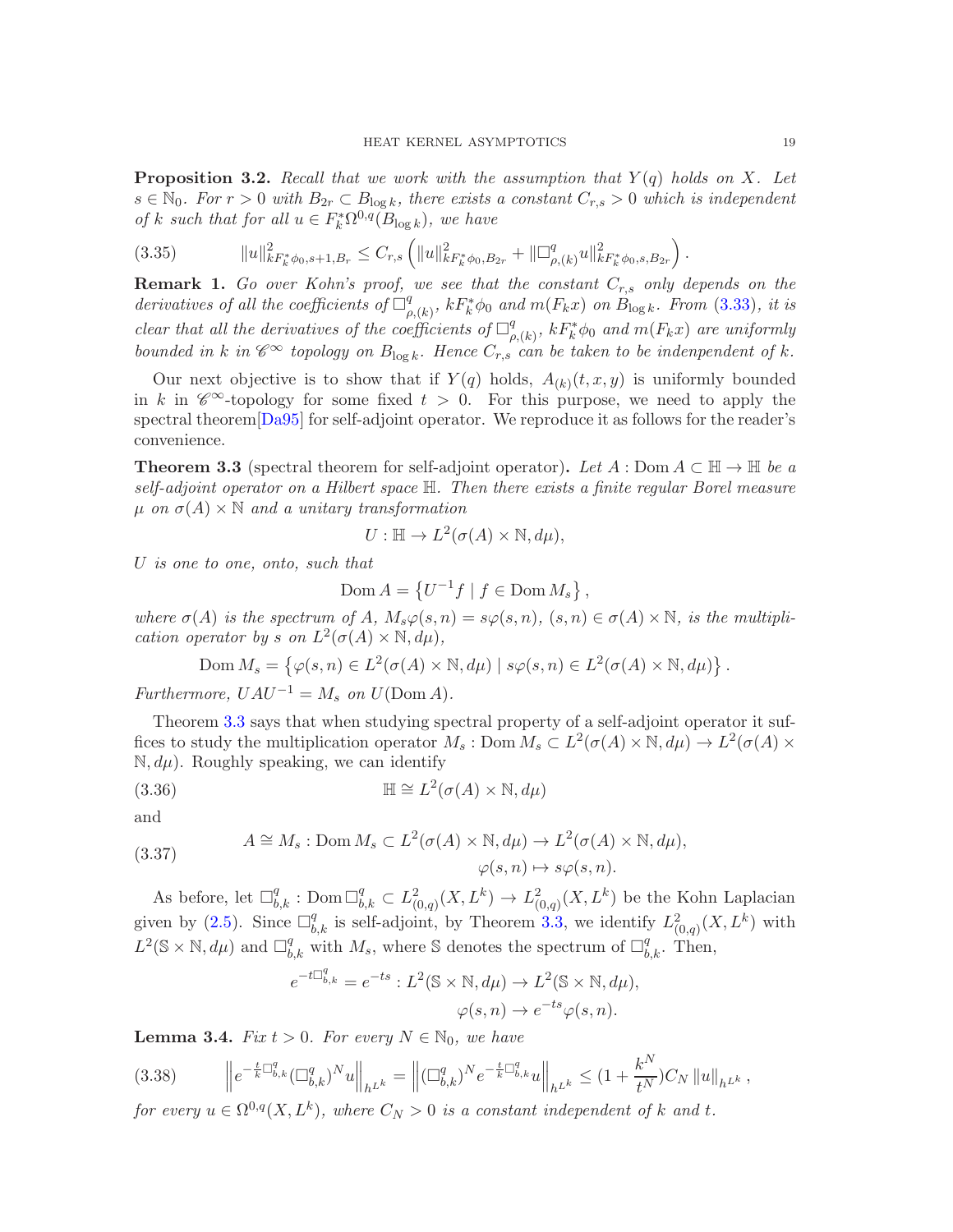*Proof.* Fix  $t > 0$  and  $N \in \mathbb{N}_0$ . For  $u = \varphi(s, n) \in \Omega^{0,q}(X, L^k) \subset L^2(\mathbb{S} \times \mathbb{N}, d\mu)$ , we have

$$
\begin{split} &\|e^{-\frac{t}{k}\Box_{b,k}^q}(\Box_{b,k}^q)^Nu\|_{h^{L^k}}^2=\|(\Box_{b,k}^q)^Ne^{-\frac{t}{k}\Box_{b,k}^q}u\|_{h^{L^k}}^2\\ &=\int\left|e^{-\frac{t}{k}s}s^N\varphi(s,n)\right|^2d\mu=\int_{\{0\leq s<1\}}\left|e^{-\frac{t}{k}s}s^N\varphi(s,n)\right|^2d\mu+\int_{\{s\geq 1\}}\left|e^{-\frac{t}{k}s}s^N\varphi(s,n)\right|^2d\mu\\ &\leq\int_{\{0\leq s<1\}}|\varphi(s,n)|^2\,d\mu+\hat{C}_N\int_{\{s\geq 1\}}\left|\frac{k^N}{t^Ns^N}s^N\varphi(s,n)\right|^2d\mu\\ &\leq (1+\hat{C}_N\frac{k^{2N}}{t^{2N}})\int|\varphi(s,n)|^2\,d\mu, \end{split}
$$

where  $\hat{C}_N > 0$  is a constant independent of k and t. The lemma follows.

Let  $L^2_{kF^*_k\phi_0}(B_{\log k}, F^*_kT^{*0,q}X)$  be the completion of  $F^*_k\Omega_c^{0,q}(B_{\log k})$  with respect to the  $L^2$ inner product  $(\cdot | \cdot)_{kF_k^*\phi_0}$ . We extend  $\overline{\partial}_{\rho,(k)}$  to  $L^2_{kF_k^*\phi_0}(B_{\log k}, F_k^*T^{*0,q}X)$ :

$$
\overline{\partial}_{\rho,(k)}: \text{Dom}\,\overline{\partial}_{\rho,(k)} \subset L^2_{kF^*_k\phi_0}(B_{\log k}, F^*_kT^{*0,q}X) \to L^2_{kF^*_k\phi_0}(B_{\log k}, F^*_kT^{*0,q+1}X),
$$

where  $\text{Dom }\overline{\partial}_{\rho,(k)} = \left\{ u \in L^2_{kF_k^*\phi_0}(B_{\log k}, F_k^*T^{*0,q}X) \mid \overline{\partial}_{\rho,(k)} u \in L^2_{kF_k^*\phi_0}(B_{\log k}, F_k^*T^{*0,q+1}X) \right\}.$ We also write

$$
\overline{\partial}_{\rho,(k)}^{*,kF_k^*\phi_0}: \text{Dom }\overline{\partial}_{\rho,(k)}^{*,kF^*k\phi_0} \subset L^2_{kF_k^*\phi_0}(B_{\log k}, F_k^*T^{*0,q+1}X) \to L^2_{kF_k^*\phi_0}(B_{\log k}, F_k^*T^{*0,q}X)
$$

to denote the  $L^2$  adjoint of  $\overline{\partial}_{\rho,(k)}$ . Let

$$
\Box_{\rho,(k)}^q + I = \overline{\partial}_{\rho,(k)}^{*,kF_k^*\phi_0} \overline{\partial}_{\rho,(k)} + \overline{\partial}_{\rho,(k)} \overline{\partial}_{\rho,(k)}^{*,kF_k^*\phi_0} + I
$$
  
\n
$$
\therefore \text{Dom } (\Box_{\rho,(k)}^q + I) \subset L_{kF_k^*\phi_0}^2(B_{\log k}, F_k^*T^{*0,q}X) \to L_{kF_k^*\phi_0}^2(B_{\log k}, F_k^*T^{*0,q}X),
$$
  
\n
$$
\text{Dom } (\Box_{\rho,(k)}^q + I) = \{ u \in L_{kF_k^*\phi_0}^2(B_{\log k}, F_k^*T^{*0,q}X) \mid u \in \text{Dom } \overline{\partial}_{\rho,(k)} \bigcap \text{Dom } \overline{\partial}_{\rho,(k)}^{*,kF_k^*\phi_0},
$$
  
\n
$$
\overline{\partial}_{\rho,(k)} u \in \text{Dom } \overline{\partial}_{\rho,(k)}^{*,kF_k^*\phi_0}, \overline{\partial}_{\rho,(k)}^{*,kF_k^*\phi_0} u \in \text{Dom } \overline{\partial}_{\rho,(k)} \}.
$$

It is clear that  $\Box^q_a$  $P_{\rho,(k)}^{q}$  has closed range. Let

$$
N_{\rho,(k)}^q : L^2_{kF_k^*\phi_0}(B_{\log k}, F_k^*T^{*0,q}X) \to \text{Dom}(\Box_{\rho,(k)}^q + I)
$$

be the inverse of  $\Box_{\rho,(k)}^q + I$ . We have

<span id="page-19-0"></span>(3.39) 
$$
\left(\Box^q_{\rho,(k)} + I\right) N^q_{\rho,(k)} = I \text{ on } L^2_{kF^*_k\phi_0}(B_{\log k}, F^*_k T^{*0,q} X),
$$

$$
N^q_{\rho,(k)}(\Box^q_{\rho,(k)} + I) = I \text{ on } \text{Dom }(\Box^q_{\rho,(k)} + I),
$$

and

$$
(3.40) \quad \|N^q_{\rho,(k)}u\|_{kF_k^*\phi_0, B_{\log k}} \le \|u\|_{kF_k^*\phi_0, B_{\log k}}, \text{ for every } u \in L^2_{kF_k^*\phi_0}(B_{\log k}, F_k^*T^{*0,q}X).
$$

We introduce some notations. Fix  $s_1, s_2 \in \mathbb{Z}$ . Let

$$
A_k: W^{s_1}_{c,kF^*_k\phi_0}(B_{\log k}, F^*_kT^{*0,q}X) \to W^{s_2}_{\text{loc}, kF^*_k\phi_0}(B_{\log k}, F^*_kT^{*0,q}X)
$$

be a continuous operator. We write

$$
A_k = O(k^{n_0}) : W^{s_1}_{c,k}F^*_{k}\phi_0(B_{\log k}, F^*_{k}T^{*0,q}X) \to W^{s_2}_{\text{loc},k}F^*_{k}\phi_0(B_{\log k}, F^*_{k}T^{*0,q}X), \quad n_0 \in \mathbb{R},
$$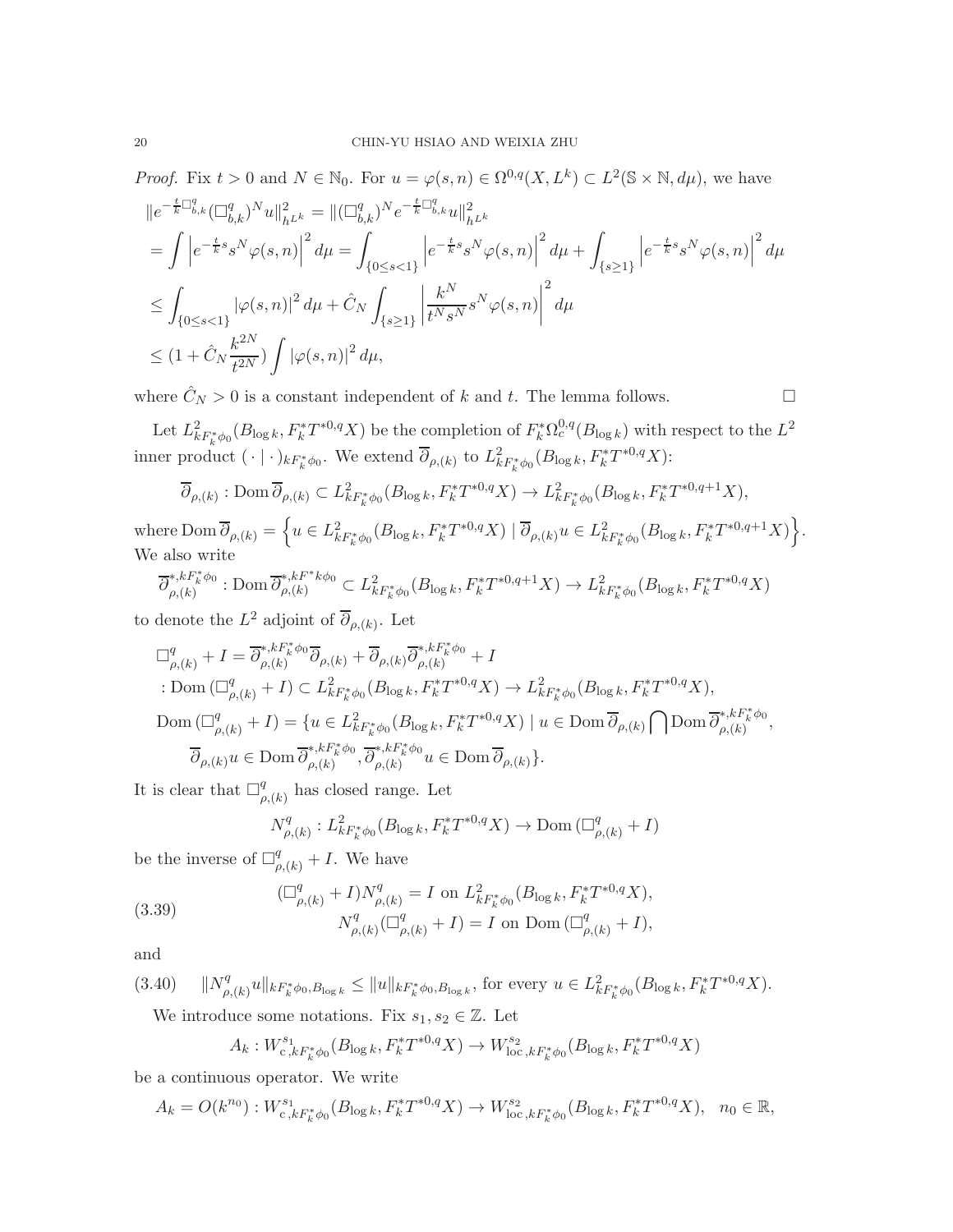if for every  $\chi, \chi_1, \chi_2 \in \mathscr{C}_c^\infty(B_{\log k}), \chi_2 = 1$  on supp  $\chi_1, \chi_1 = 1$  on supp  $\chi, \chi, \chi_1$  and  $\chi_2$  are independent of k, there is a consnat  $C > 0$  independent of k such that

$$
\|\chi_1 A_k \chi u\|_{k F_k^* \phi_{0}, s_2, B_{\log k}} \leq C k^{n_0} \|\chi_2 u\|_{k F_k^* \phi_{0}, s_1, B_{\log k}},
$$
  
for every  $u \in W_{c, k F_k^* \phi_0}^{s_1}(B_{\log k}, F_k^* T^{*0, q} X).$ 

The following follows from Proposition [3.2](#page-18-1)

<span id="page-20-4"></span>**Proposition 3.5.** Recall that we work with the assumption that  $Y(q)$  holds on X. With the notations used above, for every  $\ell \in \mathbb{N}$ ,  $(N_{\rho}^q)$  $(\rho^{q}_{\rho,(k)})^{\ell}$  can be extended continuously to

$$
(N^q_{\rho,(k)})^\ell = O(k^0) : W^{-\ell}_{c,kF^*_k\phi_0}(B_{\log k}, F^*_k T^{*0,q} X) \to L^2_{kF^*_k\phi_0}(B_{\log k}, F^*_k T^{*0,q} X).
$$

We can now prove

<span id="page-20-5"></span>**Proposition 3.6.** Let  $I \subset \mathbb{R}_+$  be a compact set. Assume that  $Y(q)$  holds on X. Let  $\ell \in \mathbb{N}_0$  and  $r > 0$ . Then, there is a constant  $C_{\ell,r} > 0$  independent of k and t such that

$$
||A_{(k)}(t,x,y)||_{\mathscr{C}^{\ell}(I\times B_r\times B_r,F_k^*T^{*0,q}X\boxtimes (F_k^*T^{*0,q}X)^*)}\leq C_{\ell,r}.
$$

*Proof.* Fix  $r > 0$  and  $\ell \in \mathbb{N}$ . Consider  $\left(\Box_{\rho}^q\right)$  $(\rho_{\rho(k)})^{\ell} A_{(k)}(t)$ . Let  $u \in F_k^* \Omega_c^{0,q}(B_r)$ . Let  $v \in$  $\Omega_c^{0,q}(F_k(B_r))$  such that  $F_k^*v = u$  on  $B_r$ . On D, we identify  $\Box_{b,k}^q$  with  $\Box_{b,k\phi}^q$  and sections of  $L^k$  with functions. From [\(3.14\)](#page-14-2), [\(3.15\)](#page-14-1), [\(3.28\)](#page-16-4) and [\(3.29\)](#page-16-5), we have on  $B_r$ ,

<span id="page-20-0"></span>(3.41) 
$$
\begin{aligned}\n &(\Box^q_{\rho,(k)})^{\ell} A_{(k)}(t) u = (\Box^q_{\rho,(k)})^{\ell} (F_k^* A_{k\phi_0}(\frac{t}{k}) v) \\
 &= \frac{1}{k^{\ell}} F_k^* \left( (\Box^q_{\rho,k\phi_0})^{\ell} A_{k\phi_0}(\frac{t}{k}) v \right) = \frac{1}{k^{\ell}} F_k^* \left( e^{-k\rho} (\Box^q_{b,k\phi})^{\ell} e^{k\rho} A_{k\phi_0}(\frac{t}{k}) v \right) \\
 &= \frac{1}{k^{\ell}} F_k^* \left( e^{-k\rho} (\Box^q_{b,k\phi})^{\ell} A_{k\phi}(\frac{t}{k}) e^{k\rho} v \right).\n\end{aligned}
$$

From [\(3.41\)](#page-20-0) and Lemma [3.4,](#page-18-2) we have

<span id="page-20-1"></span>
$$
(3.42)
$$
  
\n
$$
\| (\Box^q_{\rho,(k)})^{\ell} A_{(k)}(t) u \|_{k F_k^* \phi_0, B_r} = \| k^{-\ell} F_k^* \Big( e^{-k\rho} (\Box^q_{b,k\phi})^{\ell} A_{k\phi}(\frac{t}{k}) e^{k\rho} v \Big) \|_{k F_k^* \phi_0, B_r}
$$
  
\n
$$
= \| k^{-\ell+n+1} (\Box^q_{b,k\phi})^{\ell} A_{k\phi}(\frac{t}{k}) e^{k\rho} v \|_{k\phi, F_k(B_r)} \leq k^{-\ell+n+1} \| (\Box^q_{b,k})^{\ell} e^{-\frac{t}{k} \Box^q_{b,k}} (e^{k\rho} v) \|_{h^{L^k}}
$$
  
\n
$$
\leq \frac{k^{n+1}}{t^{\ell}} C_{\ell} \| e^{k\rho} v \|_{h^{L^k}} = \frac{k^{n+1}}{t^{\ell}} C_{\ell} \| e^{k\rho} v \|_{k\phi, F_k(B_r)} = \frac{k^{n+1}}{t^{\ell}} C_{\ell} \| v \|_{k\phi_0, F_k(B_r)} = \frac{C_{\ell}}{t^{\ell}} \| u \|_{k F_k^* \phi_0, B_r}
$$
  
\n
$$
\leq \hat{C}_{\ell} \| u \|_{k F_k^* \phi_0, B_r},
$$

for every  $t \in I$ , where  $C_{\ell} > 0$ ,  $\hat{C}_{\ell} > 0$  are constants independent of k an t. From Proposition [3.2](#page-18-1) and [\(3.42\)](#page-20-1), we conclude that

<span id="page-20-2"></span>
$$
(3.43) \qquad A_{(k)}(t) = O(k^0) : L^2_{c,k} F^*_{k} \phi_0(B_r, F^*_{k} T^{*0,q} X) \to W^s_{\text{loc}, k} F^*_{k} \phi_0(B_r, F^*_{k} T^{*0,q} X)
$$

is continuous, for every  $s \in \mathbb{Z}$  and the continuity is uniformly in  $t \in I$ .

<span id="page-20-3"></span>We can repeat the proof of [\(3.43\)](#page-20-2) with minor change and deduce that for every  $\ell_1 \in \mathbb{N}_0$ ,

$$
(3.44) \quad A_{(k)}(t)(\Box_{\rho,(k)}^q)^{\ell_1} = O(k^0) : L^2_{c,k}F^*_{k}\phi_0(B_r, F^*_{k}T^{*0,q}X) \to W^s_{\text{loc},k}F^*_{k}\phi_0(B_r, F^*_{k}T^{*0,q}X)
$$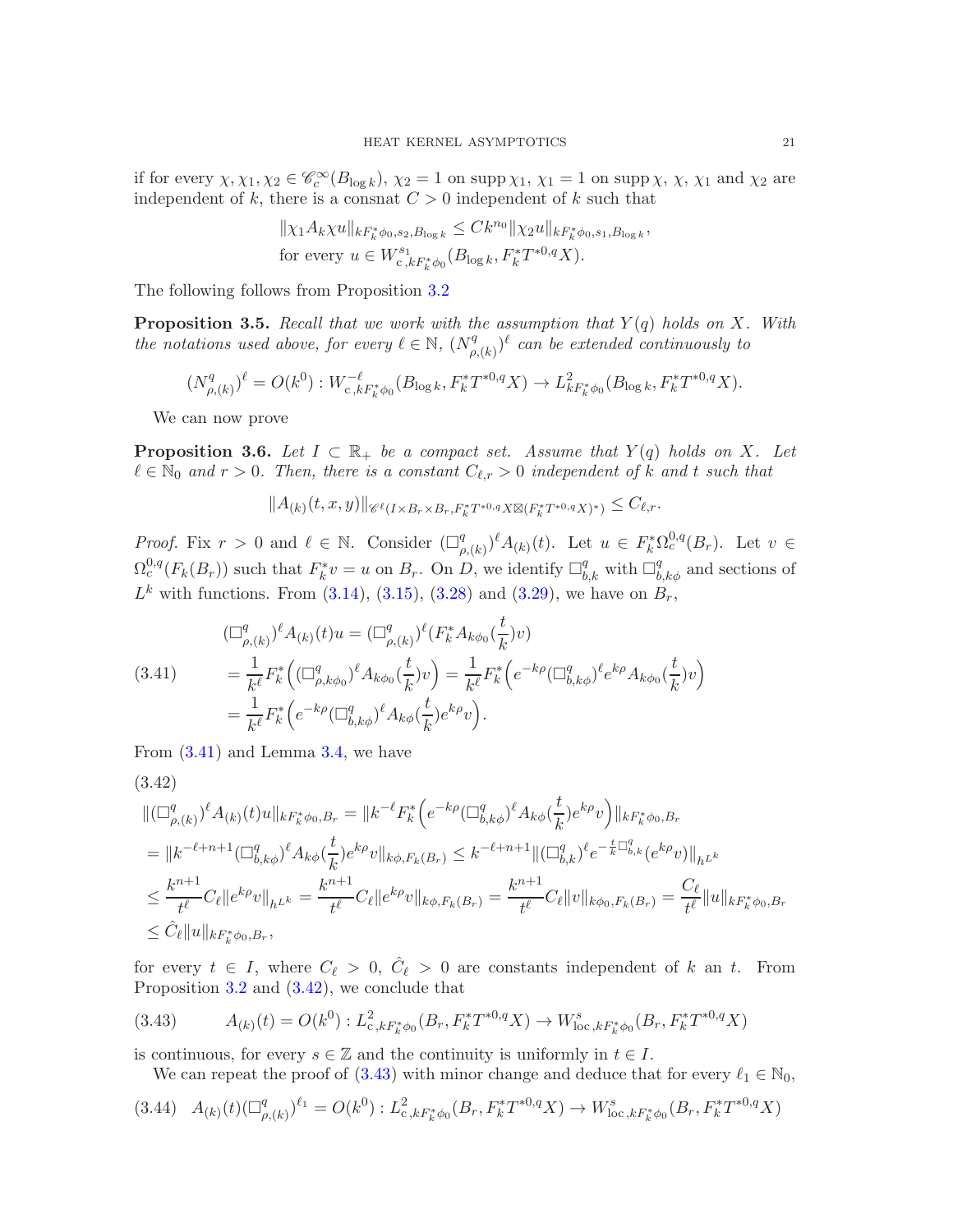is continuous, for every  $s \in \mathbb{Z}$  and the continuity is uniformly in  $t \in I$ . By taking adjoint of [\(3.44\)](#page-20-3), we conclude that for every  $\ell_1 \in \mathbb{N}_0$ ,

<span id="page-21-0"></span>
$$
(3.45)\quad (\Box^q_{\rho,(k)})^{\ell_1} A_{(k)}(t) = O(k^0): W^{-s}_{c,k}F^*_{k}\phi_0(B_r, F^*_{k}T^{*0,q}X) \to L^2_{\text{loc},k}F^*_{k}\phi_0(B_r, F^*_{k}T^{*0,q}X)
$$

is continuous, for every  $s \in \mathbb{Z}$  and the continuity is uniformly in  $t \in I$ . Let  $\chi \in \mathscr{C}_c^\infty(B_r, \mathbb{R})$ ,  $\chi \geq 0$ . Consider  $A_{(k)}(t)\chi(\Box^q_\rho)$  $_{\rho,(k)}^q$  $)^{\ell}$ . Note that

$$
(\Box^q_{\rho,(k)})^{\ell} = O(k^0) : L^2_{c,kF_k^*\phi_0}(B_r, F_k^*T^{*0,q}X) \to W^{-2\ell}_{c,kF_k^*\phi_0}(B_r, F_k^*T^{*0,q}X)
$$

is continuous. From this observation and  $(3.45)$ , we deduce that for every  $\ell_1 \in \mathbb{N}_0$ , we have

<span id="page-21-1"></span>
$$
(3.46) \qquad \begin{aligned} (\Box_{\rho,(k)}^q)^{\ell_1} A_{(k)}(t) \chi (\Box_{\rho,(k)}^q + I)^\ell \\ &= O(k^0) : L^2_{\mathbf{c},k} F_k^* \phi_0(B_r, F_k^* T^{*0,q} X) \to L^2_{\text{loc},k} F_k^* \phi_0(B_r, F_k^* T^{*0,q} X) \end{aligned}
$$

is continuous and the continuity is uniformly in  $t \in I$ . From Proposition [3.2](#page-18-1) and [\(3.46\)](#page-21-1), we get (3.47)

<span id="page-21-2"></span>
$$
A_{(k)}(t)\chi(\Box^q_{\rho,(k)}+I)^\ell = O(k^0): L^2_{c,kF_k^*\phi_0}(B_r, F_k^*T^{*0,q}X) \to W^s_{\text{loc},kF_k^*\phi_0}(B_r, F_k^*T^{*0,q}X)
$$

is continuous, for every  $s \in \mathbb{Z}$  and the continuity is uniformly in  $t \in I$ . Note that

(3.48) 
$$
A_{(k)}(t)\chi = A_{(k)}(t)\chi(\Box^q_{\rho,(k)} + I)^{\ell}(N^q_{\rho,(k)})^{\ell} \text{ on } L^2_{c,kF_k^*\phi_0}(B_r, F_k^*T^{*0,q}X),
$$

where  $N_q^q$  $_{\rho,(k)}^q$  is as in [\(3.39\)](#page-19-0). Let  $u \in W_{c,kF_k^*\phi_0}^{-\ell}(B_r, F_k^*T^{*0,q}X)$ . Let

<span id="page-21-3"></span>
$$
u_j \in L^2_{c,kF_k^*\phi_0}(B_r, F_k^*T^{*0,q}X), j = 1, 2, ...,
$$
  
\n
$$
u_j \to u \text{ in } W_{c,kF_k^*\phi_0}^{-\ell}(B_r, F_k^*T^{*0,q}X) \text{ as } j \to +\infty.
$$

From Proposition [3.5,](#page-20-4) [\(3.47\)](#page-21-2) and [\(3.48\)](#page-21-3), we have for every  $s \in \mathbb{Z}$ ,

$$
||A_{(k)}(t)\chi(u_j - u_i)||_{kF_k^*\phi_0, s, B_r} = ||A_{(k)}(t)\chi(\Box^q_{\rho,(k)} + I)^\ell (N^q_{\rho,(k)})^\ell (u_j - u_i)||_{kF_k^*\phi_0, s, B_r}
$$
  
\n
$$
\leq C ||(N^q_{\rho,(k)})^\ell (u_j - u_i)||_{kF_k^*\phi_0, B_{2r}} \to 0
$$

as  $j, i \to +\infty$ , where  $C > 0$  is a constant independent of k and  $t \in I$ . Hence,  $A_{(k)}(t)$  can be extended continuously to  $W_{c, kF_k^*\phi_0}^{-\ell}(B_r, F_k^*T^{*0,q}X)$  and

<span id="page-21-4"></span>
$$
(3.49) \qquad A_{(k)}(t)\chi = O(k^0): W_{c,k}^{-\ell}F_k^*\phi_0(B_r, F_k^*T^{*0,q}X) \to W_{\text{loc},k}^sF_k^*\phi_0(B_r, F_k^*T^{*0,q}X),
$$

is continuous, for every  $s \in \mathbb{Z}$  and the continuity is uniformly in  $t \in I$ . From [\(3.49\)](#page-21-4), Sobolev embedding theorem and notice that  $A'_{(k)}(t) = -\Box^q_{\rho,(k)}A_{(k)}(t)$ , the proposition follows.  $\Box$ 

For  $f(x) \in \mathscr{L}(T_x^{*0,q}X, T_x^{*0,q}X)$ , let

(3.50) 
$$
|f(x)|_{\mathscr{L}(T_x^{*0,q}X,T_x^{*0,q}X)} := \sum_{j,\ell=1}^d |\langle f(x)v_j(x) | v_\ell(x) \rangle|,
$$

where  $\{v_j(x)\}_{j=1}^d$  is an orthonormal basis of  $T^{*0,q}_xX$  with respect to  $\langle \cdot | \cdot \rangle$ .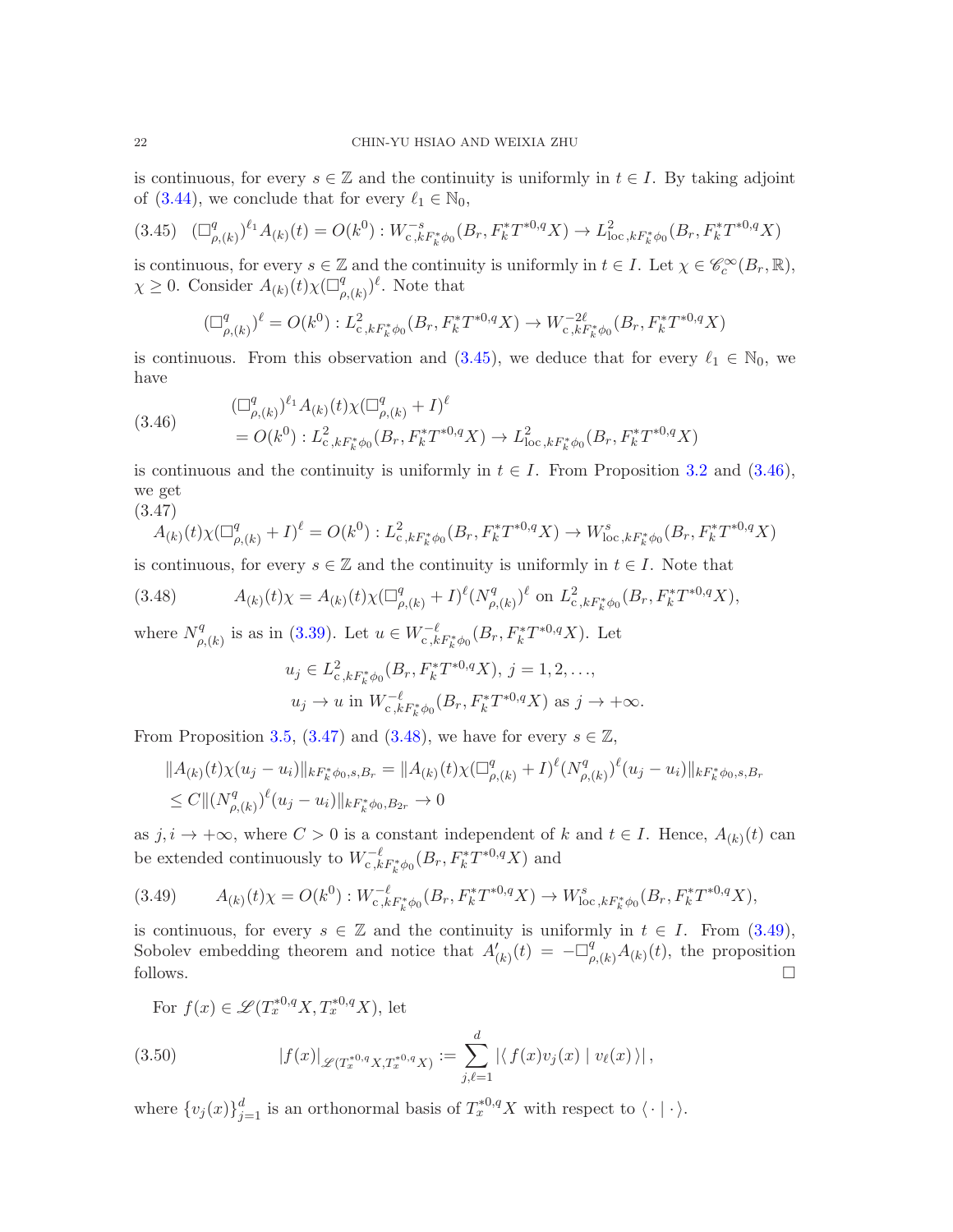<span id="page-22-1"></span>**Proposition 3.7.** Assume that  $Y(q)$  holds on X. Let  $I \subset \mathbb{R}_+$  be a compact interval and let  $K \in X$  be a compact set. Then, there is a constant  $C > 0$  independent of k such that

$$
(3.51) \qquad \left| e^{-t \Box_{b,k}^q(x,x)} \right|_{\mathscr{L}(T_x^{*0,q}X,T_x^{*0,q}X)} \leq C k^{n+1}, \text{ for all } x \in K \text{ and } t \in I.
$$

*Proof.* Fix  $p \in X$ . We take local coordinates  $x = (x_1, \ldots, x_{2n+1}) = (z, \theta) = (z_1, \cdots, z_n, \theta)$ on an open set D of p, such that  $(3.1)$  hold. From Proposition [3.6,](#page-20-5) we see that on I,

$$
\left|e^{-t\Box^q_{b,k}}(p,p)\right|_{\mathscr L(T^{*0,q}_pX,T^{*0,q}_pX)}\leq C_pk^{n+1},
$$

where  $C_p > 0$  is a constant independent of k. Moreover, from the proof of Proposition [3.6,](#page-20-5) it is straightforward to see that the constant  $C_p$  only depends on the upper bounds of derivatives of order  $\leq s$  of  $\phi$ , the given volume form, and the coefficients of  $\Box_{\rho}^{q}$  $_{\rho,(k)}^{q}$  on  $B_r$ , for some  $s \in \mathbb{N}$ . Since K is compact,  $C_p$  can be taken to be independent of p. The proposition follows. proposition follows.

### <span id="page-22-0"></span>3.3. The Heisenberg group  $H_n$ .

We pause and introduce some notations about Heisenberg group. We identify  $\mathbb{R}^{2n+1}$ with the Heisenberg group  $H_n := \mathbb{C}^n \times \mathbb{R}$ . Using the same setting as in [\(3.1\)](#page-12-3) and [\(3.2\)](#page-12-4) to denote by  $x = (z, \theta)$  the coordinates of  $H_n$ ,  $z = (z_1, \dots, z_n) \in \mathbb{C}^n$ ,  $\theta \in \mathbb{R}$ ,  $x =$  $(x_1, \ldots, x_{2n+1}), z_j = x_{2j-1} + ix_{2j}, j = 1, \ldots, n, \theta = x_{2n+1}.$  Let

$$
T^{1,0}H_n = \text{span}\left\{\frac{\partial}{\partial z_j} - i\lambda_j \overline{z}_j \frac{\partial}{\partial \theta} \mid j = 1, \dots, n\right\}.
$$

Then,  $(H_n, T^{1,0}H_n)$  is a CR manifold of dimension  $2n + 1$ . Let  $\langle \cdot | \cdot \rangle_{H_n}$  be the Hermitian metric on  $\mathbb{C}TH_n$  so that

(3.52) 
$$
\left\{U_{j,H_n}, \overline{U}_{j,H_n}, T=-\frac{\partial}{\partial \theta} \mid j=1, \cdots n\right\}
$$

is an orthonormal basis for  $\mathbb{C}TH_n$ , where

(3.53) 
$$
U_{j,H_n} = \frac{\partial}{\partial z_j} - i\lambda_j \overline{z}_j \frac{\partial}{\partial \theta}, \quad j = 1, \dots, n.
$$

Then

(3.54) 
$$
\left\{ dz_j, d\overline{z}_j, \omega_0 = d\theta + \sum_{j=1}^n \left( i\lambda_j \overline{z}_j dz_j - i\lambda_j z_j d\overline{z}_j \right), j = 1, \cdots, n \right\}
$$

is an orthonormal basis of the complexified cotangent bundle. The Levi form  $\mathcal{L}_p$  of  $H_n$ at  $p \in H_n$  is given by  $\mathcal{L}_p = \sum_{j=1}^n \lambda_j dz_j \wedge d\overline{z}_j$ . The tangential Cauchy-Riemann operator  $\partial_{b,H_n}$  on  $H_n$  is given by

(3.55) 
$$
\overline{\partial}_{b,H_n} = \sum_{j=1}^n d\overline{z}_j \wedge \overline{U}_{j,H_n} : \Omega^{0,q}(H_n) \to \Omega^{0,q+1}(H_n).
$$

Let  $\Phi = \beta \theta + \sum_{j,l=1}^n \mu_{j,l} z_j \overline{z}_l$ , where  $\beta$  and  $\mu_{j,l}$  are the same as in [\(3.9\)](#page-13-2). It is easy to check that

(3.56) 
$$
\sup_{(z,\theta)\in B_{\log k}} |kF_k^*\phi_0 - \Phi| \to 0, \text{ as } k \to \infty.
$$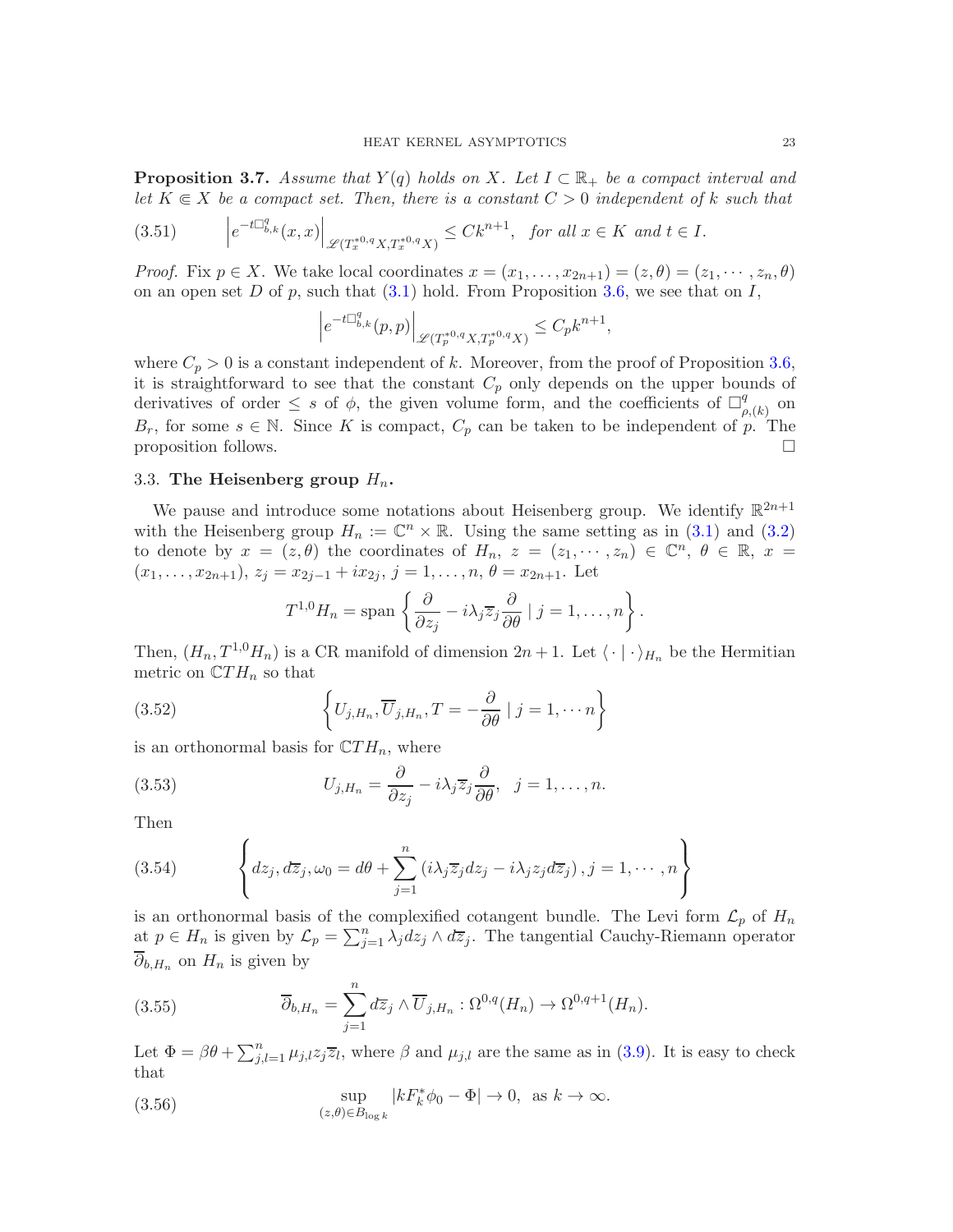The Hermitian metric on  $\mathbb{C}TH_n$  induces a Hermitian metric  $\langle \cdot | \cdot \rangle_{H_n}$  on  $T^{*0,q}H_n$ . Let  $(\cdot | \cdot)_{\Phi}$  be the inner product on  $\Omega_c^{0,q}(H_n)$  with weight  $\Phi$ . Namely,

(3.57) 
$$
(u \mid v)_{\Phi} = \int_{H_n} \langle u \mid v \rangle_{H_n} e^{-\Phi} dv(z) d\theta, \quad u, v \in \Omega_c^{0,q}(H_n),
$$

where  $dv(z) = 2^n dx_1 \cdots dx_{2n}$ ,  $z_j = x_{2j-1} + ix_{2j}$ ,  $j = 1, \cdots, n$ . Let  $L^2_{(0,q)}(H_n, \Phi)$  be the completion of  $\Omega_c^{0,q}(H_n)$  with respect to  $\left(\cdot\right) \cdot$   $\phi$ . Let  $\|\cdot\|_{\Phi}$  be the corresponding norm. Let  $W \subset H_n$  be an open set. For  $u \in L^2_{(0,q)}(H_n, \Phi)$ , let

$$
||u||_{\Phi,W}^2 := \int_W \langle u | u \rangle_{H_n} e^{-\Phi} dv(z) d\theta.
$$

We extend  $\overline{\partial}_{b,H_n}$  to  $L^2_{(0,q)}(H_n,\Phi)$ :

$$
\overline{\partial}_{b,H_n} : \text{Dom } \overline{\partial}_{b,H_n} \subset L^2_{(0,q)}(H_n, \Phi) \to L^2_{(0,q+1)}(H_n, \Phi),
$$

where  $\text{Dom }\overline{\partial}_{b,H_n} = \left\{ u \in L^2_{(0,q)}(H_n, \Phi) \mid \overline{\partial}_{b,H_n} u \in L^2_{(0,q+1)}(H_n, \Phi) \right\}$ . Let  $\overline{\partial}_{b,H_n}^* : \text{Dom }\overline{\partial}_{b,H_n}^* \subset L^2_{(0,q+1)}(H_n,\Phi) \to L^2_{(0,q)}(H_n,\Phi)$ 

be the Hilbert space adjoint of  $\overline{\partial}_{b,H_n}$  with respect to  $(\cdot | \cdot)_{\Phi}$ . The (Gaffney extension) of Kohn Laplacian  $\Box^q$  $H_{n,\Phi}$  is given by

$$
\Box_{H_n,\Phi}^q : \text{Dom } \Box_{H_n,\Phi}^q \subset L^2_{(0,q)}(H_n, \Phi) \to L^2_{(0,q)}(H_n, \Phi),
$$
  
\n
$$
\text{Dom } \Box_{H_n,\Phi}^q = \{ u \in L^2_{(0,q)}(H_n, \Phi) \mid u \in \text{Dom } \overline{\partial}_{b,H_n} \bigcap \text{Dom } \overline{\partial}_{b,H_n},
$$
  
\n
$$
\overline{\partial}_{b,H_n} u \in \text{Dom } \overline{\partial}_{b,H_n}^*, \overline{\partial}_{b,H_n}^* u \in \text{Dom } \overline{\partial}_{b,H_n} \},
$$
  
\n
$$
\Box_{H_n,\Phi}^q = \overline{\partial}_{b,H_n}^* \overline{\partial}_{b,H_n} + \overline{\partial}_{b,H_n} \overline{\partial}_{b,H_n}^* \quad \text{on } \text{Dom } \Box_{H_n,\Phi}^q.
$$

On  $\Omega_c^{0,q}(H_n)$ , a direct calculation shows that

$$
(3.58) \qquad \Box_{H_n,\Phi}^q = \sum_{j=1}^n \left( -\frac{\partial}{\partial z_j} + i\lambda_j \overline{z}_j \frac{\partial}{\partial \theta} - i\beta \lambda_j \overline{z}_j + \sum_{l=1}^n \mu_{l,j} \overline{z}_l \right) \left( \frac{\partial}{\partial \overline{z}_j} + i\lambda_j z_j \frac{\partial}{\partial \theta} \right) + \sum_{j,l=1}^n d\overline{z}_j \wedge (d\overline{z}_l \wedge)^* \left( 2i\lambda_j \delta_{j,l} \frac{\partial}{\partial \theta} + \mu_{j,l} - i\beta \lambda_j \delta_{j,l} \right),
$$

where  $(d\overline{z}_l\wedge)^*$  is the adjoint of  $d\overline{z}_l\wedge$  with respect to  $\langle\cdot|\cdot\rangle_{H_n}, l=1,\ldots,n$ .

Let  $e^{-t\prod_{H_n,\Phi}^q}$ ,  $t>0$ , be the heat operator for  $\prod_{I=1}^q$  $H_{n,\Phi}$ . Let

$$
e^{-t\Box_{H_n,\Phi}^q}(x,y) \in \mathscr{D}'(\mathbb{R}_+ \times H_n \times H_n, T^{*0,q}H_n \boxtimes (T^{*0,q}H_n)^*)
$$

be the distribution kernel of  $e^{-t\Box_{H_n,\Phi}^q}$  with respect to  $(\cdot | \cdot)_{\Phi}$ . If  $Y(q)$  holds on  $H_n$ , then

$$
e^{-t\Box_{H_n,\Phi}^q}(x,y)\in\mathscr{C}^\infty(\mathbb{R}_+\times H_n\times H_n,T^{*0,q}H_n\boxtimes (T^{*0,q}H_n)^*).
$$

Note that

$$
(e^{-t\Box_{H_n,\Phi}^q}u)(x) = \int e^{-t\Box_{H_n,\Phi}^q}(x,y)u(y)dv_{H_n}(y), \quad u \in \Omega_c^{0,q}(H_n),
$$

where  $dv_{H_n}(y) = dv(z)d\theta$ . We need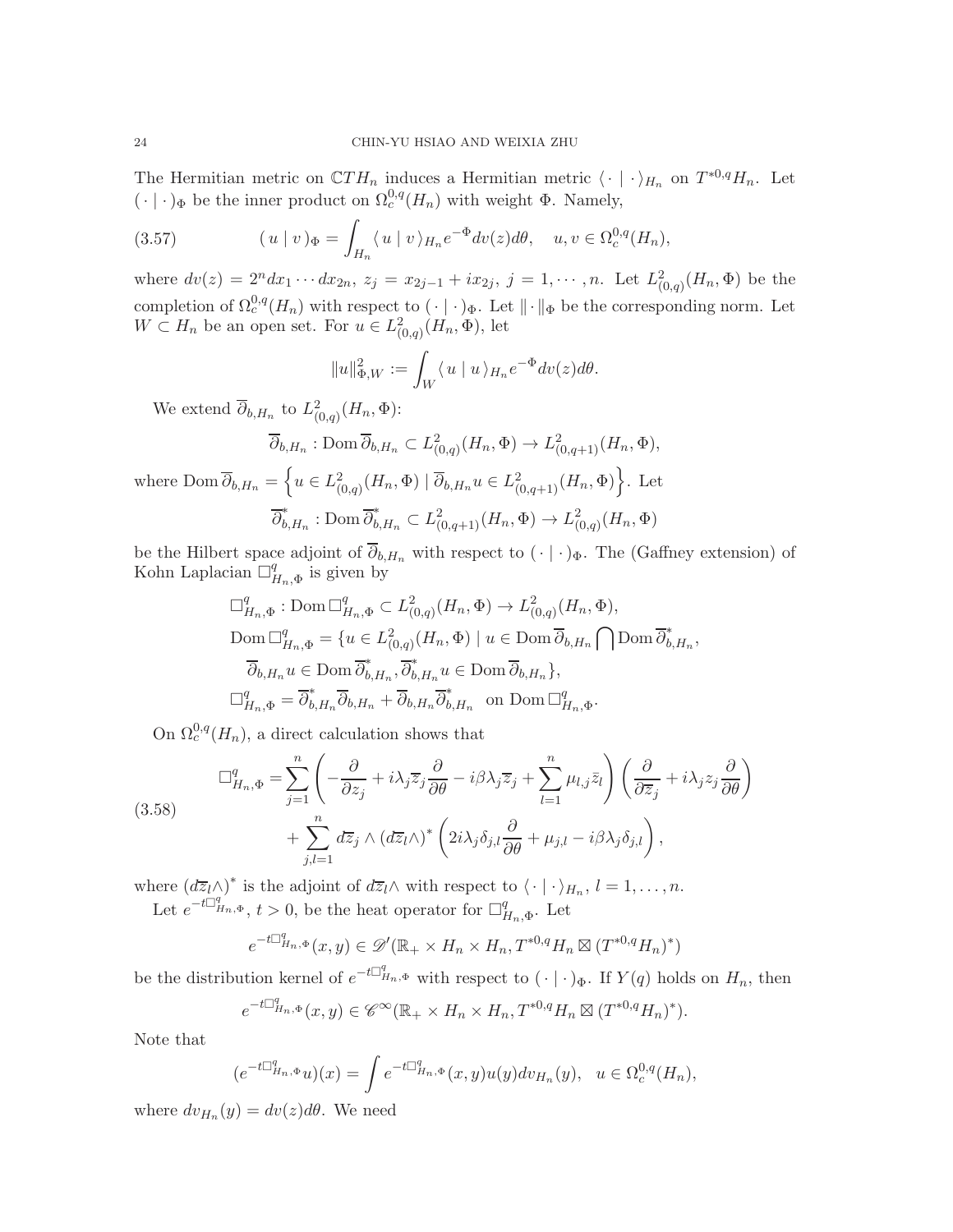<span id="page-24-3"></span>**Lemma 3.8.** Let  $u \in \Omega^{0,q}(H_n) \bigcap L^2_{(0,q)}(H_n, \Phi)$  with  $\Box^q_I$  $H_{n,\Phi} u \in L^2_{(0,q)}(H_n, \Phi)$ . Then  $u \in$ Dom  $\Box^q_I$  $^q_{H_n, \Phi}.$ 

Proof. Let  $\chi \in \mathscr{C}_c^{\infty}(H_n, [0, 1]), \chi = 1$  near  $0 \in H_n$ . For every  $M > 0$ , let  $\chi_M(x) := \chi(\frac{x}{M})$ . It is straightforward to check that

<span id="page-24-0"></span>
$$
(3.59) \qquad (\chi_M^2 \overline{\partial}_{b, H_n} u \mid \overline{\partial}_{b, H_n} u)_{\Phi} + (\chi_M^2 \overline{\partial}_{b, H_n}^* u \mid \overline{\partial}_{b, H_n}^* u)_{\Phi}
$$
  

$$
\leq (\chi_M^2 \Box_{H_n, \Phi}^q u \mid u)_{\Phi} + C \Big( \| \chi_M \overline{\partial}_{b, H_n} u \|_{\Phi} \| u \|_{\Phi} + \| \chi_M \overline{\partial}_{b, H_n}^* u \|_{\Phi} \| u \|_{\Phi} \Big),
$$

where  $C > 0$  is a constant. From  $(3.59)$  and let  $M \rightarrow +\infty$ , we conclude that

<span id="page-24-1"></span>(3.60) 
$$
\overline{\partial}_{b,H_n} u \in L^2_{(0,q+1)}(H_n, \Phi), \quad \overline{\partial}_{b,H_n}^* u \in L^2_{(0,q-1)}(H_n, \Phi).
$$

From [\(3.60\)](#page-24-1), we see that  $u \in \text{Dom } \partial_{b,H_n}$ . Moreover, from (3.60) and Friedrich's lemma, we can check that  $u \in \text{Dom }\overline{\partial}_{b,H_n}^*$ .

From  $\Box^q_{\mu}$  $H_{H_n,\Phi}^q u \in L^2_{(0,q)}(H_n,\Phi)$  and by using similar argument as  $(3.59)$ , it is straightforward to check that  $\overline{\partial}_{b,H_n}^* \overline{\partial}_{b,H_n} u \in L^2_{(0,q)}(H_n,\Phi)$ ,  $\overline{\partial}_{b,H_n} \overline{\partial}_{b,H_n}^* u \in L^2_{(0,q)}(H_n,\Phi)$ . From  $\overline{\partial}_{b,H_n}^*\overline{\partial}_{b,H_n}u \in L^2_{(0,q)}(H_n,\Phi), \ \overline{\partial}_{b,H_n}\overline{\partial}_{b,H_n}^*u \in L^2_{(0,q)}(H_n,\Phi),$  we conclude that  $\overline{\partial}_{b,H_n}u \in L^2_{(0,q)}(H_n,\Phi)$ Dom  $\overline{\partial}_{b,H_n}^*$ ,  $\overline{\partial}_{b,H_n}^* u \in \text{Dom } \overline{\partial}_{b,H_n}$ . Hence,  $u \in \text{Dom } \Box_f^q$  $_{H_n,\Phi}$ .

For any bounded open set  $W \subset H_n$ , we now identify  $e^{-t\Box_{H_n,\Phi}^q}(x,y)$  and  $A_{(k)}(t,x,y)$ as elements in  $\mathscr{C}^{\infty}(\mathbb{R}_+ \times W \times W, \Lambda^*(\mathbb{C}T^*H_n) \boxtimes (\Lambda^*(\mathbb{C}T^*H_n))^*)$ , where  $\Lambda^*(\mathbb{C}T^*H_n) :=$  $\sum_{j=0}^{2n+1} \Lambda^j({\mathbb C} T^*H_n).$ 

<span id="page-24-6"></span>**Theorem 3.9.** Assume that  $Y(q)$  holds. Let  $I \subset \mathbb{R}_+$  be a bounded interval. Let  $r > 0$ . We have

$$
\lim_{k \to +\infty} A_{(k)}(t, x, y) = e^{-t \Box_{H_n, \Phi}^q}(x, y)
$$

in  $\mathscr{C}^{\infty}(I \times B_r \times B_r, \Lambda^*(\mathbb{C}T^*H_n) \boxtimes (\Lambda^*(\mathbb{C}T^*H_n))^*)$  topology.

Proof. From Proposition [3.6](#page-20-5) and the Cantor diagonal argument, we can find a subsequence  ${k_1 < k_2 < \cdots}$  of N,  $\lim_{j \to +\infty} k_j = +\infty$ , such that

$$
\lim_{j \to +\infty} A_{(k_j)}(t, x, y) = P(t, x, y)
$$

locally uniformly on  $\mathbb{R}_+ \times H_n \times H_n$  in  $\mathscr{C}^{\infty}$  topology, where  $P(t, x, y) \in \mathscr{C}^{\infty}(\mathbb{R}_+ \times H_n \times H_n)$  $H_n, T^{*0,q}H_n \boxtimes (T^{*0,q}H_n)^*$ . Let

$$
P(t): \Omega_c^{0,q}(H_n) \to \Omega^{0,q}(H_n)
$$

be the operator given by

<span id="page-24-5"></span>
$$
(P(t)u)(x) = \int P(t, x, y)u(y)dv_{H_n}(y), \quad u \in \Omega_c^{0,q}(H_n).
$$

We claim that

(3.61) 
$$
\lim_{t \to 0} P(t)u = u, \text{ for every } u \in \Omega_c^{0,q}(H_n),
$$

<span id="page-24-2"></span>(3.62) 
$$
P'(t)u + \Box_{H_n, \Phi}^q P(t)u = 0, \text{ for every } u \in \Omega_c^{0,q}(H_n) \text{ and } t > 0,
$$

<span id="page-24-4"></span>(3.63) 
$$
P(t)u \in \text{Dom }\Box_{H_n,\Phi}^q, \text{ for every } u \in \Omega_c^{0,q}(H_n) \text{ and } t > 0.
$$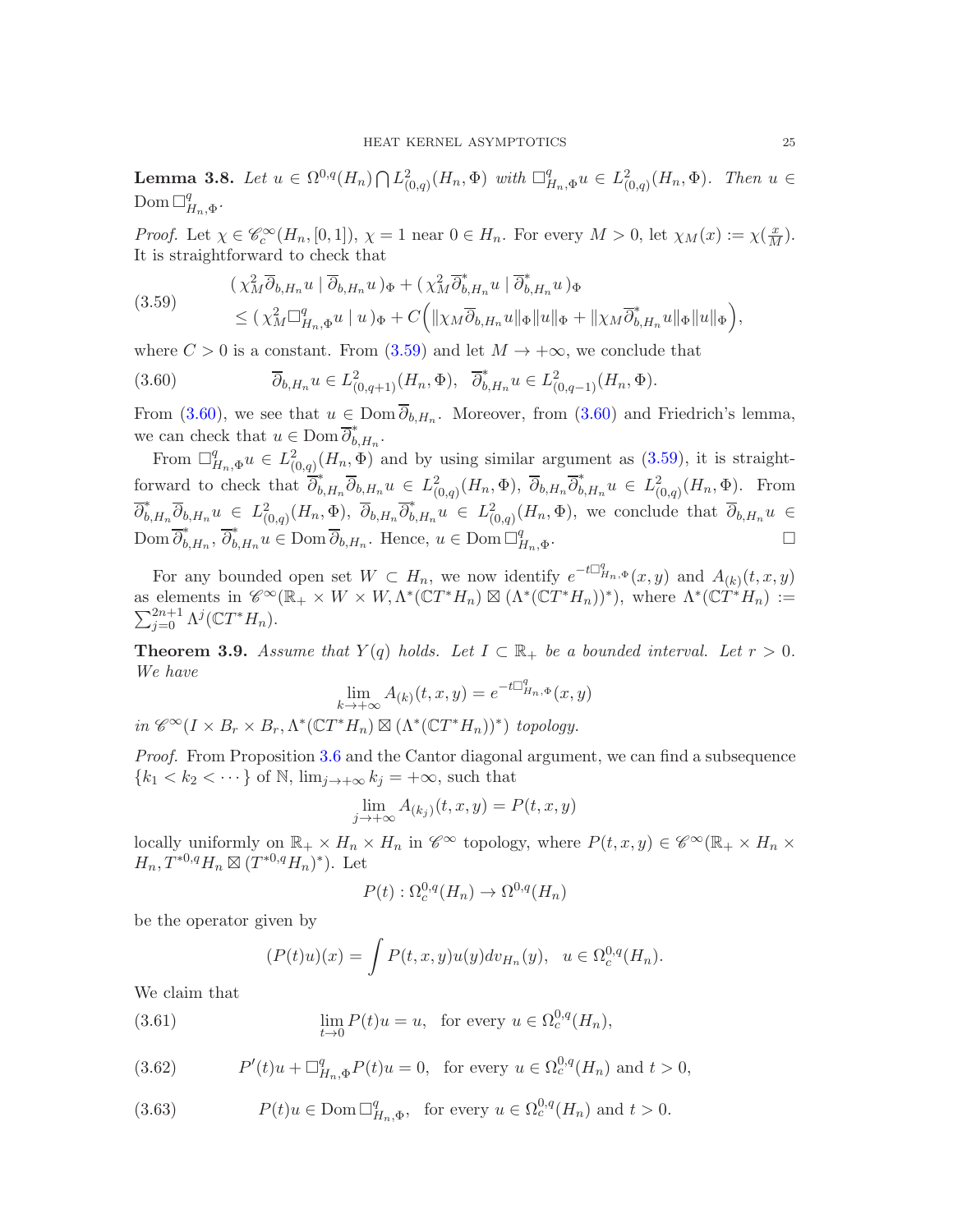From

<span id="page-25-0"></span>(3.64) 
$$
A'_{(k)}(t) + \Box^q_{\rho,(k)}A_{(k)}(t) = 0 \text{ on } B_{\log k},
$$

 $(3.33)$  and let  $k \rightarrow +\infty$  in  $(3.64)$ , we get  $(3.62)$ . Now, let  $u \in \Omega_c^{0,q}$ (3.33) and let  $k \to +\infty$  in (3.64), we get (3.62). Now, let  $u \in \Omega_c^{0,q}(H_n)$ . Write  $u = \sum_{|J|=q}^{\prime} u_J(z,\theta) d\overline{z}^J$ ,  $u_J \in \mathscr{C}_c^{\infty}(H_n)$ ,  $J = (j_1,\ldots,j_q)$ ,  $1 \leq j_1 < \cdots < j_q \leq n$ ,  $d\overline{z}^J =$  $d\overline{z}_{j_1} \wedge \cdots \wedge d\overline{z}_{j_q}$ , where  $\sum'$  means that the summation is over strictly increasing indices. Let

<span id="page-25-4"></span>(3.65) 
$$
u_k := \sum_{|J|=q} u_J(z,\theta) \overline{\omega}^J(\frac{z}{\sqrt{k}},\frac{\theta}{k}),
$$

where  $\{\omega^1,\ldots,\omega^n\}$  are as in the beginning of Section [3.](#page-12-0) Fix  $r > 0$ . For every  $\ell \in \mathbb{N}_0$  and  $t > 0$ , we have

<span id="page-25-1"></span>
$$
(3.66) \qquad \|\left(\Box^q_{H_n,\Phi}\right)^{\ell}P(t)u\|_{\Phi,B_r} = \lim_{j \to +\infty} \|\left(\Box^q_{\rho,(k_j)}\right)^{\ell}A_{(k_j)}(t)u_{k_j}\|_{k_j F^*_{k_j}\phi_0,B_r}.
$$

From [\(3.42\)](#page-20-1) and [\(3.66\)](#page-25-1), we conclude that there is a constant  $C_{\ell} > 0$  independent of t and r such that

<span id="page-25-2"></span>(3.67) 
$$
\| (\Box_{H_n,\Phi}^q)^{\ell} P(t)u \|_{\Phi,B_r} \leq \frac{C_{\ell}}{t^{\ell}} \| u \|_{\Phi,B_r}.
$$

Take  $r \gg 1$  so that supp  $u \subset B_r$ . From [\(3.67\)](#page-25-2), we get  $\Vert(\Box_f^q) \Vert$  $_{H_{n},\Phi}^{q})^{\ell}P(t)u\Vert_{\Phi,B_{r}}\leq\frac{C_{\ell}}{t^{\ell}}$  $\frac{\partial \varrho}{\partial t^{\ell}} \|u\|_{\Phi}$ , for every  $r \gg 1$ . Let  $r \to +\infty$ , we get

<span id="page-25-3"></span>(3.68) 
$$
\|(\Box_{H_n,\Phi}^q)^{\ell} P(t)u\|_{\Phi} \leq \frac{C_{\ell}}{t^{\ell}}\|u\|_{\Phi}.
$$

From Lemma [3.8](#page-24-3) and [\(3.68\)](#page-25-3), we get [\(3.63\)](#page-24-4).

We now prove [\(3.61\)](#page-24-5). Let  $u \in \Omega_c^{0,q}(H_n)$  and let  $u_k \in F_k^*\Omega_c^{0,q}(B_{\log k})$  be as in [\(3.65\)](#page-25-4). We have for every  $t > 0$ ,

(3.69) 
$$
A_{(k)}(t)u_k - u_k = \int_0^t A'_{(k)}(s)u_k ds = -\int_0^t \Box_{\rho,(k)}^q (A_{(k)}(s)u_k) ds.
$$

From  $(3.42)$ , there is a constant  $C > 0$  independent of t and k such that

$$
(3.70) \t\t\t ||A'_{(k)}(s)u_k||_{kF_k^*\phi_0, B_r} \le C||u_k||_{kF_k^*\phi_0, B_r} \le \hat{C} \t\t \text{if } r \gg 1,
$$

where  $\hat{C} > 0$  is a constant independent of k and t. From [\(3.70\)](#page-25-5), we can apply Lebesgue dominate theorem and get

<span id="page-25-5"></span>
$$
P(t)u - u = \lim_{j \to +\infty} \int_0^t A'_{(k_j)}(s)u_{k_j} ds = \int_0^t \lim_{j \to +\infty} A'_{(k_j)}(s)u_{k_j} ds
$$
  
= 
$$
\int_0^t P'(s)u ds = P(t)u - \lim_{t \to 0+} P(t)u.
$$

We get [\(3.61\)](#page-24-5).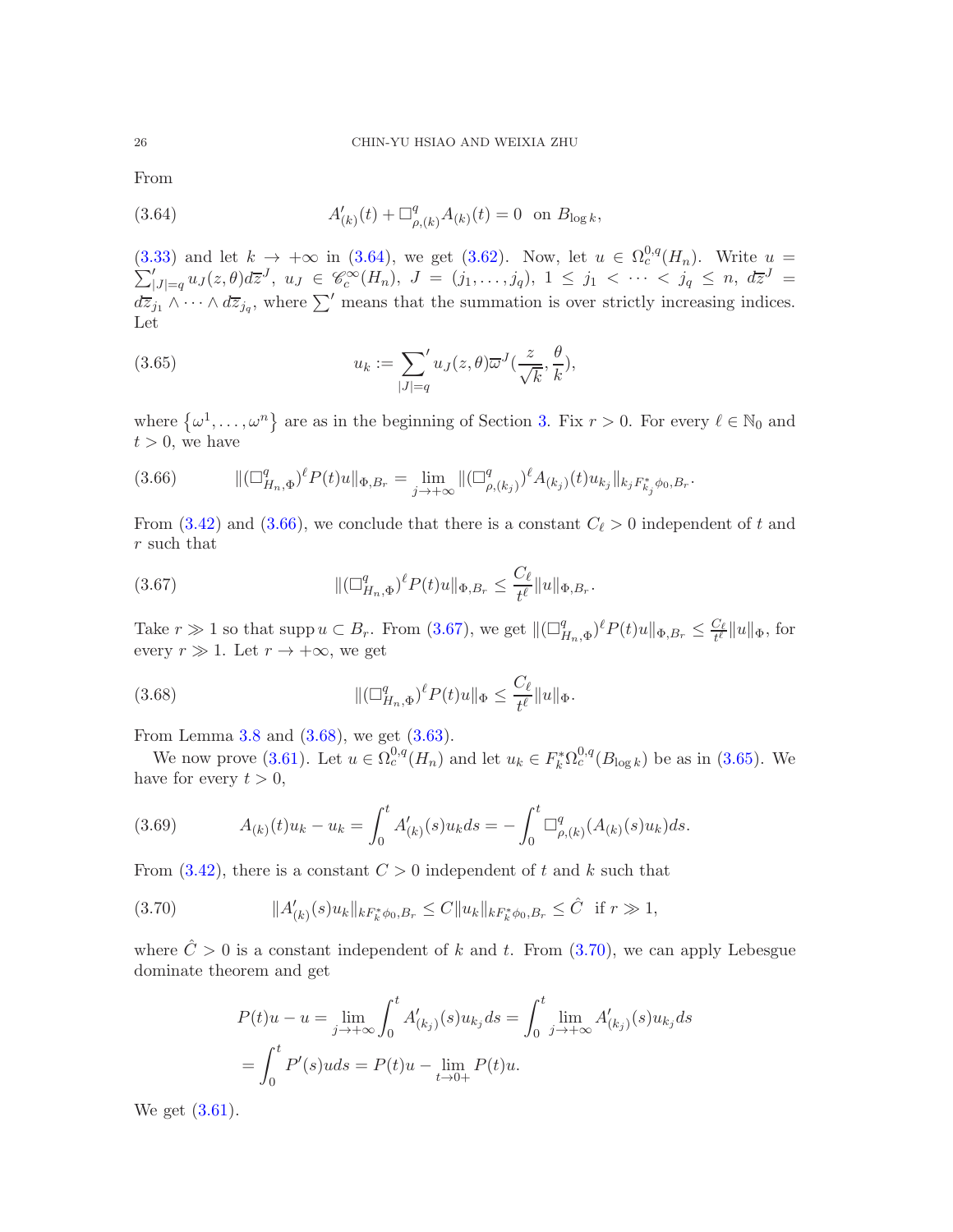We now prove that  $P(t) = e^{-t\Box_{H_n,\Phi}^q}$ . Let  $u, v \in \Omega_c^{0,q}(H_n)$ . From [\(3.61\)](#page-24-5), we have

<span id="page-26-2"></span>
$$
(u \mid e^{-t\Box_{H_n,\Phi}^q} v)_{\Phi} - (P(t)u \mid v)_{\Phi}
$$
  
\n
$$
(3.71) = \int_0^t \frac{\partial}{\partial s} \Big( (P(t-s)u \mid e^{-s\Box_{H_n,\Phi}^q} v)_{\Phi} \Big) ds
$$
  
\n
$$
= \int_0^t (-P'(t-s)u \mid e^{-s\Box_{H_n,\Phi}^q} v)_{\Phi} ds + \int_0^t (P(t-s)u \mid -\Box_{H_n,\Phi}^q (e^{-s\Box_{H_n,\Phi}^q} v))_{\Phi} ds.
$$

Form [\(3.63\)](#page-24-4), we see that  $P(t-s)u \in \text{Dom }\Box^q_I$  $H_{n,\Phi}$  and hence

<span id="page-26-3"></span>
$$
(3.72) \qquad (P(t-s)u \mid -\Box_{H_n,\Phi}^q (e^{-s\Box_{H_n,\Phi}^q}v))_{\Phi} = (-\Box_{H_n,\Phi}^q P(t-s)u \mid e^{-s\Box_{H_n,\Phi}^q}v)_{\Phi}.
$$

From  $(3.62)$ ,  $(3.71)$  and  $(3.72)$ , we deduce that

$$
(u \mid e^{-t\Box_{H_n,\Phi}^q}v)_{\Phi} - (P(t)u \mid v)_{\Phi} = 0.
$$

Since  $(u \mid e^{-t\Box_{H_n,\Phi}^q}v)_{\Phi} = (e^{-t\Box_{H_n,\Phi}^q}u \mid v)_{\Phi}$ , we conclude that  $P(t) = e^{-t\Box_{H_n,\Phi}^q}$ .

We have proved that there is a subsequence  $\{k_1 < k_2 < \cdots\}$ ,  $\lim_{j\to\infty} k_j = +\infty$ , such that  $\lim_{j\to+\infty} A_{(k_j)}(t,x,y) = e^{-t\Box_{H_n,\Phi}^q}(x,y)$  locally uniformly on  $\mathbb{R}_+\times H_n \times H_n$  in  $\mathscr{C}^\infty$ topology. Moreover, for any subsequence  $\left\{\hat{k}_1 < \hat{k}_2 < \cdots\right\}$ ,  $\lim_{j\to\infty} \hat{k}_j = +\infty$ , we can repeat the procedure above and deduce that there is a subsequence  $\left\{\hat{k}_{j_1} < \hat{k}_{j_2} < \cdots\right\},\$  $\lim_{s\to\infty} \hat{k}_{j_s} = +\infty$ , such that  $\lim_{s\to\infty} A_{(\hat{k}_{j_s})}(t, x, y) = e^{-t\sum_{i=1}^q n_s \cdot \Phi}(x, y)$  locally uniformly on  $\mathbb{R}_+ \times H_n \times H_n$  in  $\mathscr{C}^{\infty}$  topology. Hence,  $\lim_{k \to +\infty} A_{(k)}(t,x,y) = e^{-t \mathbb{I}_{H_n,\Phi}^q}(x,y)$  locally uniformly on  $\mathbb{R}_+ \times H_n \times H_n$  in  $\mathscr{C}^{\infty}$  topology.

### 4. Asymptotics of the heat kernels

<span id="page-26-0"></span>Our main objective of this section is to compute  $e^{-t\Box_{H_n,\Phi}^q}(x,y)$  and apply it to prove Theorem [1.1.](#page-2-1)

### <span id="page-26-1"></span>4.1. The heat kernel on the Heisenberg group  $H_n$ .

Until further notice, we do not assume that  $Y(q)$  holds. Consider  $\mathbb{C}^n$ . Let  $\langle \cdot | \cdot \rangle_{\mathbb{C}^n}$  be the Hermitian inner product on  $T^{*0,q}\mathbb{C}^n$  so that

$$
\left\{d\overline{z}^J \mid J = (j_1, \dots, j_q), 1 \le j_1 < \dots < j_q \le n\right\}
$$

is an orthonormal basis for  $T^{*0,q}\mathbb{C}^n$ , where  $T^{*0,q}\mathbb{C}^n$  denotes the bundle of  $(0,q)$  forms of  $\mathbb{C}^n$ . Let  $\Omega^{0,q}(\mathbb{C}^n)$  denote the space of smooth  $(0,q)$  forms of  $\mathbb{C}^n$  and put  $\Omega_c^{0,q}(\mathbb{C}^n) :=$  $\Omega^{0,q}(\mathbb{C}^n) \bigcap \mathscr{E}'(\mathbb{C}^n, T^{*0,q}\mathbb{C}^n)$ . Let  $(\cdot | \cdot)_{\mathbb{C}^n}$  be the  $L^2$  inner product on  $\Omega_c^{0,q}(\mathbb{C}^n)$  induced by  $\langle \cdot | \cdot \rangle_{\mathbb{C}^n}$  and let  $L^2_{(0,q)}(\mathbb{C}^n)$  be the completion of  $\Omega_c^{0,q}(\mathbb{C}^n)$  with respect to  $(\cdot | \cdot)_{\mathbb{C}^n}$ .

For  $\eta \in \mathbb{R}$ ,  $j, l = 1, \ldots, n$ , put

(4.1) 
$$
\Phi_{\eta} = -2\sum_{j=1}^{n} \eta \lambda_j |z_j|^2 + \sum_{j,l}^{n} \mu_{j,l} \overline{z}_j z_l,
$$

where  $\lambda_j$  and  $\mu_{j,l}$  are as in [\(3.3\)](#page-12-2) and [\(3.9\)](#page-13-2). In particular,  $\Phi_0 = \sum_{j,l=1}^n \mu_{j,l} \overline{z}_j z_l$ . Let

<span id="page-26-4"></span>
$$
\overline{\partial}_{\eta} = \sum_{j=1}^{n} d\overline{z}_{j} \wedge \left( \frac{\partial}{\partial \overline{z}_{j}} + \frac{1}{2} \frac{\partial \Phi_{\eta}}{\partial \overline{z}_{j}} \right) : \Omega^{0,q}(\mathbb{C}^{n}) \to \Omega^{0,q}(\mathbb{C}^{n}).
$$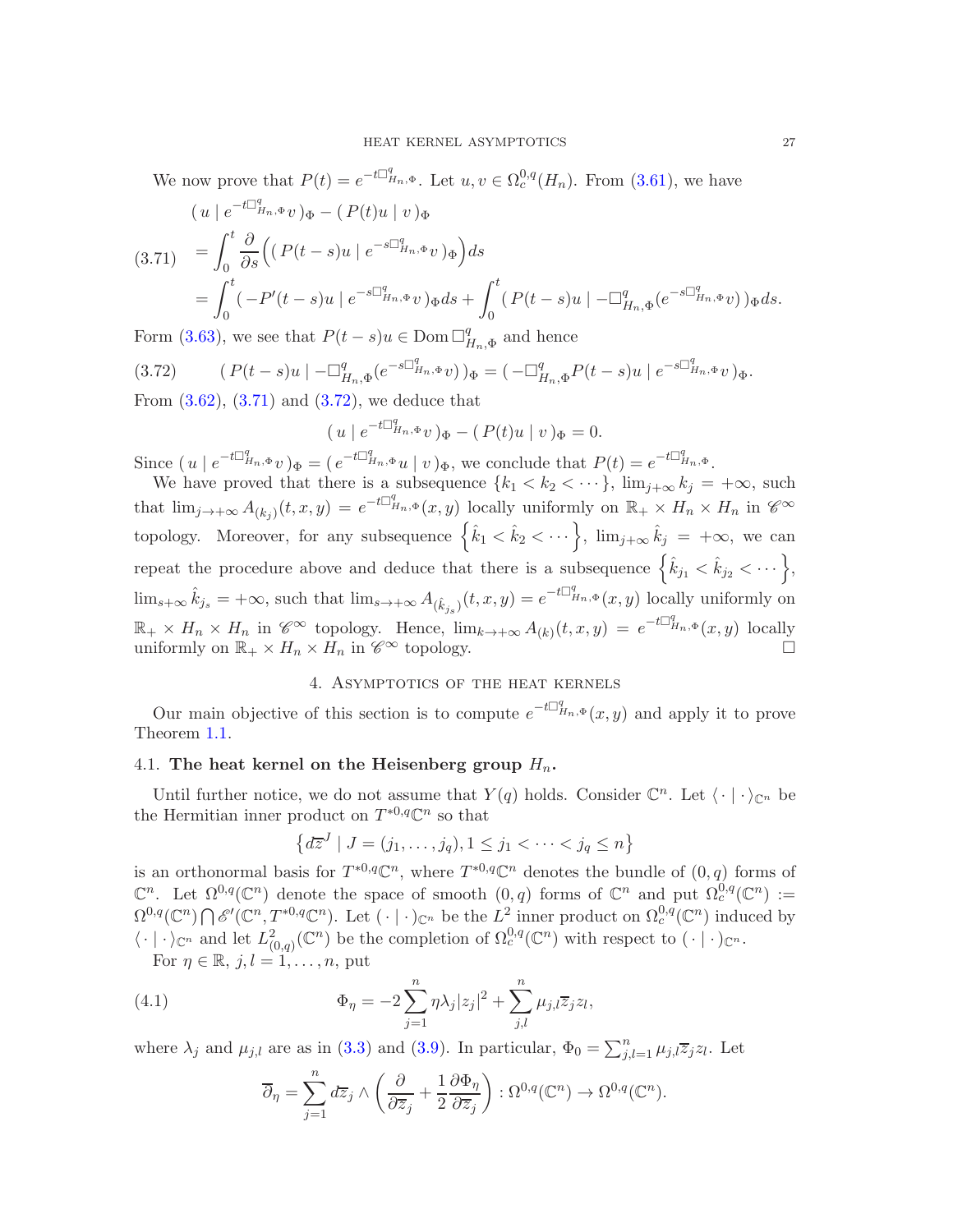Let

$$
\overline{\partial}_{\eta}^* : \Omega^{0,q+1}(\mathbb{C}^n) \to \Omega^{0,q}(\mathbb{C}^n)
$$

be the formal adjoint of  $\overline{\partial}_{\eta}$  with respect to  $(\cdot | \cdot)_{\mathbb{C}^n}$ . It is easy to check that

$$
\overline{\partial}_{\eta}^* = \sum_{j=1}^n (d\overline{z}_j \wedge)^* \left( -\frac{\partial}{\partial z_j} + \frac{1}{2} \frac{\partial \Phi_{\eta}}{\partial z_j} \right),
$$

where  $(d\overline{z}_j\wedge)^*$  is the adjoint of  $d\overline{z}_j\wedge$  with respect to  $\langle\cdot|\cdot\rangle_{\mathbb{C}^n}$ ,  $j=1,\ldots,n$ . Let

$$
\Box_{\eta} := \overline{\partial}_{\eta} \overline{\partial}_{\eta}^* + \overline{\partial}_{\eta}^* \overline{\partial}_{\eta} : \text{Dom } \Box_{\eta} \subset L^2_{(0,q)}(\mathbb{C}^n) \to L^2_{(0,q)}(\mathbb{C}^n),
$$

where  $\text{Dom }\Box_{\eta} = \left\{ u \in L^2_{(0,q)}(\mathbb{C}^n) \mid \Box_{\eta} u \in L^2_{(0,q)}(\mathbb{C}^n) \right\}$ . It is not difficult to see that  $\Box_{\eta}$  is a non-negative self-adjoint operator. On  $\Omega^{0,q}(\mathbb{C}^n)$ , we can check that

<span id="page-27-1"></span>(4.2) 
$$
\Box_{\eta} = \sum_{j=1}^{n} \left( -\frac{\partial}{\partial z_j} + \frac{1}{2} \frac{\partial \Phi_{\eta}}{\partial z_j} \right) \left( \frac{\partial}{\partial \overline{z}_j} + \frac{1}{2} \frac{\partial \Phi_{\eta}}{\partial \overline{z}_j} \right) + \sum_{j,l=1}^{n} d\overline{z}_j \wedge (d\overline{z}_l \wedge)^* \frac{\partial^2 \Phi_{\eta}}{\partial \overline{z}_j \partial z_l}.
$$

Let  $S^{0,q}(H_n)$  be the space of Schwartz test  $(0, q)$  forms. Let

(4.3)  

$$
G: \Omega_c^{0,q}(H_n) \to \mathcal{S}^{0,q}(H_n),
$$

$$
u(z,\theta) \to \int_{\mathbb{R}} u(z,\theta) e^{-\frac{\beta(\theta - i\lambda |z|^2)}{2} - i\theta \eta - \frac{\Phi_0(z)}{2}} d\theta,
$$

where  $\lambda |z|^2 := \sum_{j=1}^n \lambda_j |z_j|^2$  and we also use  $\eta$  to denote  $\theta$ . The following follows from some straightforward calculation, we omit the details.

<span id="page-27-0"></span>**Lemma 4.1.** Let  $u \in \Omega_c^{0,q}(H_n)$ . We have

 $G(\Box^q_I)$  $_{H_n,\Phi}^q u$ ) =  $\Box_\eta(Gu)$ .

We will construct the heat kernel for  $\Box^q_I$  $H_{n,\Phi}^{q}$  by using Lemma [4.1](#page-27-0) and some tricks. We recall now Mehler's formula. Consider  $\mathbb{C}^n$ . We will use the same notations as before. Let

$$
A: T^{1,0}\mathbb{C}^n \to T^{1,0}\mathbb{C}^n
$$

be an invertible self-adjoint complex endomorphism, where  $T^{1,0}\mathbb{C}^n$  is the holomorphic tangent bundle of  $\mathbb{C}^n$ . We extend A to  $\mathbb{C}T\mathbb{C}^n$  by defining  $A\overline{v} := -\overline{Av}$ , for any  $v \in T^{1,0}\mathbb{C}^n$ , then iA induces an anti-symmetric endomorphism on  $T\mathbb{C}^n$ . We will denote by det the determinant on  $T^{1,0}\mathbb{C}^n$  with respect to  $\langle\cdot|\cdot\rangle_{\mathbb{C}^n}$ . Write  $z_j = x_{2j-1} + ix_{2j}, j = 1, \ldots, n$ . Let  $e_j := \frac{1}{\sqrt{2}}$ 2 ∂  $\frac{\partial}{\partial x_j}$ ,  $j = 1, \ldots, 2n$ . Then,  $\{e_j\}_{j=1}^{2n}$  is an orthonormal basis of  $T\mathbb{C}^n$ . For every  $x \in \mathbb{C}^n$ , we will identify x with the vector field  $\sum_{j=1}^{2n} x_j \frac{\partial}{\partial x_j}$  $\frac{\partial}{\partial x_j}$ . Let

$$
\mathcal{H} = \mathcal{H}(x) := -\sum_{j}^{2n} \left( e_j + \frac{1}{2} \langle Ax \mid e_j \rangle_{\mathbb{C}^n} \right)^2 - \text{Tr}_{T^{1,0}\mathbb{C}^n}[A].
$$

Then,  $\mathcal{H}(x)$  is a second order P.D.E.. Put

$$
\mathcal{H}: \text{Dom }\mathcal{H} \subset L^2_{(0,q)}(\mathbb{C}^n) \to L^2_{(0,q)}(\mathbb{C}^n),
$$

where Dom  $\mathcal{H} = \left\{ u \in L^2_{(0,q)}(\mathbb{C}^n) \mid \mathcal{H}u \in L^2_{(0,q)}(\mathbb{C}^n) \right\}$ . It is straightforward to check that  $\mathcal H$  is self-adjoint. Let  $e^{-t\mathcal H}$  be the heat operator of  $\mathcal H$  and let

$$
e^{-t\mathcal{H}}(x,y) \in \mathscr{C}^{\infty}(\mathbb{R}_+ \times \mathbb{C}^n \times \mathbb{C}^n, T^{*0,q} \mathbb{C}^n \boxtimes (T^{*0,q} \mathbb{C}^n)^*)
$$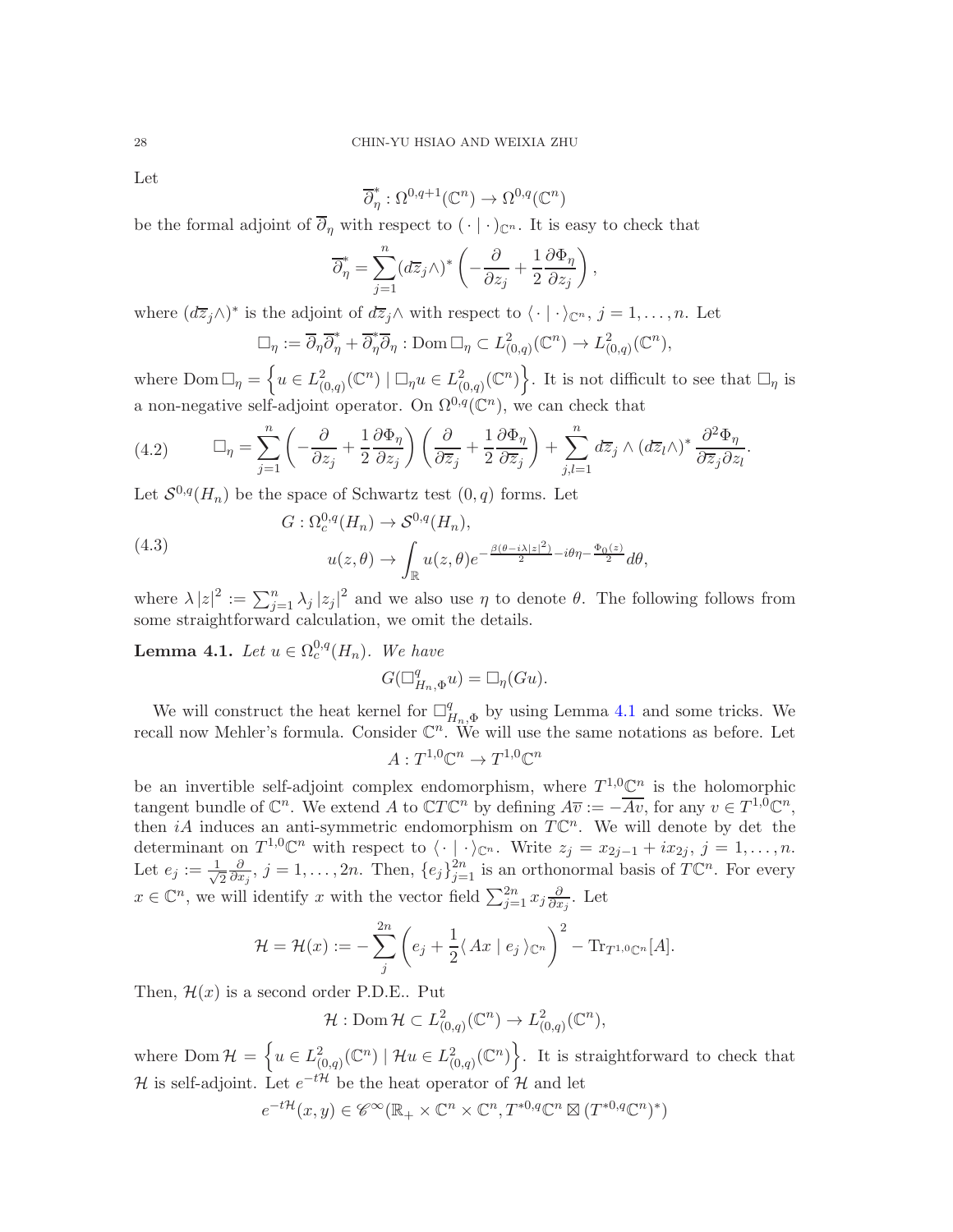be the distribution kernel of  $e^{-t\mathcal{H}}$  with respect to  $(\cdot | \cdot)_{\mathbb{C}^n}$ . Note that

$$
(e^{-t\mathcal{H}}u)(x)=\int_{\mathbb{C}^n}e^{-t\mathcal{H}}(x,y)u(y)dv(y),\quad u\in L^2_{(0,q)}(\mathbb{C}^n),
$$

where  $dv(y) = 2^n dy_1 \cdots dy_{2n}$ . We have the following Mehler's formula (see [\[MM07,](#page-41-0) Appendix E.2]):

Theorem 4.2. With the notations used above, we have

<span id="page-28-0"></span>(4.4) 
$$
e^{-t\mathcal{H}}(x,y) = \frac{1}{(2\pi)^n} \frac{\det A}{\det (1 - e^{-2tA})} \exp \left\{-\frac{1}{2} \left\langle \frac{A/2}{\tanh(tA)} x \mid x \right\rangle_{\mathbb{C}^n} - \frac{1}{2} \left\langle \frac{A/2}{\tanh(tA)} y \mid y \right\rangle_{\mathbb{C}^n} + \left\langle \frac{A/2}{\sinh(tA)} e^{tA} x \mid y \right\rangle_{\mathbb{C}^n} \right\}.
$$

Let  $e^{-t\Box_{\eta}}$  be the heat operator of  $\Box_{\eta}$  and let  $e^{-t\Box_{\eta}}(x, y) \in \mathscr{C}^{\infty}(\mathbb{R}_{+} \times \mathbb{C}^{n} \times \mathbb{C}^{n}, T^{*0,q} \mathbb{C}^{n} \boxtimes$  $(T^{*0,q}\mathbb{C}^n)^*$  be the distribution kernel of  $e^{-t\Box_{\eta}}$ . Let  $\dot{R}^{\eta}: T^{1,0}\mathbb{C}^n \to T^{1,0}\mathbb{C}^n$  be the linear map defined by

<span id="page-28-4"></span>(4.5) 
$$
\langle \dot{R}^{\eta} U \mid \overline{V} \rangle_{\mathbb{C}^n} = \partial \overline{\partial} \Phi_{\eta} (U, \overline{V}), \quad U, V \in T^{1,0} \mathbb{C}^n
$$

and let

<span id="page-28-5"></span>(4.6) 
$$
\omega_{\mathbb{C}^n}^{\eta} := \sum_{j,l=1}^n \frac{\partial^2 \Phi_{\eta}}{\partial \overline{z}_j \partial z_l} d\overline{z}_j \wedge (d\overline{z}_l \wedge)^*,
$$

where  $\Phi_{\eta}$  is as in [\(4.1\)](#page-26-4). From[\(4.2\)](#page-27-1), we can rewrite  $\Box_{\eta}$  as

<span id="page-28-1"></span>(4.7) 
$$
\Box_{\eta} = \frac{1}{2} \left[ -\sum_{j=1}^{2n} \left( e_j + \frac{1}{2} \langle \dot{R}^{\eta} x \mid e_j \rangle_{\mathbb{C}^n} \right)^2 - \text{Tr} \, \dot{R}^{\eta} \right] + \omega_{\mathbb{C}^n}^{\eta}.
$$

From  $(4.4)$  and  $(4.7)$ , we deduce that

<span id="page-28-3"></span>(4.8) 
$$
e^{-t\Box_{\eta}}(x,y) = \frac{1}{(2\pi)^n} \frac{\det \dot{R}^{\eta}}{\det (1 - e^{-t\dot{R}^{\eta}})} \exp \left\{-t\omega_{\mathbb{C}^n}^{\eta} - \frac{1}{2} \left\langle \frac{\dot{R}^{\eta}/2}{\tanh(t\dot{R}^{\eta}/2)} x \mid x \right\rangle_{\mathbb{C}^n} \right. \\ \left. - \frac{1}{2} \left\langle \frac{\dot{R}^{\eta}/2}{\tanh(t\dot{R}^{\eta}/2)} y \mid y \right\rangle_{\mathbb{C}^n} + \left\langle \frac{\dot{R}^{\eta}/2}{\sinh(t\dot{R}^{\eta}/2)} e^{t\dot{R}^{\eta}/2} x \mid y \right\rangle_{\mathbb{C}^n} \right\}.
$$

We introduce some notations. As before, on  $H_n$ , let  $T_{H_n} = -\frac{\partial}{\partial \theta}$  and consider

<span id="page-28-6"></span>
$$
-iT_{H_n} : \text{Dom}(-iT_{H_n}) \subset L^2_{(0,q)}(H_n, \Phi) \to L^2_{(0,q)}(H_n, \Phi),
$$

where Dom  $(-iT_{H_n}) = \left\{ u \in L^2_{(0,q)}(H_n, \Phi) \mid -iT_{H_n}u \in L^2_{(0,q)}(H_n, \Phi) \right\}$ . It is not difficult to see that  $-iT_{H_n}$  is self-adjoint. For  $\delta_1 < \delta_2$ ,  $\delta_1$ ,  $\delta_2 \in \mathbb{R}$ , let

(4.9) 
$$
Q_{\left[\delta_1,\delta_2\right]}: L^2_{\left(0,q\right)}(H_n) \to E_{-i T_{H_n}}\left(\left[\delta_1,\delta_2\right]\right)
$$

be the orthogonal projection with respect to  $(\cdot | \cdot)_{H_n}$ , where  $E_{-iT_{H_n}}([\delta_1, \delta_2])$  denotes the spectral measure of  $-iT_{H_n}$ . It was shown in [\[HMW,](#page-41-2) Lemma 4.7] that (4.10)

<span id="page-28-2"></span>
$$
(Q_{\lbrack \delta_1, \delta_2 \rbrack} u)(x) = \frac{1}{(2\pi)^{2n+1}} \int e^{i \langle x-y, \eta \rangle} 1_{\lbrack \delta_1, \delta_2 \rbrack} (\eta_{2n+1}) u(y) dy d\eta \in \Omega^{0,q}(H_n) \bigcap L^2_{(0,q)}(H_n, \Phi),
$$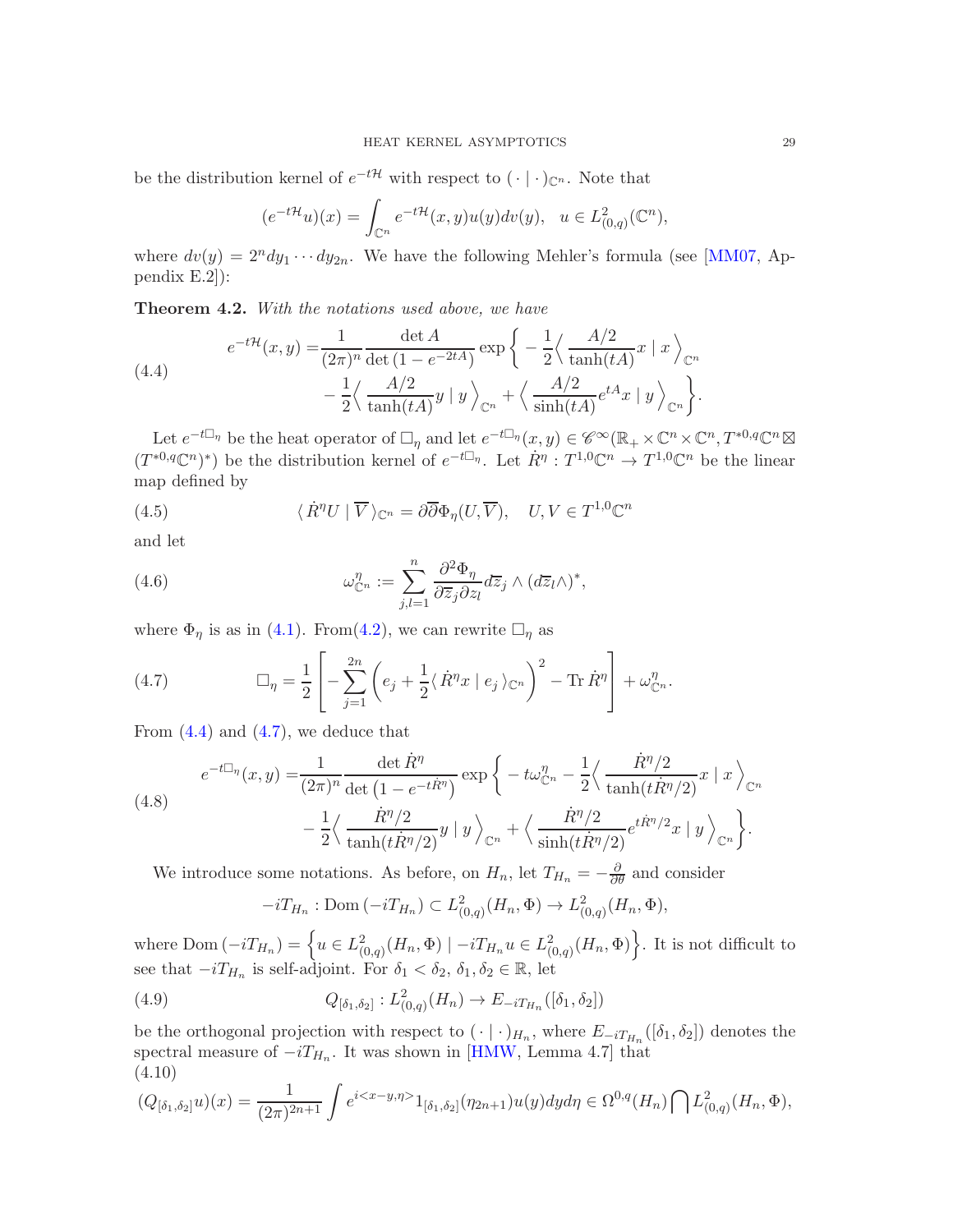for every  $u \in \Omega_c^{0,q}(H_n)$ , where  $1_{\lbrack \delta_1,\delta_2 \rbrack}(\eta_{2n+1}) = 1$  if  $\eta_{2n+1} \in [\delta_1,\delta_2], 1_{\lbrack \delta_1,\delta_2 \rbrack}(\eta_{2n+1}) = 0$  if  $\eta_{2n+1} \notin [\delta_1, \delta_2]$ . For  $\delta > 0$ , let

<span id="page-29-6"></span>
$$
(4.11) \t e^{-t\Box_{H_n,\Phi}^{q,\delta}} := e^{-t\Box_{H_n,\Phi}^q} \circ Q_{[-\delta,\delta]} : L^2_{(0,q)}(H_n,\Phi) \to L^2_{(0,q)}(H_n,\Phi)
$$

and let  $e^{-t\Box_{H_n,\Phi}^{q,\delta}}(x,y) \in \mathscr{D}'(\mathbb{R}_+ \times H_n \times H_n, T^{*0,q}H_n \boxtimes (T^{*0,q}H_n)^*)$  be the distribution kernel of  $e^{-t\Box_{H_n,\Phi}^{q,\delta}}$ . It is straightforward to check that

<span id="page-29-0"></span>(4.12) 
$$
(\frac{\partial}{\partial t} + \Box_{H_n,\Phi}^q)e^{-t\Box_{H_n,\Phi}^{q,\delta}} = 0 \text{ on } L^2_{(0,q)}(H_n,\Phi),
$$

<span id="page-29-1"></span>(4.13) 
$$
\lim_{t \to 0} e^{-t \Box_{H_n, \Phi}^{q, \delta}} = Q_{[-\delta, \delta]} \text{ on } L^2_{(0,q)}(H_n, \Phi),
$$

<span id="page-29-4"></span>(4.14) 
$$
\lim_{\delta \to \infty} e^{-t \Box_{H_n, \Phi}^{q, \delta}} u = e^{-t \Box_{H_n, \Phi}^q} u, \text{ for every } u \in L^2_{(0,q)}(H_n, \Phi),
$$

(4.15) 
$$
e^{-t\Box_{H_n,\Phi}^{q,\delta}}u \in E_{-iT_{H_n}}([-\delta,\delta]), \text{ for every } u \in L^2_{(0,q)}(H_n,\Phi) \text{ and every } t > 0.
$$

<span id="page-29-2"></span>We come back to our situation. For every  $\delta > 0$  and  $t > 0$ , put

<span id="page-29-5"></span>
$$
P_{\delta}(t, x, y)
$$
\n
$$
(4.16) \quad := \frac{1}{2\pi} \int e^{i \langle x_{2n+1} - y_{2n+1}, \eta \rangle + \frac{\beta}{2} \left( (x_{2n+1} - y_{2n+1}) + i\lambda (-|z|^2 + |w|^2) \right) + \frac{-\Phi_0(w) + \Phi_0(z)}{2}}
$$
\n
$$
\times e^{-t\Box_{\eta}}(z, w) 1_{[-\delta, \delta]}(\eta) d\eta \in \mathscr{C}^{\infty}(\mathbb{R}_+ \times H_n \times H_n, T^{*0, q} H_n \boxtimes (T^{*0, q} H_n)^*),
$$

where  $z = (x_1, \ldots, x_{2n}), w = (y_1, \ldots, y_{2n}).$  Let

$$
P_{\delta}(t): \Omega_c^{0,q}(H_n) \to \Omega^{0,q}(H_n)
$$

be the continuous operator given by

(4.17) 
$$
(P_{\delta}(t)u)(x) = \int P_{\delta}(t,x,y)u(y)dv_{H_n}(y), \ \ u \in \Omega_c^{0,q}(H_n).
$$

From Parserval's formula, it is not difficult to see that

(4.18) 
$$
P_{\delta}(t)u \in \Omega^{0,q}(H_n) \cap L^2_{(0,q)}(H_n, \Phi), \text{ for every } u \in \Omega_c^{0,q}(H_n).
$$

From Lemma [4.1](#page-27-0) and [\(4.10\)](#page-28-2), we can check that

<span id="page-29-3"></span>(4.19) 
$$
P'_{\delta}(t)u + \Box_{H_n,\Phi}^q P_{\delta}(t)u = 0, \text{ for every } u \in \Omega_c^{0,q}(H_n),
$$

$$
\lim_{t \to 0} P_{\delta}(t)u = Q_{[-\delta,\delta]}u, \text{ for every } u \in \Omega_c^{0,q}(H_n),
$$

$$
P_{\delta}(t)u \in E_{-iT_{H_n}}([-\delta,\delta]), \text{ for every } u \in \Omega_c^{0,q}(H_n).
$$

From  $(4.12)$ ,  $(4.13)$ ,  $(4.15)$  and  $(4.19)$ , we can repeat the procedure in the final part of the proof of Theorem [3.9](#page-24-6) and deduce that

$$
P_{\delta}(t) = e^{-t\Box_{H_n,\Phi}^{q,\delta}}.
$$

From this observation and [\(4.14\)](#page-29-4), we deduce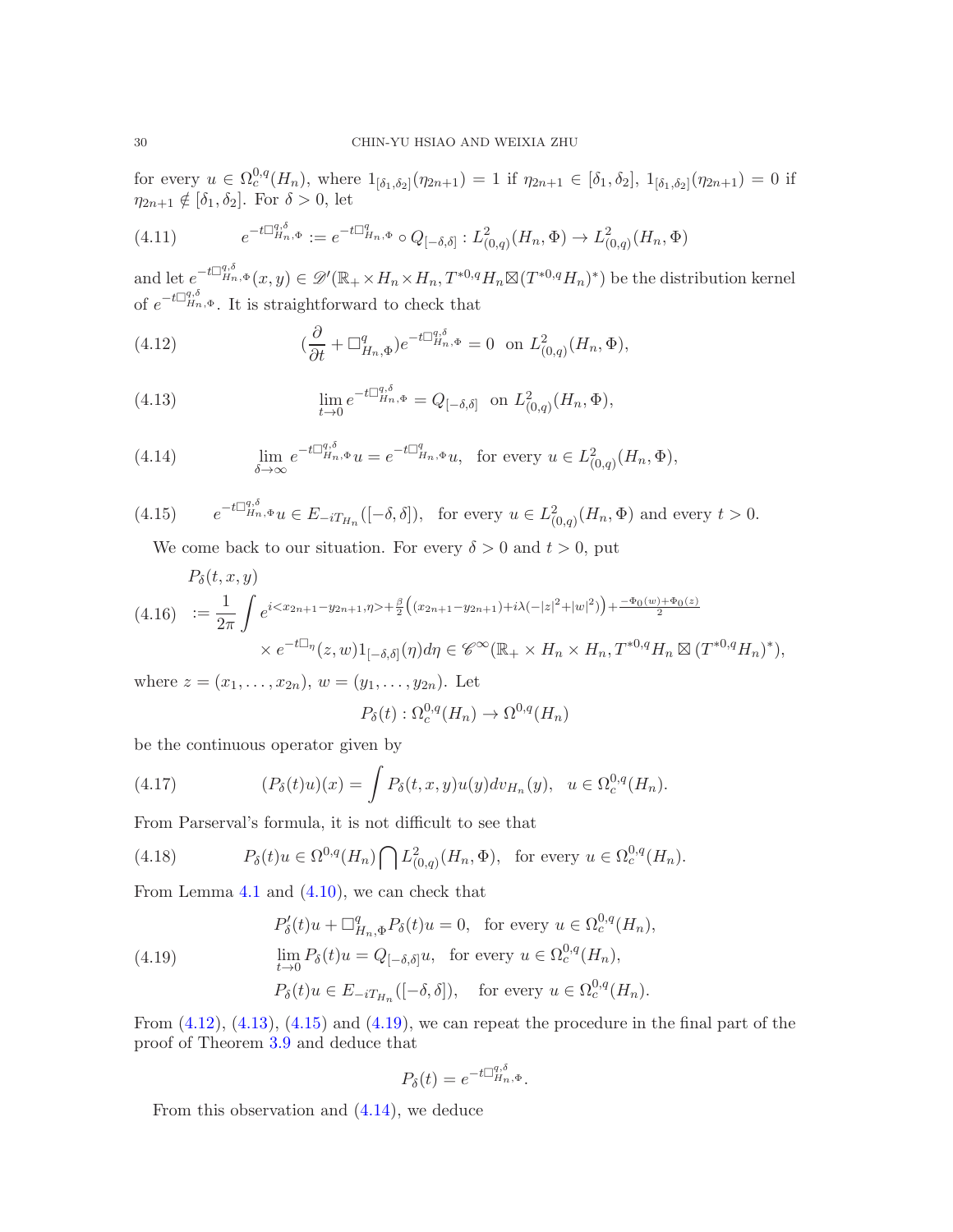<span id="page-30-2"></span>**Theorem 4.3.** We do not assume that  $Y(q)$  holds. With the notations used above, for every  $\delta > 0$ , we have

$$
e^{-t\Box_{H_n,\Phi}^{q,\delta}}(x,y)
$$
\n
$$
(4.20) = \frac{1}{2\pi} \int e^{i\langle x_{2n+1} - y_{2n+1}, \eta \rangle + \frac{\beta}{2} \left( (x_{2n+1} - y_{2n+1}) + i\lambda(-|z|^2 + |w|^2) \right) + \frac{-\Phi_0(w) + \Phi_0(z)}{2}}
$$
\n
$$
\times e^{-t\Box_\eta}(z,w) \mathbf{1}_{[-\delta,\delta]}(\eta) d\eta \in \mathscr{C}^\infty(\mathbb{R}_+ \times H_n \times H_n, T^{*0,q}H_n \boxtimes (T^{*0,q}H_n)^*),
$$

where  $z = (x_1, \ldots, x_{2n})$ ,  $w = (y_1, \ldots, y_{2n})$ ,  $e^{-t\Box_{\eta}}(z, w)$  is given by [\(4.8\)](#page-28-3). In particular, we have

(4.21) 
$$
e^{-t\Box_{H_n,\Phi}^{q,\delta}}(0,0)=\frac{1}{(2\pi)^{n+1}}\int_{\mathbb{R}}\frac{\det\dot{R}^{\eta}}{\det(1-e^{-t\dot{R}^{\eta}})}e^{-t\omega_{\mathbb{C}^n}^{\eta}}1_{[-\delta,\delta]}(\eta)d\eta,
$$

where  $\dot{R}^{\eta}$  and  $\omega_{\mathbb{C}^n}^{\eta}$  are as in [\(4.5\)](#page-28-4) and [\(4.6\)](#page-28-5) respectively.

Moreover, we have

$$
\lim_{\delta \to +\infty} \frac{1}{2\pi} \int e^{i\langle x_{2n+1} - y_{2n+1}, \eta \rangle + \frac{\beta}{2} \left( (x_{2n+1} - y_{2n+1}) + i\lambda(-|z|^2 + |w|^2) \right) + \frac{-\Phi_0(w) + \Phi_0(z)}{2}} \times e^{-t\Box \eta}(z, w) 1_{[-\delta, \delta]}(\eta) d\eta
$$
\n
$$
= e^{-t\Box_{H_n, \Phi}^q}(x, y) \quad \text{in } \mathscr{D}'(\mathbb{R}_+ \times H_n \times H_n, T^{*0,q}H_n \boxtimes (T^{*0,q}H_n)^*).
$$

Now, assume that  $Y(q)$  holds. From  $(4.8)$  and  $(4.16)$ , it is straightforward to check that for every  $\ell \in \mathbb{N}$ , every compact set  $K \subset \mathbb{R}_+ \times H_n \times H_n$ , there are constants  $C > 0$ ,  $\varepsilon > 0$ , such that

 $(4.23)$   $||P_{\delta_1}(t, x, y) - P_{\delta_2}(t, x, y)||_{\mathscr{C}^{\ell}(K, T^{*0,q}H_n \boxtimes (T^{*0,q}H_n)^*)} \leq Ce^{-\varepsilon \delta_1}, \quad \delta_2 > \delta_1 >> 1.$ From [\(4.23\)](#page-30-0), we conclude that

<span id="page-30-0"></span>
$$
\lim_{\delta \to +\infty} P_{\delta}(t, x, y)
$$
\n
$$
= \frac{1}{2\pi} \int e^{i \langle x_{2n+1} - y_{2n+1}, \eta \rangle + \frac{\beta}{2} \left( (x_{2n+1} - y_{2n+1}) + i \lambda (-|z|^2 + |w|^2) \right) + \frac{-\Phi_0(w) + \Phi_0(z)}{2}}
$$
\n
$$
\times e^{-t \Box_{\eta}}(z, w) d\eta
$$

locally uniformly on  $\mathbb{R}_+ \times H_n \times H_n$  in  $\mathscr{C}^{\infty}$  topology.

Summing, we obtain

<span id="page-30-1"></span>**Theorem 4.4.** Assume that  $Y(q)$  holds. We have

(4.24)  
\n
$$
e^{-t\Box_{H_n,\Phi}^q}(x,y) = \frac{1}{2\pi} \int e^{i\langle x_{2n+1}-y_{2n+1},\eta\rangle + \frac{\beta}{2}\left((x_{2n+1}-y_{2n+1})+i\lambda(-|z|^2+|w|^2)\right) + \frac{-\Phi_0(w)+\Phi_0(z)}{2}}
$$
\n
$$
\times e^{-t\Box_\eta}(z,w)d\eta,
$$

where  $z = (x_1, \ldots, x_{2n}), w = (y_1, \ldots, y_{2n}), e^{-t \Box_{\eta}}(z, w)$  is given by [\(4.8\)](#page-28-3). In particular, we have

(4.25) 
$$
e^{-t\Box_{H_n,\Phi}^q}(0,0)=\frac{1}{(2\pi)^{n+1}}\int_{\mathbb{R}}\frac{\det\dot{R}^{\eta}}{\det(1-e^{-t\dot{R}^{\eta}})}e^{-t\omega_{\mathbb{C}^n}^{\eta}}d\eta,
$$

where  $\dot{R}^{\eta}$  and  $\omega_{\mathbb{C}^n}^{\eta}$  are as in [\(4.5\)](#page-28-4) and [\(4.6\)](#page-28-5) respectively.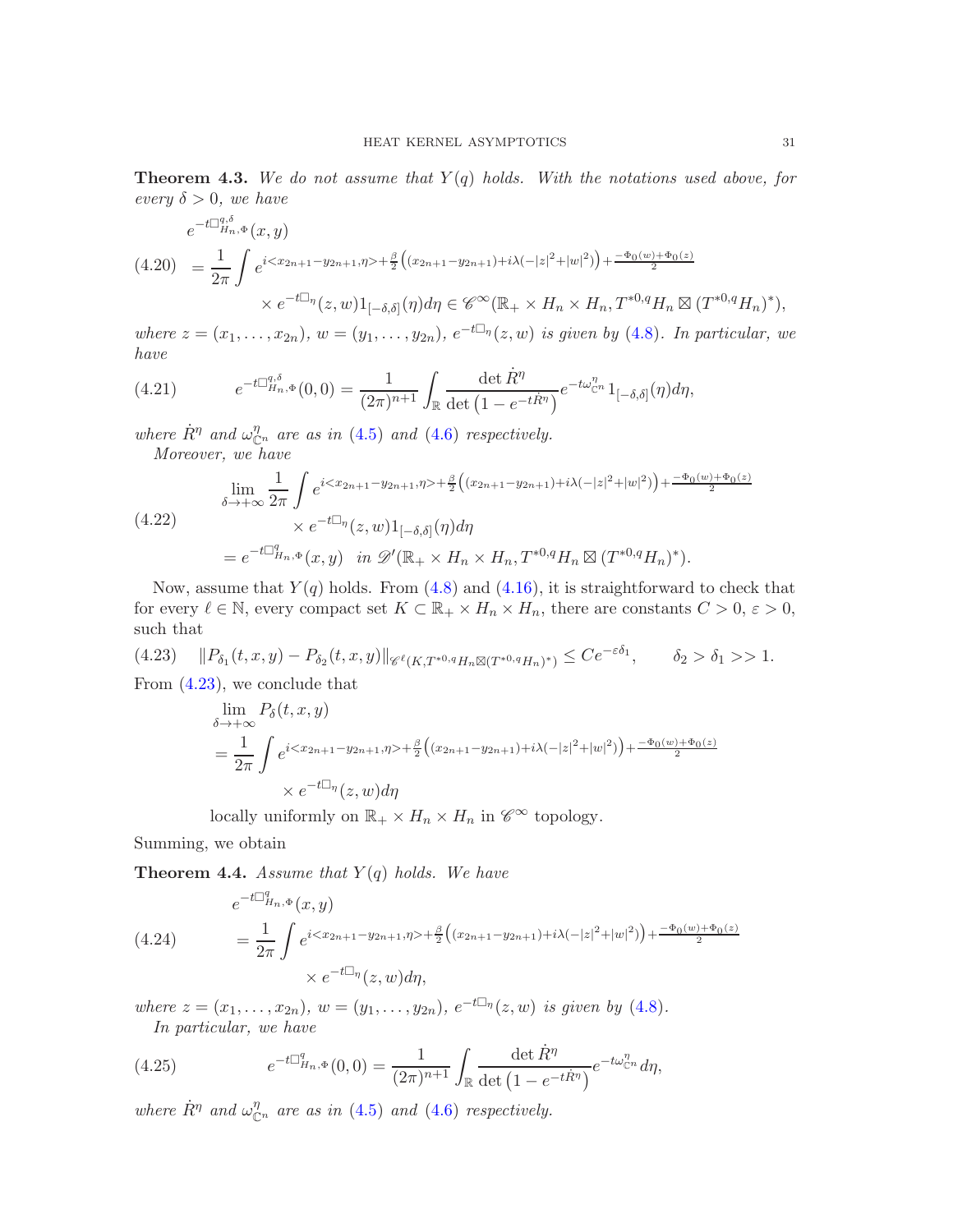### <span id="page-31-0"></span>4.2. Heat kernel asymptotics on CR manifolds.

Our main task is to obtain the asymptotics of  $e^{-\frac{t}{k}\Box_{b,k}^q}(x,x)$  as  $k \to \infty$  for all  $x \in X$ . We assume that  $Y(q)$  holds. Before proceeding to do so, we shall digress for the moment to illustrate the relationship between  $\dot{R}^{\eta}$ , the curvature of L and the Levi form.

<span id="page-31-1"></span>**Definition 4.5.** Let L be a CR line bundle over X and  $h^L$  be the Hermitian fiber metric on L with local weight  $\phi$ . The curvature of  $(L, h^L)$  at  $x \in D$  with respect to  $\phi$  is the Hermitian quadratic form  $\mathcal{R}_x^{\phi}$  on  $T_x^{1,0}X$  defined by

(4.26) 
$$
\mathcal{R}_x^{\phi}(U,\overline{V}) = \frac{1}{2} \left\langle d(\overline{\partial}_b \phi - \partial_b \phi)(x), U \wedge \overline{V} \right\rangle, \quad U, V \in T_x^{1,0} X,
$$

where d is the usual exterior derivative.

Let

(4.27) 
$$
\dot{\mathcal{R}}_x^{\phi} : T_x^{1,0} X \to T_x^{1,0} X, \n\dot{\mathcal{L}}_x : T_x^{1,0} X \to T_x^{1,0} X,
$$

be the linear maps given by  $\langle \dot{\mathcal{R}}_x^{\phi} U | V \rangle = \mathcal{R}_x^{\phi} (U, \overline{V}), \langle \dot{\mathcal{L}}_x U | V \rangle = \mathcal{L}_x (U, \overline{V}),$  for all  $U, V \in T^{1,0}_x X$ . For every  $\eta \in \mathbb{R}$ , let

$$
\det (\dot{\mathcal{R}}_x^{\phi} - 2\eta \dot{\mathcal{L}}_x) = \mu_1(x) \cdots \mu_n(x),
$$

where  $\mu_j(x)$ ,  $j = 1, \ldots, n$ , are the eigenvalues of  $\dot{\mathcal{R}}_x^{\phi} - 2\eta \dot{\mathcal{L}}_x$  with respect to  $\langle \cdot | \cdot \rangle$ , and put

(4.28) 
$$
\omega_x^{\eta} = \sum_{j,l=1}^n (\mathcal{R}_x^{\phi} - 2\eta \mathcal{L}_x)(U_l, \overline{U}_j) \overline{\omega}^j \wedge (\overline{\omega}^l \wedge)^* : T_x^{*0,q} X \to T_x^{*0,q} X,
$$

where  $\{U_j\}_{j=1}^n$  is an orthonormal frame of  $T_x^{1,0}X$  with dual frame  $\{\omega^j\}_{j=1}^n \subset T^{*1,0}X$ . It should be mentioned that the definition of  $\mathcal{R}_x^{\phi}$  depends on the choice of local trivializations (local weight  $\phi$ ). From [\[HM12,](#page-40-1) Proposition 4.2], it is easy to see that for every  $x \in X$ , the map

$$
\int_{\mathbb{R}} \frac{\det(\dot{\mathcal{R}}_x^{\phi} - 2\eta \dot{\mathcal{L}}_x)}{\det (1 - e^{-t(\dot{\mathcal{R}}_x^{\phi} - 2\eta \dot{\mathcal{L}}_x)})} e^{-t\omega_x^{\eta}} d\eta : T_x^{*0,q} X \to T_x^{*0,q} X
$$

is independent of the choice of local weight  $\phi$  and hence globally defined.

We now can prove our first main results:

*Proof of Theorem [1.1.](#page-2-1)* For  $p \in X$ , as above, we choose local coordinates  $(z, \theta)$  satisfies  $(3.1)-(3.4)$  $(3.1)-(3.4)$  $(3.1)-(3.4)$  on some neighborhood of p. Note that  $(z(p), \theta(p)) = (0, 0)$ . It is straightforward to check that

<span id="page-31-2"></span>(4.29) 
$$
\int_{\mathbb{R}} \frac{\det \dot{R}^{\eta}}{\det (1 - e^{-t\dot{R}^{\eta}})} e^{-t\omega_{\mathbb{C}^n}^{\eta}} d\eta = \int_{\mathbb{R}} \frac{\det (\dot{\mathcal{R}}_p^{\phi} - 2\eta \dot{\mathcal{L}}_p)}{\det (1 - e^{-t(\dot{\mathcal{R}}_p^{\phi} - 2\eta \dot{\mathcal{L}}_p)})} e^{-t\omega_p^{\eta}} d\eta,
$$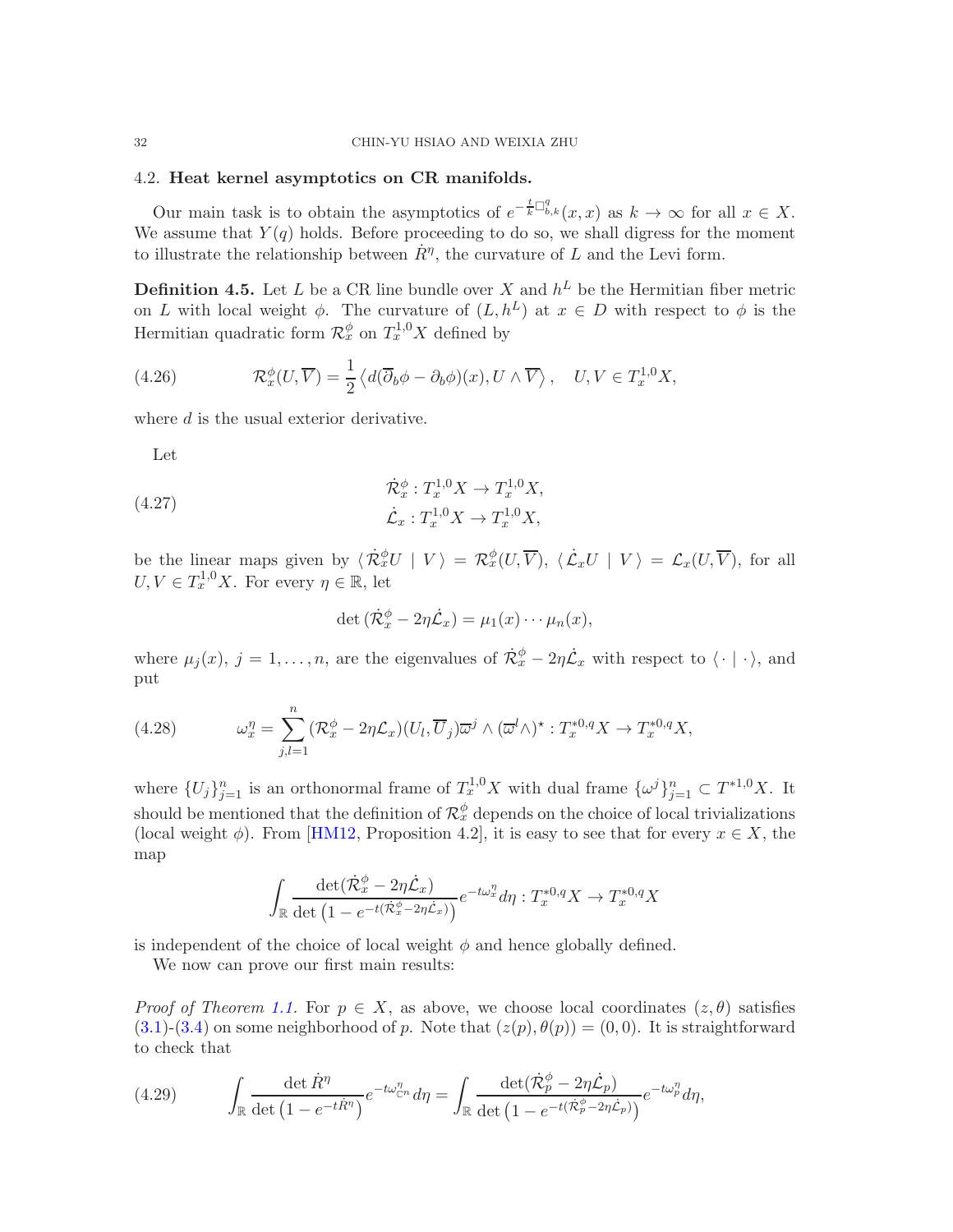where  $\dot{R}^{\eta}$  and  $\omega_{\mathbb{C}^n}^{\eta}$  are as in [\(4.5\)](#page-28-4) and [\(4.6\)](#page-28-5) respectively. From Theorem [3.9,](#page-24-6) Theorem [4.4](#page-30-1) and  $(4.29)$ , we have

$$
\lim_{k \to \infty} k^{-(n+1)} e^{-\frac{t}{k} \Box_{b,k}^q} (0,0) = \frac{1}{(2\pi)^{n+1}} \int_{\mathbb{R}} \frac{\det \dot{R}^\eta}{\det (1 - e^{-t\dot{R}^\eta})} e^{-t\omega_{\mathbb{C}^n}^q} d\eta
$$

$$
= \frac{1}{(2\pi)^{n+1}} \int_{\mathbb{R}} \frac{\det (\dot{\mathcal{R}}_p^\phi - 2\eta \dot{\mathcal{L}}_p)}{\det (1 - e^{-t(\dot{\mathcal{R}}_p^\phi - 2\eta \dot{\mathcal{L}}_p)})} e^{-t\omega_p^\eta} d\eta.
$$

Apply this procedure for each point  $x \in X$  with replace 0 by x, we obtain the desired result.  $r$ esult.

### 5. Morse inequalities on CR manifolds

<span id="page-32-0"></span>In this section, we will establish the weak and strong Morse inequalities on CR manifolds from our heat kernel asymptotics.

Now, we fix  $q \in \{0, 1, \ldots, n\}$  and assume that  $Y(j)$  holds on X, for every  $j = 0, 1, \ldots, q$ . Let

(5.1) 
$$
\text{Tr}_q \left( e^{-\frac{t}{k} \Box_{b,k}^q}(x,x) \right) := \sum_{j=1}^d \langle e^{-\frac{t}{k} \Box_{b,k}^q}(x,x) v_j(x) \mid v_j(x) \rangle,
$$

where  $\{v_j\}_{j=1}^d$  is an orthonormal basis for  $T^{*0,q}_xX$ . Let

(5.2) 
$$
\operatorname{Tr}_q \left( e^{-\frac{t}{k} \Box_{b,k}^q} \right) := \int_X \operatorname{Tr}_q \left( e^{-\frac{t}{k} \Box_{b,k}^q} (x, x) \right) dv_X(x).
$$

<span id="page-32-2"></span>It is well-known that

(5.3) 
$$
\dim H_b^q(X, L^k) \le \mathrm{Tr}_q\left(e^{-\frac{t}{k}\Box_{b,k}^q}\right), \text{ for every } t > 0,
$$

and

<span id="page-32-1"></span>(5.4) 
$$
\sum_{j=0}^{q} (-1)^{q-j} \dim H_b^j(X, L^k) \leq \sum_{j=0}^{q} (-1)^{q-j} \operatorname{Tr}_j \left( e^{-\frac{t}{k} \Box_{b,k}^j} \right), \text{ for every } t > 0.
$$

For  $x \in X$  and every  $j = 0, 1, \ldots, q$ , set

(5.5)  $\mathbb{R}_x(j) = \{ \eta \in \mathbb{R} \mid \dot{\mathcal{R}}_x^{\phi} - 2\eta \dot{\mathcal{L}}_x \text{ has exactly } j \text{ negative eigenvalues} \}$ and  $n - j$  positive eigenvalues}.

Remark that since  $Y(j)$  holds at each point of X,  $\mathbb{R}_x(j)$  is bounded for all local weight of L. We are now in position to prove Theorem [1.2.](#page-3-0)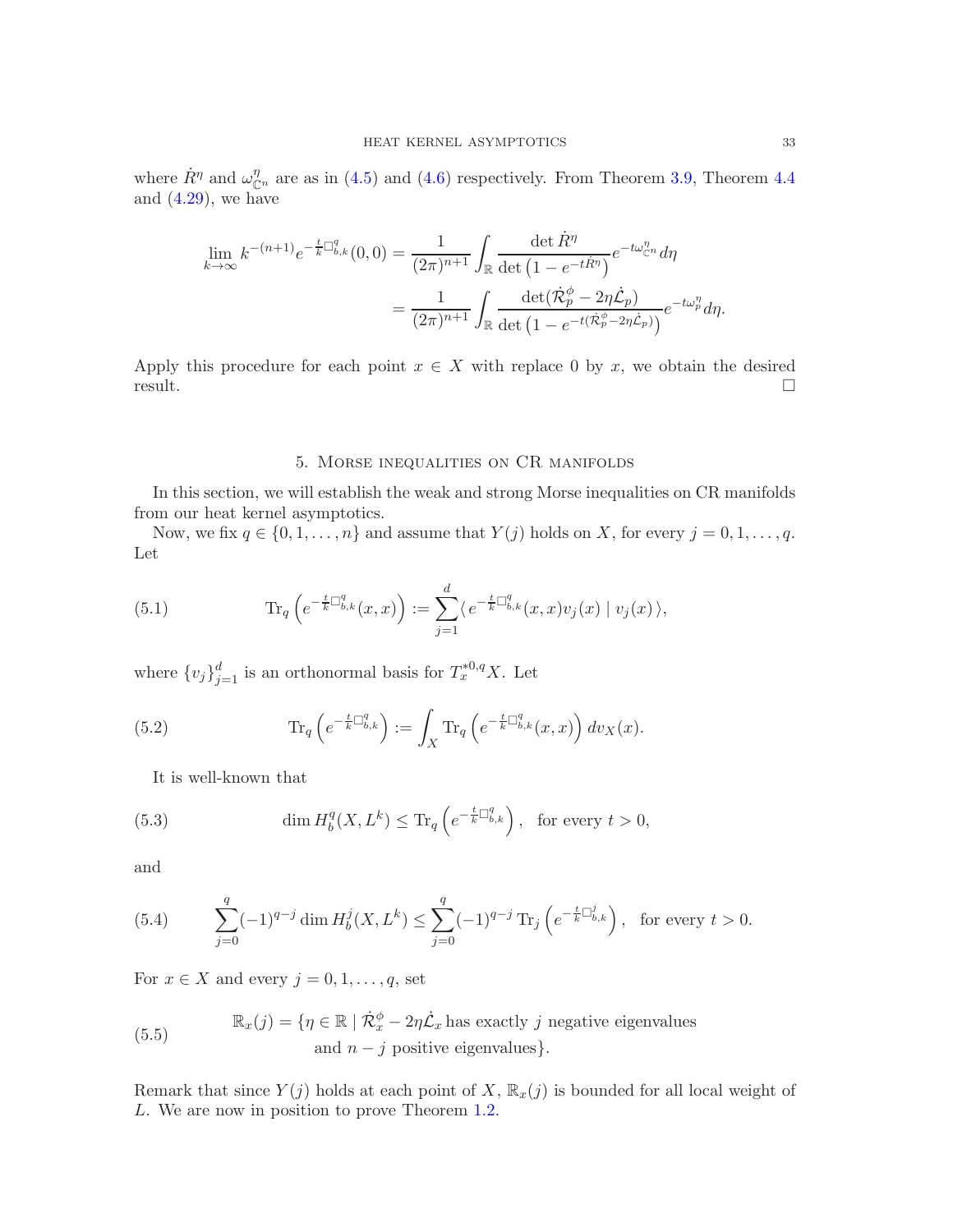Proof of Theorem [1.2.](#page-3-0) From Theorem [1.1,](#page-2-1) Proposition [3.7,](#page-22-1) [\(5.4\)](#page-32-1) and Lebesgue dominate theorem, we have for every  $t > 0$ ,

$$
\lim_{k \to \infty} k^{-(n+1)} \sum_{j=0}^{q} (-1)^{q-j} \dim H_b^j(X, L^k)
$$
\n
$$
\leq \lim_{k \to \infty} k^{-(n+1)} \sum_{j=0}^{q} (-1)^{q-j} \operatorname{Tr}_j(e^{-\frac{t}{k} \Box_{b,k}^j})
$$
\n
$$
= \sum_{j=0}^{q} (-1)^{q-j} \int_X \lim_{k \to \infty} k^{-(n+1)} \operatorname{Tr}_j(e^{-\frac{t}{k} \Box_{b,k}^j}(x, x)) dv_X(x)
$$
\n
$$
= \frac{1}{(2\pi)^{n+1}} \sum_{j=0}^{q} (-1)^{q-j} \int_X \int_{\mathbb{R}} \frac{\det(\dot{\mathcal{R}}_x^{\phi} - 2\eta \dot{\mathcal{L}}_x)}{\det(1 - e^{-t(\dot{\mathcal{R}}_x^{\phi} - 2\eta \dot{\mathcal{L}}_x)})} \operatorname{Tr}_j e^{-t\omega_x^{\eta}} d\eta dv_X(x).
$$

<span id="page-33-1"></span> $(5)$ 

It is straightforward to check that for every  $j = 0, 1, \ldots, q$ ,

<span id="page-33-2"></span>(5.7)  
\n
$$
\lim_{t \to \infty} \frac{\det(\dot{\mathcal{R}}_x^{\phi} - 2\eta \dot{\mathcal{L}}_x)}{\det (1 - e^{-t(\dot{\mathcal{R}}_x^{\phi} - 2\eta \dot{\mathcal{L}}_x)})} \text{Tr}_j e^{-t\omega_x^{\eta}}
$$
\n
$$
= (-1)^j 1_{\mathbb{R}_x(j)}(\eta) \det(\dot{\mathcal{R}}_x^{\phi} - 2\eta \dot{\mathcal{L}}_x)
$$
\n
$$
= 1_{\mathbb{R}_x(j)}(\eta) \left| \det(\dot{\mathcal{R}}_x^{\phi} - 2\eta \dot{\mathcal{L}}_x) \right|,
$$

where  $1_{\mathbb{R}_x(q)}(\eta)$  is the characteristic function of  $\mathbb{R}_x(q)$ . From [\(5.6\)](#page-33-1) and [\(5.7\)](#page-33-2), we get

<span id="page-33-3"></span>
$$
\lim_{k \to \infty} k^{-(n+1)} \sum_{j=0}^{q} (-1)^{q-j} \dim H_b^j(X, L^k)
$$
\n
$$
\leq \lim_{t \to \infty} \frac{1}{(2\pi)^{n+1}} \sum_{j=0}^{q} (-1)^{q-j} \int_X \int_{\mathbb{R}} \frac{\det(\dot{\mathcal{R}}_x^{\phi} - 2\eta \dot{\mathcal{L}}_x)}{\det(1 - e^{-t(\dot{\mathcal{R}}_x^{\phi} - 2\eta \dot{\mathcal{L}}_x)})} \operatorname{Tr}_j e^{-t\omega_x^{\eta}} d\eta d\upsilon_X(x)
$$
\n
$$
= \frac{1}{(2\pi)^{n+1}} \sum_{j=0}^{q} (-1)^{q-j} \int_X \int_{\mathbb{R}_x(j)} \left| \det(\dot{\mathcal{R}}_x^{\phi} - 2\eta \dot{\mathcal{L}}_x) \right| d\eta d\upsilon_X(x).
$$

From  $(5.8)$ , we get  $(1.7)$ .

<span id="page-33-0"></span>From  $(5.3)$ , we can repeat the procedure above and get  $(1.8)$ .

# 6. With R-action

In the last section, we have established the heat kernel asymptotics of Kohn Laplacian with values in  $L^k$  when  $Y(q)$  holds on each point of CR manifolds X. Nevertheless, in some important problems in CR geometry, we may need to study things without any assumption of the Levi form. In this section, our task is to show that the same conclusion can be drawn for a CR manifold X of dimensional  $2n + 1$ ,  $n \ge 1$  with a transversal CR R-action.

We assume that X admits a R-action  $\eta, \eta \in \mathbb{R}$ :  $\eta: X \to X$ ,  $x \mapsto \eta \circ x$ . Suppose that X admits a R-invariant complete Hermitian metric  $\langle \cdot | \cdot \rangle$  on  $\mathbb{C}TX$  so that we have the orthogonal decomposition

$$
\mathbb{C}TX = T^{1,0}X \oplus T^{0,1}X \oplus \{\lambda T : \lambda \in \mathbb{C}\}
$$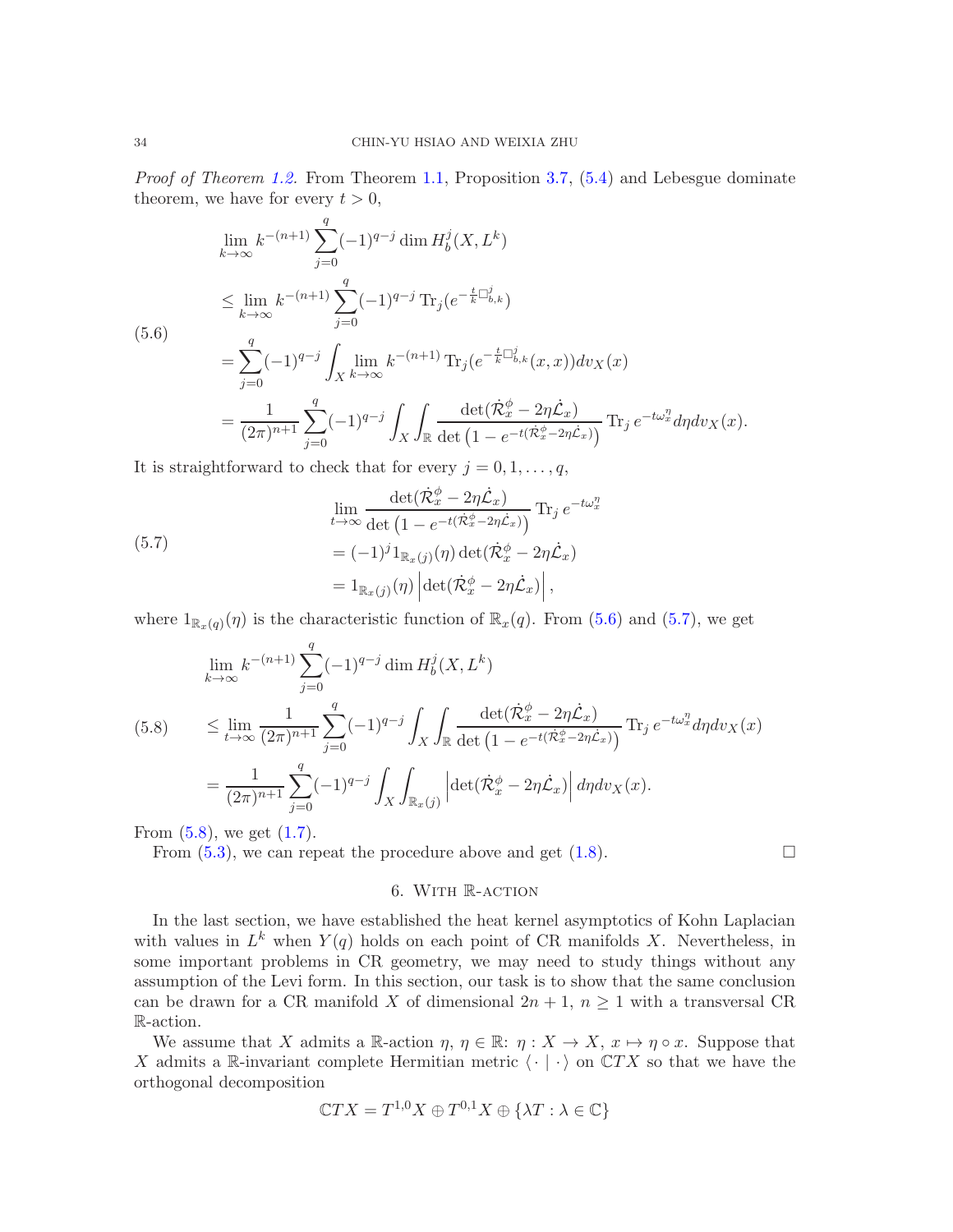and  $|T|^2 = \langle T | T \rangle = 1$ , where  $T \in \mathscr{C}^{\infty}(X, TX)$  is the infinitesimal generator of the R-action which is given by [\(2.16\)](#page-9-3). Let  $(L, h^L)$  be a rigid CR line bundle over X with a R-invaraint Hermitian metric  $h^L$  on X. We will use the same notations as Section [2.3.](#page-9-0) The following result due to Baouendi–Rothschild–Treves[\[BRT85,](#page-40-10) Proposition I.2] will be used to set up the local coordinates.

**Theorem 6.1.** For  $p \in X$ , there exist local coordinates  $x = (x_1, \dots, x_{2n+1}) = (z, \theta)$  $(z_1, \dots, z_n, \theta)$ ,  $z_j = x_{2j-1} + ix_{2j}$ ,  $j = 1, \dots, n$ , defined in some small neighborhood  $D =$  $\{(z,\theta): |z| < \varepsilon, |\theta| < \delta\}$  of p such that

(6.1) 
$$
T = -\frac{\partial}{\partial \theta} \nZ_j = \frac{\partial}{\partial z_j} - i \frac{\partial \varphi(z)}{\partial z_j} \frac{\partial}{\partial \theta}
$$

where  $\{Z_j\}_{j=1}^n$  form a basis of  $T_x^{1,0}X$  for each  $x \in D$ ,  $\varphi(z) \in C^\infty(D, \mathbb{R})$  is independent  $\sum$ of  $\theta$ . Moreover, we can take  $(z, \theta)$  and  $\varphi(z)$  such that  $(z(p), \theta(p)) = (0, 0)$  and  $\varphi(z) = \sum_{j=1}^{n} \lambda_j |z_j|^2 + O(|z|^3)$  on D, where  $\{\lambda_j\}_{j=1}^n$  are the eigenvalues of Levi form on p with respect to the given R-invariant Hermitian metric. We call  $x = (x_1, \ldots, x_{2n+1}) = (z, \theta)$ canonical local coordinates of X.

For  $p \in X$ , let s be a rigid CR trivializing section of L on an open set D of p and  $|s|^2_{h^L} = e^{-\phi}$ . We take canonical local coordinates x and rigid CR trivializing section s such that  $(3.1), (3.2), (3.3)$  $(3.1), (3.2), (3.3)$  $(3.1), (3.2), (3.3)$  $(3.1), (3.2), (3.3)$  hold and

(6.2) 
$$
\phi(z) = \sum_{j,l=1}^{n} \mu_{j,l} z_j \overline{z}_l + O(|z|^3).
$$

On D, by using s, we will identify sections with functions in the natural way. Follow the setting in section [3,](#page-12-0) we let

$$
\Box^q_{b,(k)}:=\Box^q_{\rho,(k)},
$$

where  $\Box_g^q$  $_{\rho,(k)}^q$  is as in [\(3.27\)](#page-16-6). Note that  $\rho=0$  and  $\beta=0$  in this case. Let

(6.3) 
$$
A_{k\phi,\delta}(\frac{t}{k},x,y) := e^{\frac{k\phi(x)}{2}} A_{k,s,\delta}(\frac{t}{k},x,y)e^{-\frac{k\phi(y)}{2}},
$$

where  $A_{k,s,\delta}(\frac{t}{k})$  $\frac{t}{k}$ , x, y) is as in [\(2.28\)](#page-11-1). We will also use the same notations as in Section [3.](#page-12-0) Let

$$
(6.4)
$$

<span id="page-34-0"></span>
$$
A_{(k),\delta}(t,x,y)
$$
  

$$
:= k^{-(n+1)} A_{k\phi,\delta}(\frac{t}{k},F_k x, F_k y) \in \mathscr{C}^{\infty}(\mathbb{R}_+ \times B_{\log k} \times B_{\log k}, F_k^* T^{*0,q} X \boxtimes (F_k^* T^{*0,q} X)^*).
$$

Let

$$
A_{(k),\delta}(t) : F_k^* \Omega_c^{0,q}(B_{\log k}) \to F_k^* \Omega^{0,q}(B_{\log k})
$$

be the continuous operator given by

(6.5) 
$$
(A_{(k),\delta}(t)u)(x) = \int A_{(k),\delta}(t,x,y)u(y)m(F_ky)dy, \ \ u \in F_k^*\Omega_c^{0,q}(B_{\log k}).
$$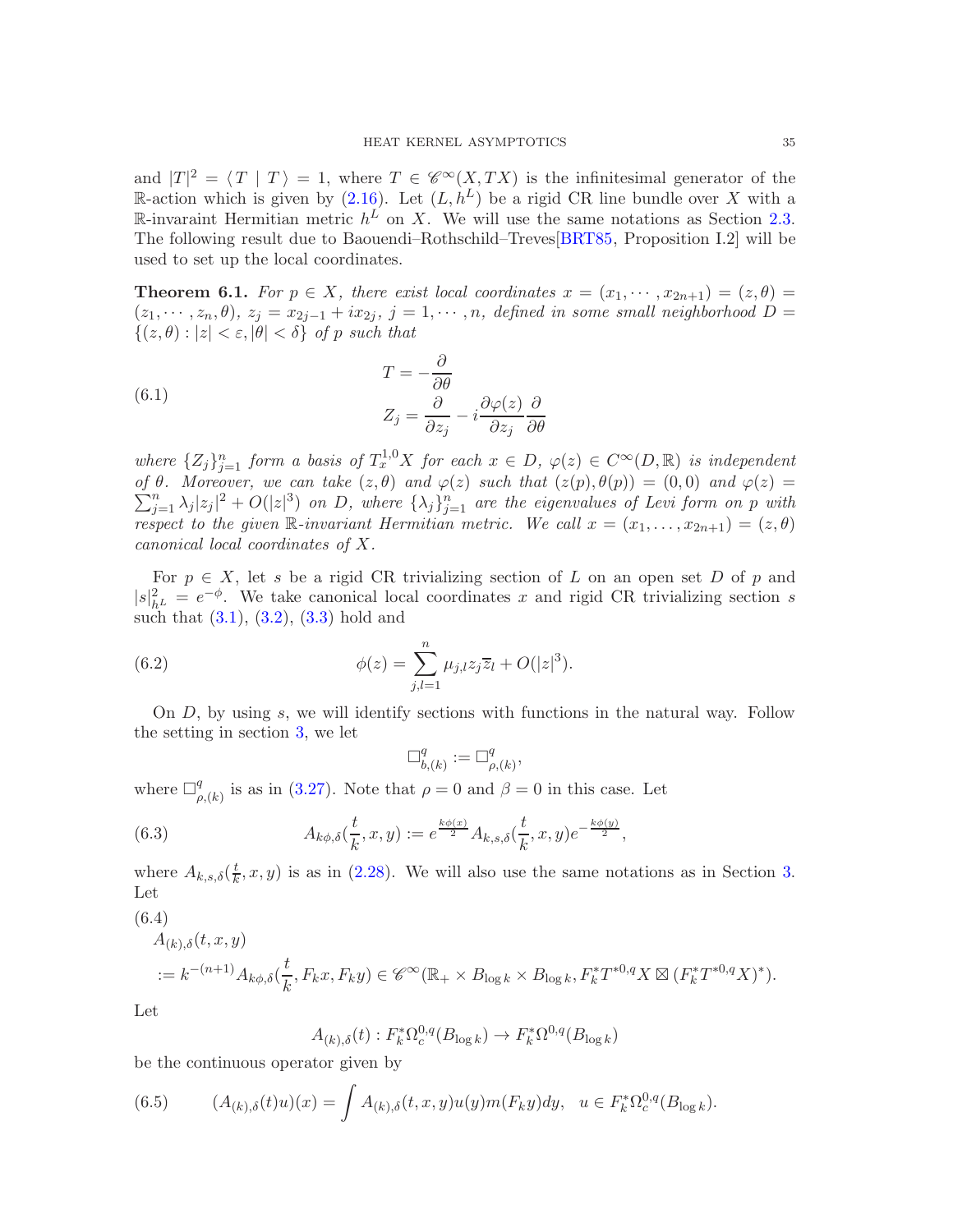It is clear that

(6.6) 
$$
\left(\frac{\partial}{\partial t} + \Box_{b,(k)}^q\right) A_{(k),\delta}(t)u = 0, \text{ for every } u \in F_k^*\Omega_c^{0,q}(B_{\log k}).
$$

<span id="page-35-0"></span>Since  $T = -\frac{\partial}{\partial \theta}$ , we have for every  $s \in \mathbb{N}$ ,

(6.7) 
$$
T^{s}F_{k}^{*}u = k^{-s}F_{k}^{*}(T^{s}u) \text{ on } B_{\log k} \text{ for all } u \in \Omega^{0,q}(F_{k}(B_{\log k})).
$$

According to Kohn's  $L^2$  estimate [\[K65,](#page-41-1) Theorem 8.4.2] and Remark [1,](#page-18-3) we deduce the following

<span id="page-35-2"></span>**Proposition 6.2.** Let  $s \in \mathbb{N}_0$  and let  $r > 0$  with  $B_{2r} \subset B_{\log k}$ . Then, there exists a constant  $C_{r,s} > 0$  independent of k, such that for all  $u \in F_k^* \Omega^{0,q}(B_{\log k}),$ 

$$
(6.8) \t\t ||u||_{kF_k^*\phi,s+1,B_r} \leq C_{r,s} \left( \|\Box^q_{b,(k)}u\|_{kF_k^*\phi,s,B_{2r}} + \|T^{s+1}u\|_{kF_k^*\phi,B_{2r}} + \|u\|_{kF_k^*\phi,B_{2r}} \right).
$$

<span id="page-35-3"></span>**Lemma 6.3.** Let  $s \in \mathbb{N}_0$ . Let  $r > 0$  with  $B_r \subset B_{\log k}$ . We have

(6.9) 
$$
||T^s A_{(k),\delta}(t)u||_{kF_k^*\phi, B_r} \leq \delta^s ||u||_{kF_k^*\phi, B_r}, \text{ for all } u \in F_k^*\Omega_c^{0,q}(B_{\log k}).
$$

*Proof.* Fix  $r > 0$  and  $s \in \mathbb{N}_0$ . Let  $u \in F_k^* \Omega_c^{0,q}(B_r)$ . Let  $v \in \Omega_c^{0,q}(F_k(B_r))$  such that  $F_k^*v = u$  on  $B_r$ . On D, we identify  $\Box_{b,k}^q$  with  $\Box_{b,k\phi}^q$  and sections of  $L^k$  with functions. From  $(6.7)$ , we have on  $B_r$ ,

<span id="page-35-1"></span>(6.10)  

$$
T^s A_{(k),\delta}(t)u = T^s \left( F_k^* (A_{k\phi,\delta}(\frac{t}{k})v) \right)
$$

$$
= \frac{1}{k^s} F_k^* \left( T^s A_{k\phi,\delta}(\frac{t}{k})v \right).
$$

From  $(6.10)$ , we have

$$
\|T^s A_{(k),\delta}(t)u\|_{k,_k^* \phi, B_r} = \|k^{-s} F_k^*(T^s A_{k\phi,\delta}(\frac{t}{k})v)\|_{k,_k^* \phi, B_r}
$$
  
(6.11)  

$$
= \|k^{-s+n+1} T^s A_{k\phi,\delta}(\frac{t}{k})v\|_{k\phi, F_k(B_r)} \le k^{-s+n+1} \|T^s e^{-\frac{t}{k} \Box_{b,k,\le k\delta}^d} v\|_{h^{L^k}}
$$
  

$$
\le k^{n+1} \delta^s \|v\|_{h^{L^k}} = k^{n+1} \delta^s \|v\|_{k\phi, F_k(B_r)} = \delta^s \|u\|_{k,_k^* \phi, B_r}.
$$

From Proposition [6.2,](#page-35-2) Lemma [6.3](#page-35-3) and changing  $\Box^q_a$  $P_{\rho,(k)}^q$  in the proof of Proposition [3.6](#page-20-5) to  $\Box_{\rho,(k)}^q - T^2$ , we can repeat the proofs of Proposition [3.6,](#page-20-5) Proposition [3.7](#page-22-1) and Theorem [3.9](#page-24-6) with minor changes and deduce

<span id="page-35-4"></span>**Theorem 6.4.** Let  $I \subset \mathbb{R}_+$  be a compact interval and let  $K \in X$  be a compact set. Then, there is a constant  $C > 0$  independent of k such that

(6.12) 
$$
\left|e^{-t\Box_{b,k,\leq k\delta}^q}(x,x)\right|_{\mathscr{L}(T_x^{*0,q}X,T_x^{*0,q}X)} \leq Ck^{n+1}, \text{ for all } x \in K \text{ and } t \in I.
$$

Moreover,

(6.13) 
$$
\lim_{k \to +\infty} A_{(k),\delta}(t,x,y) = B_{\delta}(t,x,y)
$$

locally uniformly on  $\mathbb{R}_+ \times H_n \times H_n$  in  $\mathscr{C}^{\infty}$  topology, where  $B_{\delta}(t, x, y) \in \mathscr{C}^{\infty}(\mathbb{R}_+ \times H_n \times H_n)$  $H_n, T^{*0,q}H_n \boxtimes (T^{*0,q}H_n)^*)$  and  $B_\delta(t, x, y)$  satisfies

<span id="page-35-5"></span>(6.14) 
$$
B'_{\delta}(t)u + \Box_{H_n,\Phi}^q B_{\delta}(t)u = 0 \text{ for all } u \in \Omega_c^{0,q}(H_n) \text{ and for all } t > 0,
$$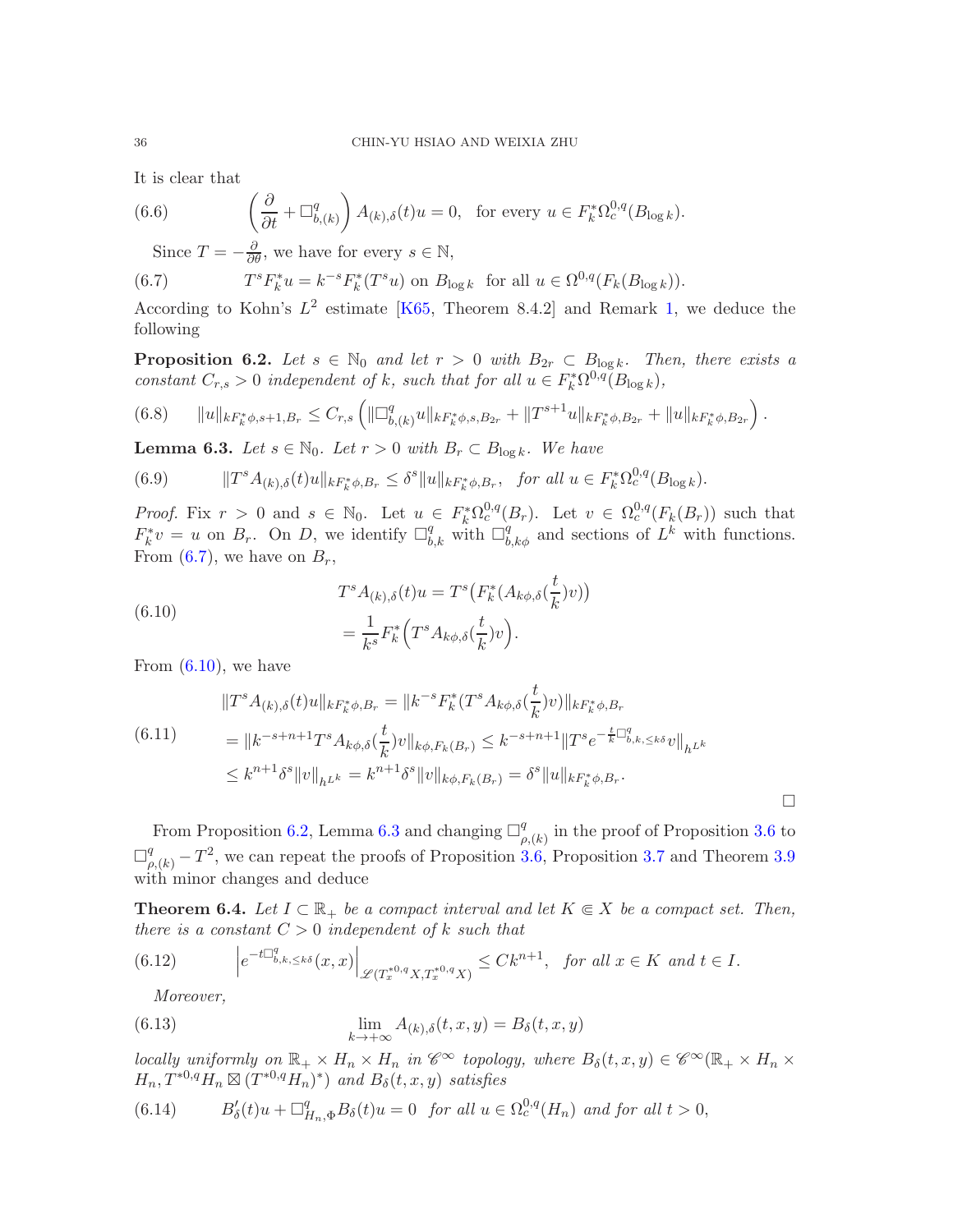(6.15) 
$$
B_{\delta}(t)u \in \text{Dom }\Box_{H_n,\Phi}^q, \text{ for every } u \in \Omega_c^{0,q}(H_n)
$$

and

$$
(6.16) \t\t ||T_{H_n}^s B_\delta(t)u||_{\Phi} \le \delta^s \|u\|_{\Phi}, \tfor all  $u \in \Omega_c^{0,q}(H_n)$ ,  $t > 0$  and every  $s \in \mathbb{N}_0$ .
$$

Here  $B_\delta(t)$  is the continuous operator  $B_\delta(t)$ :  $\Omega_c^{0,q}(H_n) \to \Omega^{0,q}(H_n)$  given by

<span id="page-36-3"></span><span id="page-36-2"></span>
$$
(B_{\delta}(t)u)(x) = \int B_{\delta}(t,x,y)u(y)dv_{H_n}(y), \quad u \in \Omega_c^{0,q}(H_n).
$$

We will show that  $B_\delta(t) = e^{-t\prod_{H_n,\Phi}^{q,\delta}}$ , where  $e^{-t\prod_{H_n,\Phi}^{q,\delta}}$  is given by [\(4.11\)](#page-29-6). We need more work. Since X admits a  $\mathbb R$  invariant Hermitian metric, from [\[HHL20,](#page-40-8) Theorem 3.5], we have one of the following two cases:

(a) The R-action is free, (b) The R-action comes from a CR torus action  $\mathbb{T}^d$  on X and  $\omega_0$  is  $\mathbb{T}^d$  invariant. (6.17)

Let us first assume that the R-action is not free and hence the R-action comes from a CR torus action  $\mathbb{T}^d = (e^{i\theta_1}, \dots, e^{i\theta_d})$  on X and  $\omega_0$  is  $\mathbb{T}^d$  invariant. Since the R-action comes from the  $\mathbb{T}^d$ -action, there exist  $\beta_1, \ldots, \beta_d \in \mathbb{R}$ , such that

<span id="page-36-0"></span>
$$
(6.18) \t\t T = \beta_1 T_1 + \ldots + \beta_d T_d,
$$

where  $T_j$  is the vector field on X given by  $T_j u := \frac{\partial}{\partial \theta_j} ((1, \ldots, 1, e^{i\theta_j}, 1, \ldots, 1)^* u)|_{\theta_j = 0}$ ,  $u \in \Omega^{0,q}(X), j = 1, \ldots, d.$  Recall that on D, we identify sections with functions. Put

(6.19) 
$$
\hat{Q}_{\leq k\delta} := (2\pi)^{-1} \int e^{i \langle x_{2n+1} - y_{2n+1}, \eta_{2n+1} \rangle} 1_{[-k\delta, k\delta]}(\eta_{2n+1}) d\eta_{2n+1}.
$$

We consider  $\hat{Q}_{\leq k\delta}$  as a continuous operator

$$
(6.20)
$$

$$
\hat{Q}_{\leq k\delta}: \Omega_c^{0,q}(D, L^k) \to \Omega^{0,q}(D, L^k),
$$
  

$$
(\hat{Q}_{\leq k\delta}u)(x) = (2\pi)^{-1} \int e^{i\langle x_{2n+1} - y_{2n+1}, \eta_{2n+1}\rangle} 1_{[-k\delta, k\delta]}(\eta_{2n+1}) u(x', y_{2n+1}) dy_{2n+1} d\eta_{2n+1},
$$

where  $x' = (x_1, \ldots, x_{2n})$ . We will also write  $x'$  to denote  $(x', 0) \in \mathbb{R}^{2n+1}$ . We can repeat the proof of Lemma 4.21 in [\[HMW\]](#page-41-2) and get

<span id="page-36-1"></span>**Lemma 6.5.** Assume that the R-action is not free. Fix  $D_0 \in D$ . For  $u \in \Omega_c^{0,q}(D, L^k)$ , we have

$$
(6.21)
$$

$$
Q_{X,\leq k\delta}u = \hat{Q}_{\leq k\delta}u + \hat{R}_{\leq k\delta}u \quad on \ D_0,
$$
  
\n
$$
(\hat{R}_{\leq k\delta}u)(x) = \frac{1}{2\pi} \sum_{(m_1,\dots,m_d)\in\mathbb{Z}^d} \int e^{i\langle x_{2n+1}-y_{2n+1},\eta_{2n+1}\rangle + i(\sum_{j=1}^d m_j\beta_j)y_{2n+1} - im_1\theta_1 - \dots - im_d\theta_d}
$$
  
\n
$$
\times 1_{[-k\delta,k\delta]}(\eta_{2n+1})(1 - \chi(y_{2n+1}))u((e^{i\theta_1},\dots,e^{i\theta_d}) \circ x')d\mathbb{T}_d d\eta_{2n+1} dy_{2n+1} \quad on \ D_0,
$$

where  $\chi \in \mathscr{C}_c^{\infty}(I)$ ,  $\chi(x_{2n+1}) = 1$  for every  $(x', x_{2n+1}) \in D_0$  and  $\beta_1 \in \mathbb{R}, \ldots, \beta_d \in \mathbb{R}$  are as in [\(6.18\)](#page-36-0).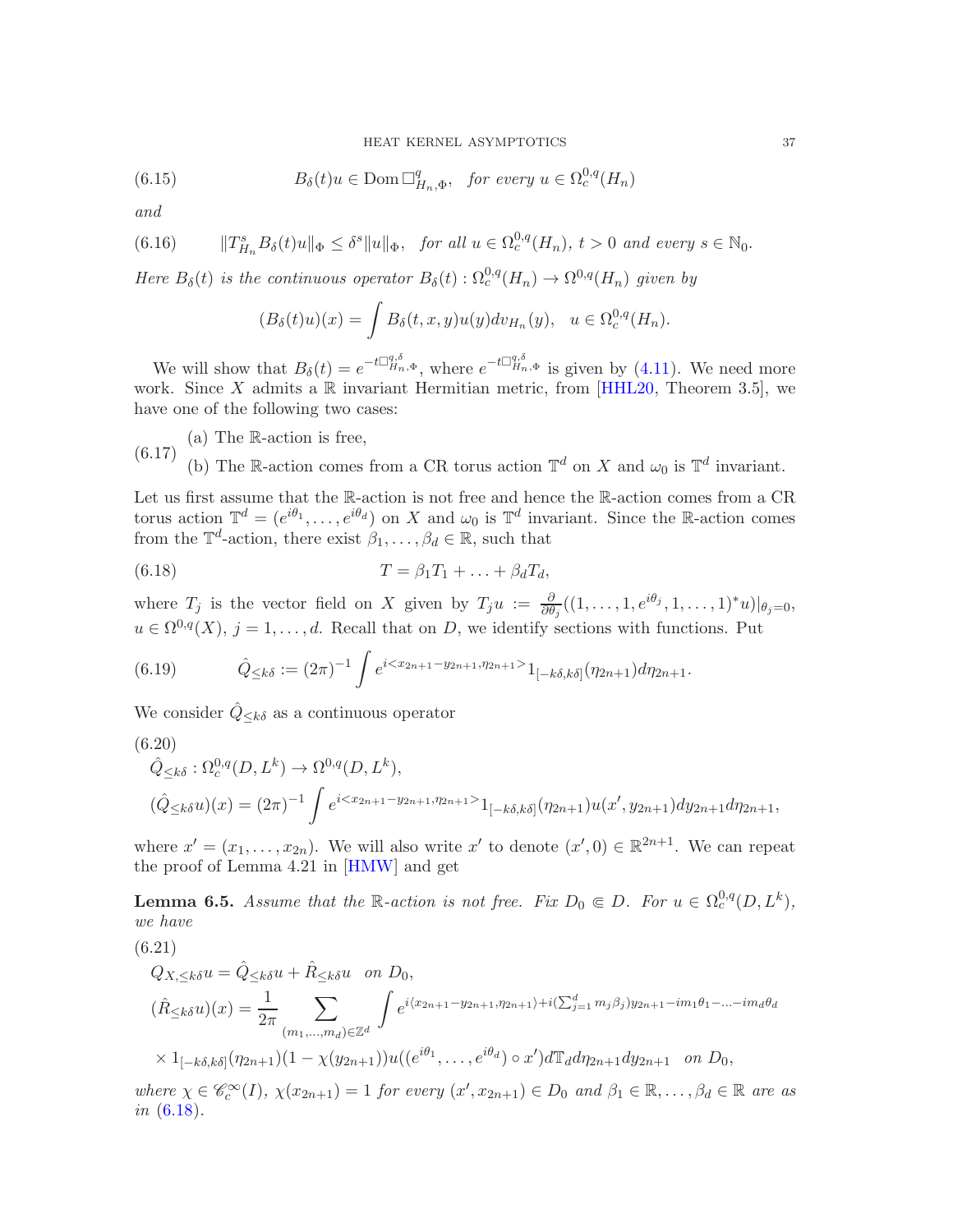Put

(6.22) 
$$
\tilde{Q}_{\delta} := (2\pi)^{-1} \int e^{i \langle x_{2n+1} - y_{2n+1}, \eta_{2n+1} \rangle} 1_{[-\delta, \delta]}(\eta_{2n+1}) d\eta_{2n+1}.
$$

We consider  $\tilde{Q}_{\delta}$  as a continuous operator

<span id="page-37-1"></span>
$$
\tilde{Q}_{\delta}: F_{k}^{*}\Omega_{c}^{0,q}(B_{\log k}) \to F_{k}^{*}\Omega_{c}^{0,q}(B_{\log k}),
$$
\n
$$
(6.23) \quad (\tilde{Q}_{\delta}u)(x) = (2\pi)^{-1} \int e^{i(x_{2n+1}-y_{2n+1}, \eta_{2n+1})} 1_{[-\delta,\delta]}(\eta_{2n+1})u(x', y_{2n+1}) dy_{2n+1} d\eta_{2n+1},
$$

where  $x' = (x_1, \ldots, x_{2n})$ . From Lemma [6.5](#page-36-1) and the fact that  $\lim_{t\to 0} e^{-t\prod_{b,k\leq k\delta}^q} = Q_{X,\leq k\delta}$ , it is straightforward to check that

<span id="page-37-0"></span>**Lemma 6.6.** Assume that the R-action is not free. Fix  $r > 0$ . For  $u \in F_k^* \Omega_c^{0,q}(B_{\log k}),$ we have

(6.24)

<span id="page-37-2"></span>
$$
A_{(k),\delta}(0)u = \tilde{Q}_{\delta}u + \tilde{R}_{k,\delta}u \text{ on } B_r,
$$
  
\n
$$
(\tilde{R}_{k,\delta}u)(x) = \frac{1}{2\pi} \sum_{(m_1,...,m_d)\in\mathbb{Z}^d} \int e^{i\langle x_{2n+1}-y_{2n+1},\eta_{2n+1}\rangle + i(\sum_{j=1}^d m_j\beta_j)\frac{y_{2n+1}}{k} - im_1\theta_1 - ... - im_d\theta_d}
$$
  
\n
$$
\times 1_{[-\delta,\delta]}(\eta_{2n+1})\left(1-\chi(\frac{y_{2n+1}}{k})\right)u((e^{i\theta_1},...,e^{i\theta_d})\circ x')d\mathbb{T}_d d\eta_{2n+1} dy_{2n+1} \text{ on } B_r,
$$

where  $\chi \in \mathscr{C}_c^{\infty}(I)$  and  $\beta_1 \in \mathbb{R}, \ldots, \beta_d \in \mathbb{R}$  are as in Lemma [6.5.](#page-36-1)

We need

**Lemma 6.7.** Assume that the R-action is not free. Let  $f, g \in \Omega_c^{0,q}(H_n)$ . Let  $f_k, g_k \in$  $F_k^* \Omega_c^{0,q}(B_{\log k})$  be as in [\(3.65\)](#page-25-4). We have

<span id="page-37-6"></span>(6.25) 
$$
\lim_{k \to +\infty} (A_{(k),\delta}(0) f_k | g_k)_{kF_k^*\phi} = (Q_{[-\delta,\delta]}f | g)_{\Phi},
$$

where  $Q_{[-\delta,\delta]}$  is given by  $(4.9)$ .

*Proof.* For simplicity, we assume that  $q = 0$  and hence  $f_k = f$ ,  $g_k = g$ . The proof for general  $(0, q)$  forms case is similar. From Lemma [6.6,](#page-37-0) we have

<span id="page-37-4"></span>(6.26) 
$$
(A_{(k),\delta}(0)f \mid g)_{kF_k^*\phi} = (\tilde{Q}_{\delta}f \mid g)_{kF_k^*\phi} + (\tilde{R}_{k,\delta}f \mid g)_{kF_k^*\phi}.
$$

From  $(4.10)$  and  $(6.23)$ , we can check that

<span id="page-37-5"></span>(6.27) 
$$
\lim_{k \to +\infty} (\tilde{Q}_{\delta} f \mid g)_{k F_k^* \phi} = (Q_{[-\delta, \delta]} f \mid g)_{\Phi}.
$$

We claim that

<span id="page-37-3"></span>(6.28) 
$$
\lim_{k \to +\infty} (\tilde{R}_{k,\delta} f \mid g)_{kF_k^*\phi} = 0.
$$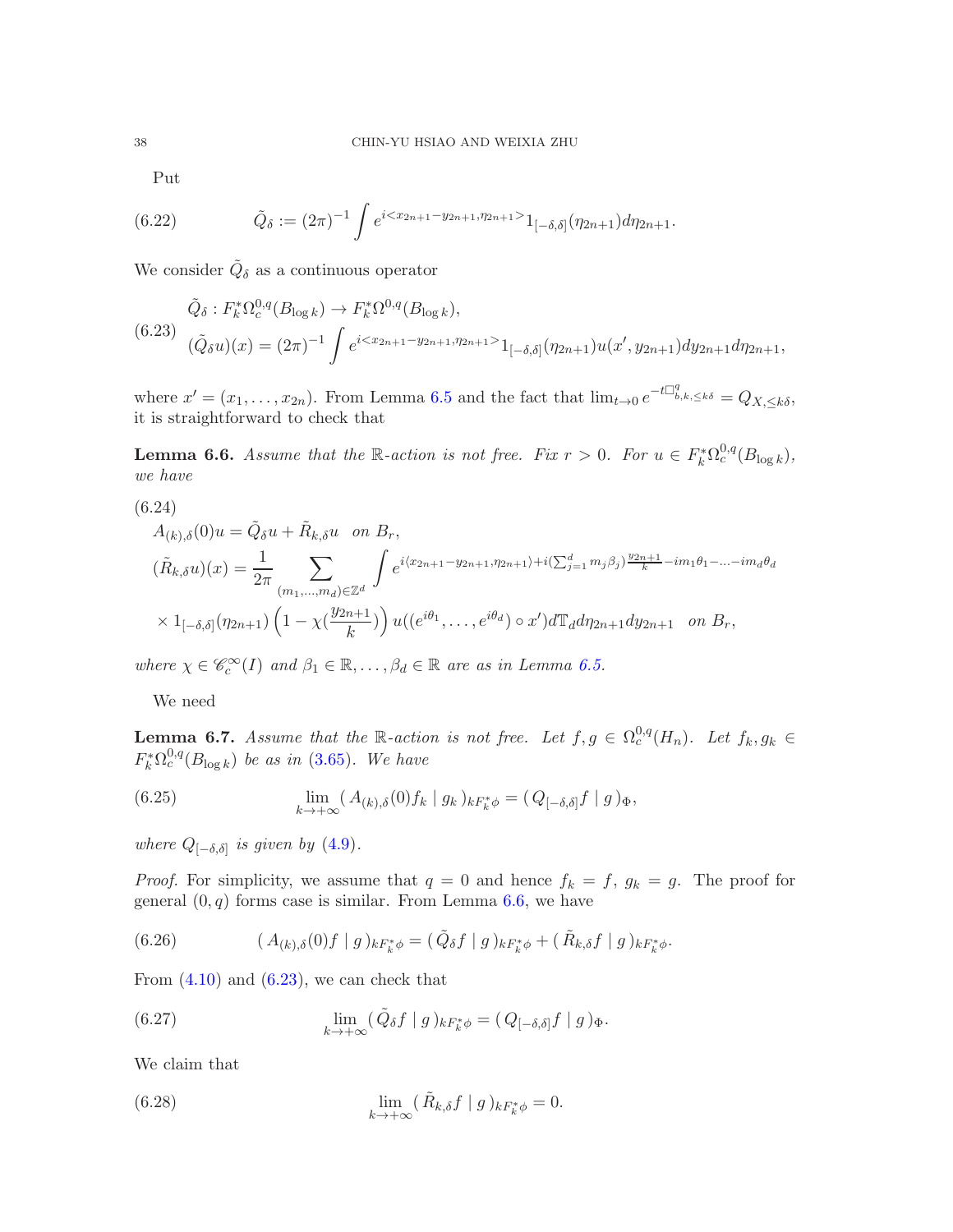From [\(6.24\)](#page-37-2) and Fourier inversion formula, we have

<span id="page-38-0"></span>
$$
(6.29)
$$
  
\n
$$
(\tilde{R}_{k,\delta}f \mid g)_{k}F_{k}^{*}\phi
$$
  
\n
$$
= \frac{1}{2\pi} \sum_{(m_{1},...,m_{d}) \in \mathbb{Z}^{d}} \int e^{i\langle x_{2n+1}-y_{2n+1}, \eta_{2n+1}\rangle + i(\sum_{j=1}^{d} m_{j}\beta_{j})\frac{y_{2n+1}}{k} - im_{1}\theta_{1} - ... - im_{d}\theta_{d}} 1_{[-\delta,\delta]}(\eta_{2n+1})
$$
  
\n
$$
\times \left(1 - \chi\left(\frac{y_{2n+1}}{k}\right)\right) f((e^{i\theta_{1}},...,e^{i\theta_{d}}) \circ x')\overline{g}(x) (F_{k}^{*}m)(x) e^{-k(F_{k}^{*}\phi)(x)} d\mathbb{T}_{d}d\eta_{2n+1}dy_{2n+1}dx
$$
  
\n
$$
= \frac{1}{2\pi} \sum_{(m_{1},...,m_{d}) \in \mathbb{Z}^{d}} \int e^{i\langle \sum_{j=1}^{d} m_{j}\beta_{j}\rangle \frac{y_{2n+1}}{k} - im_{1}\theta_{1} - ... - im_{d}\theta_{d}} \overline{g}(x', y_{2n+1} - \eta_{2n+1})
$$
  
\n
$$
\times (F_{k}^{*}m)(x', y_{2n+1} - \eta_{2n+1}) e^{-k(F_{k}^{*}\phi)(x', y_{2n+1} - \eta_{2n+1})} \widehat{1_{[-\delta,\delta]}(\eta_{2n+1})}
$$
  
\n
$$
\times \left(1 - \chi\left(\frac{y_{2n+1}}{k}\right)\right) f((e^{i\theta_{1}},...,e^{i\theta_{d}) \circ x') d\mathbb{T}_{d}d\eta_{2n+1}dy_{2n+1}dx',
$$

where  $m(x)dx = dy_X(x)$  on D,  $x' = (x_1, \ldots, x_{2n})$ ,  $\widehat{1_{[-\delta,\delta]}}(\eta_{2n+1})$  denotes the Fourier transform of  $1_{[-\delta,\delta]}(\eta_{2n+1})$ . Note that  $(F_k^*\phi)(x',y_{2n+1}-\eta)=(F_k^*\phi)(x',0)$ . From [\(6.29\)](#page-38-0),  $\lim_{k \to +\infty} (1 - \chi(\frac{y_{2n+1}}{k})$  $\binom{n+1}{k}$  = 0 pointwise and Lebesgue dominate theorem, we get the claim  $(6.28).$  $(6.28).$ 

From  $(6.26)$ ,  $(6.27)$  and  $(6.28)$ , the lemma follows.

Now, we assume that the R-action is free. Let  $D = U \times I$  be a canonical local coordinate patch with canonical local coordinates  $x = (x_1, \ldots, x_{2n+1})$ , where U is an open set of  $\mathbb{C}^n$ and I is an open interval of R. Since the R-action is free, we can extend  $x = (x_1, \ldots, x_{2n+1})$ to  $\hat{D} := U \times \mathbb{R}$ . We identify  $\hat{D}$  with an open set in X. The following is known (see [\[HMW,](#page-41-2) Lemma  $4.7$ ]

**Lemma 6.8.** Assume that the R-action is free. With the notations used above, for  $u \in$  $\Omega_c^{0,q}(D,L^k)$ , we have

<span id="page-38-2"></span>
$$
(6.30) \qquad \begin{aligned} (Q_{X,\leq k\delta}u)(x) \\ &= \frac{1}{2\pi} \int e^{i1_{[-k\delta,k\delta]}(\eta_{2n+1})u(x',y_{2n+1})d\eta_{2n+1} \in \Omega^{0,q}(\hat{D}) \end{aligned}
$$

and supp  $Q_{X, \leq k\delta} u \subset \hat{D}$ , where  $x' = (x_1, \ldots, x_{2n}).$ 

<span id="page-38-1"></span>Now, we can prove

### <span id="page-38-3"></span>Proposition 6.9. We have

(6.31) 
$$
\lim_{t \to 0} B_{\delta}(t)u = Q_{[-\delta,\delta]}u, \text{ for all } u \in \Omega_c^{0,q}(H_n),
$$

where  $B_{\delta}(t)$  is as in Theorem [6.4.](#page-35-4)

Proof. Assume first that the R-action is not free. Then the R-action comes from a CR torus action  $\mathbb{T}^d$  on X and  $\omega_0$  is  $\mathbb{T}^d$  invariant. Let  $f, g \in \Omega_c^{0,q}(H_n)$  and let  $f_k, g_k \in F_k^* \Omega_c^{0,q}(B_{\log k})$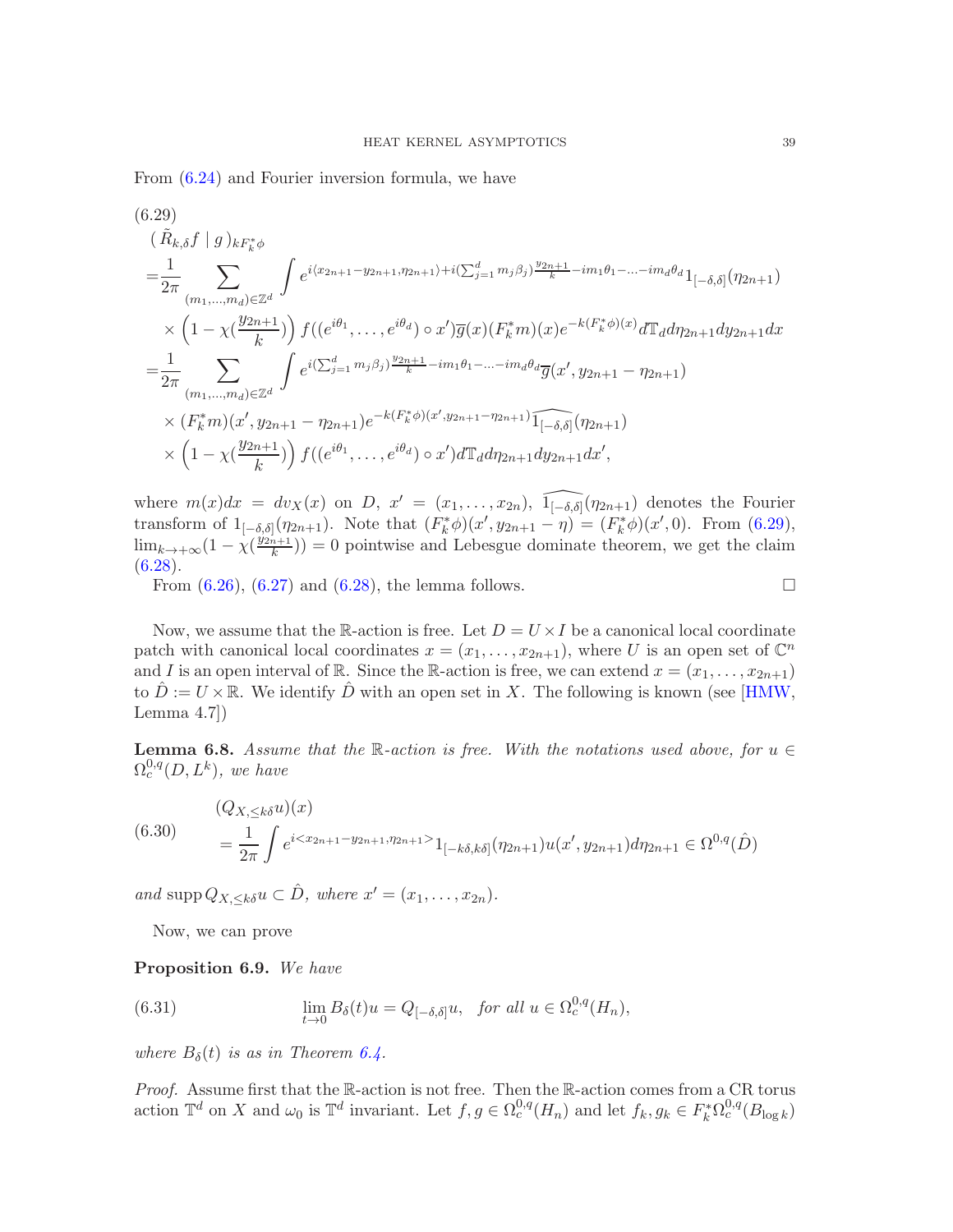be as in  $(3.65)$ . We have for every  $t > 0$ ,

(6.32)  
\n
$$
(A_{(k),\delta}(t) f_k | g_k)_{kF_k^*\phi} - (A_{(k),\delta}(0) f_k | g_k)_{kF_k^*\phi}
$$
\n
$$
= \int_0^t (A'_{(k),\delta}(s) f_k | g_k)_{kF_k^*\phi} ds
$$
\n
$$
= - \int_0^t \left( \Box_{b,(k)}^q (A_{(k),\delta}(s) f_k) | g_k \right)_{kF_k^*\phi} ds.
$$

From [\(3.42\)](#page-20-1) and [\(6.4\)](#page-34-0), we can apply Lebesgue dominate theorem and by using [\(6.25\)](#page-37-6) to obtain

(6.33)  
\n
$$
(B_{\delta}(t)f | g)_{\Phi} - (Q_{[-\delta,\delta]}f | g)_{\Phi}
$$
\n
$$
= \lim_{k \to +\infty} \int_0^t (A'_{(k),\delta}(s)f_k | g_k)_{kF_k^*\phi} ds
$$
\n
$$
= \int_0^t \lim_{k \to +\infty} (A'_{(k),\delta}(s)f_k | g_k)_{kF_k^*\phi} ds
$$
\n
$$
= \int_0^t (B'_{\delta}(s)f | g)_{\Phi} ds
$$
\n
$$
= (B_{\delta}(t)f | g)_{\Phi} - \lim_{t \to 0} (B_{\delta}(t)f | g)_{\Phi},
$$

which implies  $(6.31)$ .

Assume that the R-action is free. Let  $f \in \Omega_c^{0,q}(H_n)$  and let  $f_k \in F_k^* \Omega_c^{0,q}(B_{\log k})$  be as in [\(3.65\)](#page-25-4). From [\(6.30\)](#page-38-2), we can check that

(6.34) 
$$
\lim_{k \to +\infty} A_{(k),\delta}(0) f_k = Q_{[-\delta,\delta]} f \text{ on every } B_r, r > 0.
$$

Repeat the procedure above, we then get  $(6.31)$ .

We need

<span id="page-39-2"></span>Proposition 6.10. We have

$$
B_{\delta}(t)u \in E_{-iT_{H_n}}([-\delta,\delta]), \text{ for all } t > 0 \text{ and all } u \in \Omega_c^{0,q}(H_n).
$$

*Proof.* Fix  $u \in \Omega_c^{0,q}(H_n)$  and  $t > 0$ . Let  $\varepsilon > 0$ ,  $\varepsilon \ll 1$ . The map

<span id="page-39-0"></span>
$$
-iT_{H_n}: E_{-iT_{H_n}}([-\frac{1}{\varepsilon}, -\delta-\varepsilon] \bigcup [\delta+\varepsilon, \frac{1}{\varepsilon}]) \to E_{-iT_{H_n}}([-\frac{1}{\varepsilon}, -\delta-\varepsilon] \bigcup [\delta+\varepsilon, \frac{1}{\varepsilon}])
$$

is one to one and onto.

Write  $(-iT_{H_n})^{-1}$  to denote the inverse of  $-iT_{H_n}$  on  $E_{-iT_{H_n}}([-\frac{1}{\varepsilon}, -\delta-\varepsilon] \bigcup [\delta+\varepsilon, \frac{1}{\varepsilon}]).$ It is clear that

(6.35) 
$$
\|(-iT_{H_n})^s g\|_{\Phi} \leq \left(\frac{1}{\delta + \varepsilon}\right)^s \|g\|_{\Phi},
$$

for all  $s \in \mathbb{N}$  and every  $g \in E_{-iT_{H_n}} \left( \left[ -\frac{1}{\varepsilon} \right] \right)$  $\frac{1}{\varepsilon}, -\delta - \varepsilon$ ]  $\bigcup_{\delta} [\delta + \varepsilon, \frac{1}{\varepsilon}]\big)$ . Let  $v \in E_{-i}T_{H_n}\left([- \frac{1}{\varepsilon}, \frac{1}{\varepsilon}]\right)$  $\frac{1}{\varepsilon}, -\delta$  –  $\varepsilon$ ] $\bigcup_{\delta} {\delta} + \varepsilon, \frac{1}{\varepsilon}$ ]. From [\(6.16\)](#page-36-2) and [\(6.35\)](#page-39-0), we have

<span id="page-39-1"></span>(6.36)  
\n
$$
\left| \left( B_{\delta}(t)u \mid v \right) \Phi \right| = \left| \left( B_{\delta}(t)u \mid (-iT_{H_n})^s (-iT_{H_n})^{-s}v \right) \Phi \right|
$$
\n
$$
= \left| \left( (-iT_{H_n})^s B_{\delta}(t)u \mid (-iT_{H_n})^{-s}v \right) \Phi \right| \leq \left( \frac{\delta}{\delta + \varepsilon} \right)^s \|u\|_{\Phi} \|v\|_{\Phi},
$$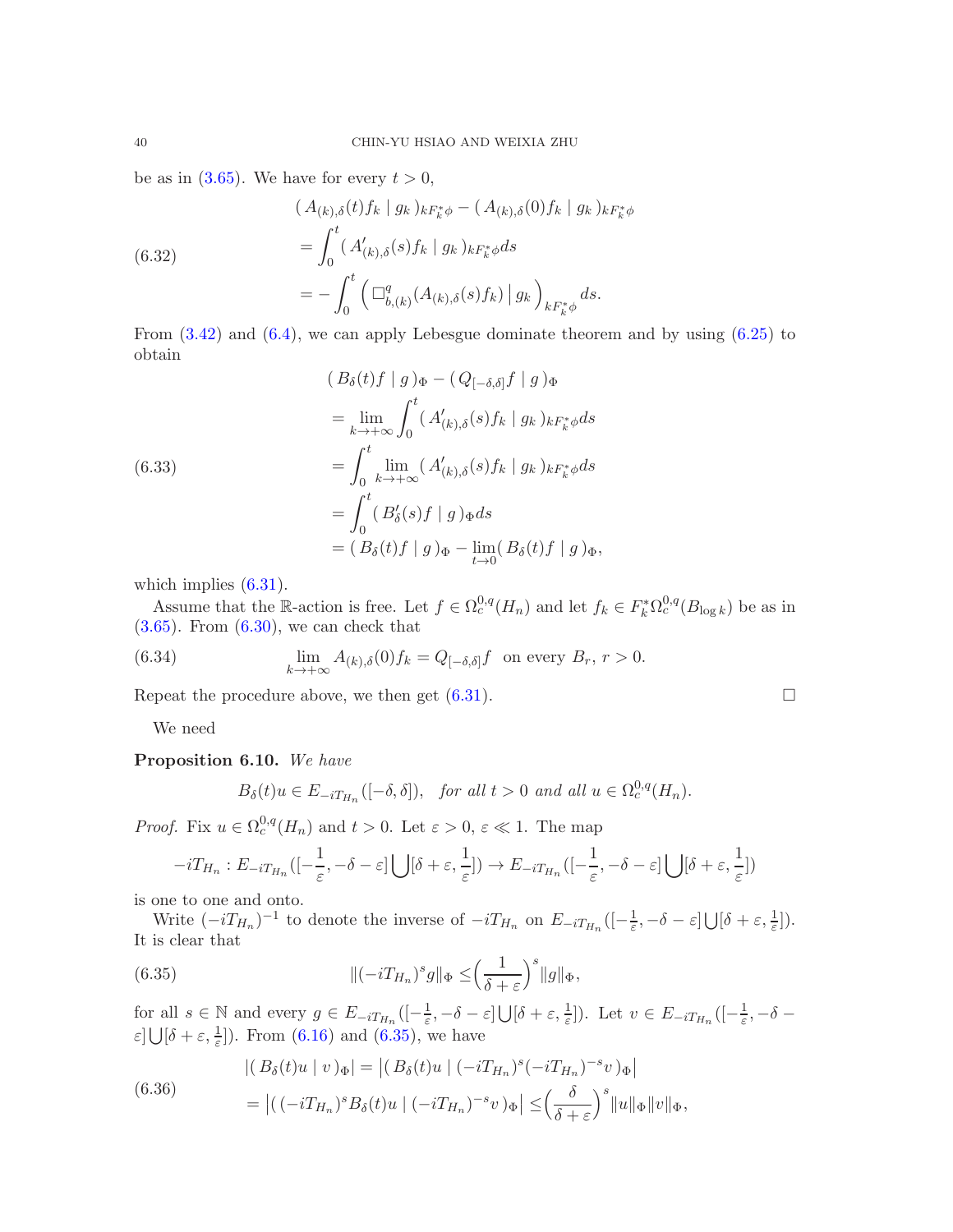for every  $s \in \mathbb{N}$ . Let  $s \to +\infty$  in [\(6.36\)](#page-39-1), we get  $(B_\delta(t)u \mid v)_\Phi = 0$ . Hence,  $B_\delta(t)u$  is orthogonal to  $E_{-iT_{H_n}}([-\frac{1}{\varepsilon}, -\delta-\varepsilon] \bigcup [\delta+\varepsilon, \frac{1}{\varepsilon}]),$  for every  $\varepsilon > 0$ ,  $\varepsilon \ll 1$ . Hence,  $B_\delta(t)u \in$  $E_{-iT_{H_n}}([-\delta,\delta]).$  $([-\delta, \delta]).$ 

<span id="page-40-13"></span>Theorem 6.11. We have

$$
B_{\delta}(t) = e^{-t\Box_{\Phi,H_n}^{q,\delta}},
$$

where  $e^{-t\Box_{\Phi,H_n}^{q,\delta}}$  is given by [\(4.11\)](#page-29-6).

*Proof.* Let  $u, v \in \Omega_c^{0,q}(H_n)$ . From Proposition [6.9](#page-38-3) and Proposition [6.10,](#page-39-2) we have

<span id="page-40-11"></span>
$$
(u \mid e^{-t\Box_{H_n,\Phi}^{q,\delta}}v)_{\Phi} - (B_{\delta}(t)u \mid v)_{\Phi}
$$
  
\n
$$
(6.37) = \int_0^t \frac{\partial}{\partial s} \Big( (B_{\delta}(t-s)u \mid e^{-s\Box_{H_n,\Phi}^{q,\delta}}v)_{\Phi} \Big) ds
$$
  
\n
$$
= \int_0^t (-B'_{\delta}(t-s)u \mid e^{-s\Box_{H_n,\Phi}^{q,\delta}}v)_{\Phi} ds + \int_0^t (B_{\delta}(t-s)u \mid -\Box_{H_n,\Phi}^q(e^{-s\Box_{H_n,\Phi}^{q,\delta}}v))_{\Phi} ds.
$$

Form [\(6.15\)](#page-36-3), we see that  $B_{\delta}(t-s)u \in \text{Dom }\square_{I}^{q}$  $H_{n,\Phi}$  and hence

<span id="page-40-12"></span>
$$
(6.38) \qquad (B_{\delta}(t-s)u\mid -\Box_{H_n,\Phi}^q(e^{-s\Box_{H_n,\Phi}^{q,\delta}}v))_{\Phi} = (-\Box_{H_n,\Phi}^qB_{\delta}(t-s)u\mid e^{-s\Box_{H_n,\Phi}^{q,\delta}}v)_{\Phi}.
$$

From  $(6.14)$ ,  $(6.37)$  and  $(6.38)$ , we deduce that

$$
(u \mid e^{-t\Box_{H_n,\Phi}^{q,\delta}v})_{\Phi} - (B_{\delta}(t)u \mid v)_{\Phi} = 0.
$$

Since  $(u \mid e^{-t \Box_{H_n,\Phi}^{q,\delta} v})_{\Phi} = (e^{-t \Box_{H_n,\Phi}^{q,\delta} u} \mid v)_{\Phi}$ , we conclude that  $B_{\delta}(t) = e^{-t \Box_{H_n,\Phi}^{q,\delta}}$ .

From Theorem [4.3](#page-30-2) and Theorem [6.11,](#page-40-13) we can repeat the proofs of Theorem [1.1](#page-2-1) and Theorem [1.2](#page-3-0) and get Theorem [1.3](#page-4-0) and Theorem [1.4.](#page-5-2)

#### <span id="page-40-0"></span>**REFERENCES**

- <span id="page-40-10"></span>[BRT85] Baouendi,M.-S.,Rothschild,L.-P.,Treves,F.:CR structures with group action and extend ability of CR functions. Invent. Math. 83, 359–396 (1985).
- <span id="page-40-3"></span>[BM87] Bismut, J.-M.: Demailly's asymptotic inequalities: a heat equation proof. J. Funct. Anal. 72, 263–278 (1987).
- <span id="page-40-6"></span>[CS99] Chen, S.-C., Shaw, M.-C.: Partial differential equations in several complex variables. AMS/IP Studies in Advanced Mathematics, vol. 19. American Mathematical Society (AMS), Providence. International Press, Somerville, xii, p. 380 (2001).
- <span id="page-40-9"></span>[Da95] Davies. E. B.: Spectral theory and differential operators, Cambridge Studies in advanced mathematics, vol. 42, Cambridge University Press, 1995.
- <span id="page-40-2"></span>[D91] Demailly, J.-P.: Holomorphic morse inequalities. In several complex variables and complex geometry, Part 2(Santa Cruz, CA,1989), Proc. Sympos. Pure Math., vol.52 pp.93-144. Amer. Math. Soc.,Providence (1991).
- <span id="page-40-4"></span>[FK72] Folland, G.B., Kohn, J.J.: The Neumann problem for the Cauchy-Riemann complex. In: Annals of Mathematics Studies, vol. 75. Princeton University Press and University of Tokyo Press, Princeton (1972)
- <span id="page-40-8"></span>[HHL20] Herrmann H., Hsiao C.-Y. and Li X.: Szegö kernel and equivariant embedding theorems for CR manifolds, arXiv:1710.04910, to appear in Math. Res. Lett.
- <span id="page-40-1"></span>[HM12] Hsiao C.-Y. and Marinescu G.: Szegö kernel asymptotics and Morse inequalties on CR manifolds, Math.Z., 271 (2012), 509–573.
- <span id="page-40-5"></span>[HL18] Hsiao C.-Y. and Li X.: Szegö kernel asymptotics and Morse inequalties on CR manifolds with  $S<sup>1</sup>$ action, Asian J. Math., 22 (2018), pp. 413–450.
- <span id="page-40-7"></span>[HLM16] C-Y. Hsiao, X. Li and G. Marinescu. : Equivariant Kodaira Embedding for CR Manifolds with Circle Action, Michigan Math. J. 70 (2021), no. 1, doi:10.1307/mmj/1587628815.